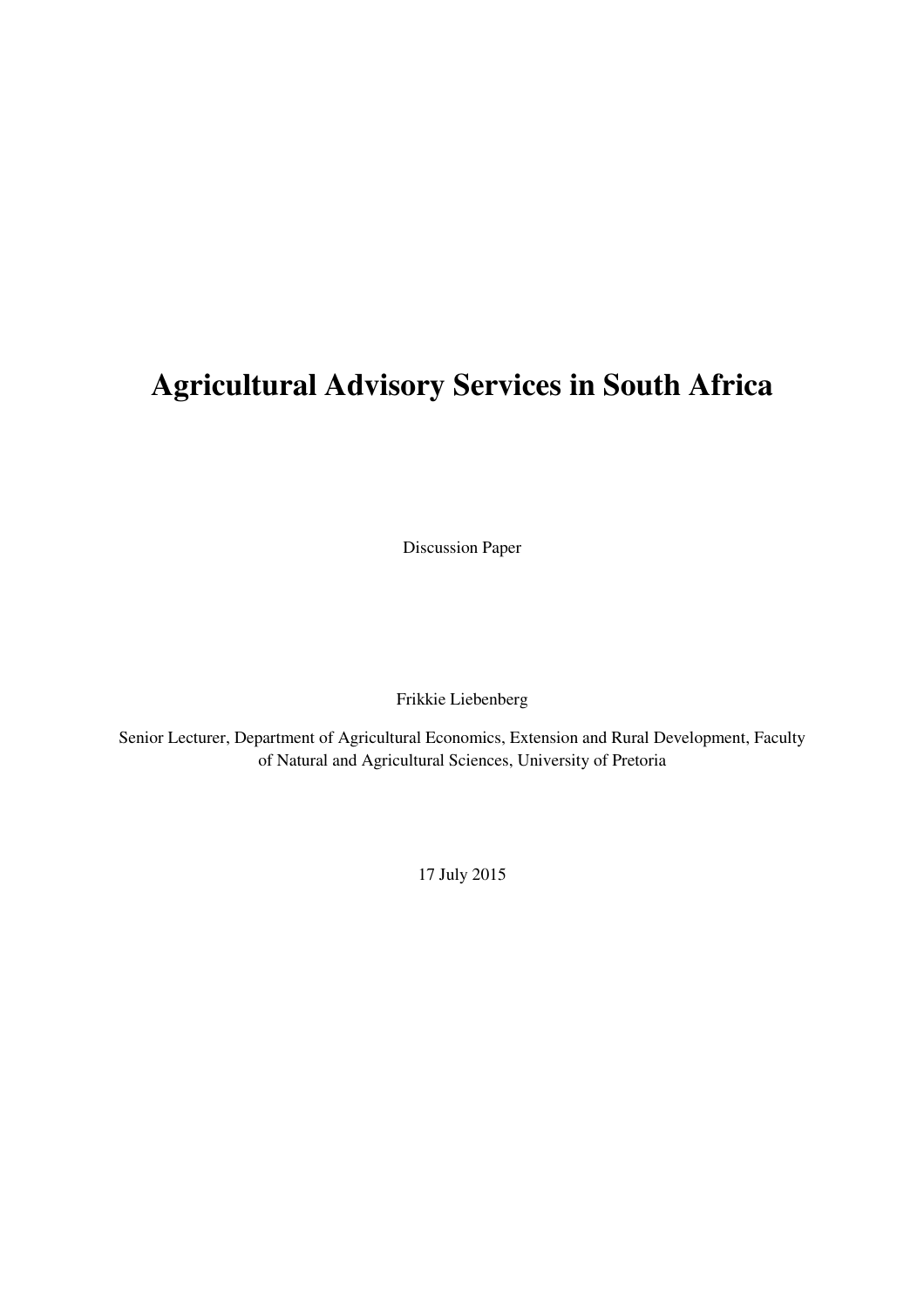# **Table of Contents**

| 1              |       |  |
|----------------|-------|--|
|                | 1.1   |  |
| $\overline{2}$ |       |  |
|                | 2.1   |  |
|                | 2.1.1 |  |
| 3              |       |  |
| 4              |       |  |
|                | 4.1   |  |
|                | 4.2   |  |
| 5              |       |  |
| 6              |       |  |
|                | 6.1   |  |
|                | 6.1.1 |  |
|                | 6.1.2 |  |
|                | 6.1.3 |  |
|                | 6.2   |  |
|                | 6.3   |  |
|                | 6.3.1 |  |
|                | 6.3.2 |  |
|                | 6.4   |  |
|                | 6.4.1 |  |
|                | 6.4.2 |  |
|                | 6.4.3 |  |
|                | 6.4.4 |  |
|                | 6.5   |  |
|                | 6.5.1 |  |
|                | 6.5.2 |  |
| $\tau$         |       |  |
|                | 7.1   |  |
|                | 7.1.1 |  |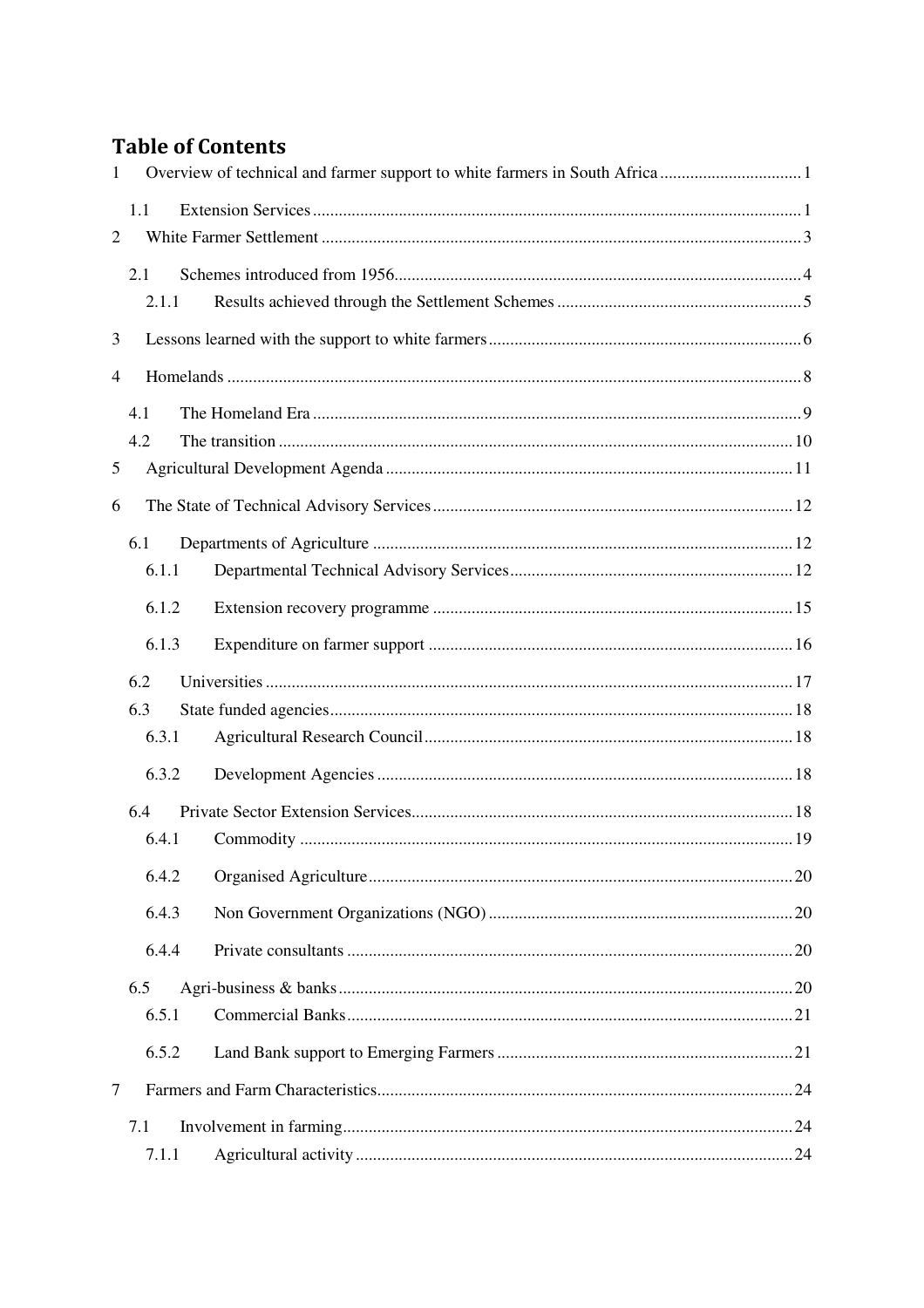|    | 7.1.2 |  |
|----|-------|--|
|    | 7.1.3 |  |
|    | 7.1.4 |  |
|    | 7.1.5 |  |
|    | 7.1.6 |  |
|    | 7.1.7 |  |
|    | 7.1.8 |  |
|    | 7.1.9 |  |
| 8  |       |  |
|    | 8.1   |  |
|    | 8.2   |  |
|    | 8.3   |  |
|    | 8.4   |  |
|    | 8.5   |  |
|    | 8.6   |  |
| 9  |       |  |
| 10 |       |  |
| 11 |       |  |

# **List of Figures**

| Figure 1: |                                                                                 |  |
|-----------|---------------------------------------------------------------------------------|--|
| Figure 2: | Households involved in the production of food and agricultural products, 201225 |  |
| Figure 3: |                                                                                 |  |
| Figure 4: |                                                                                 |  |
| Figure 5: |                                                                                 |  |
| Figure 6: |                                                                                 |  |
| Figure 7: |                                                                                 |  |
| Figure 8: |                                                                                 |  |
| Figure 9: |                                                                                 |  |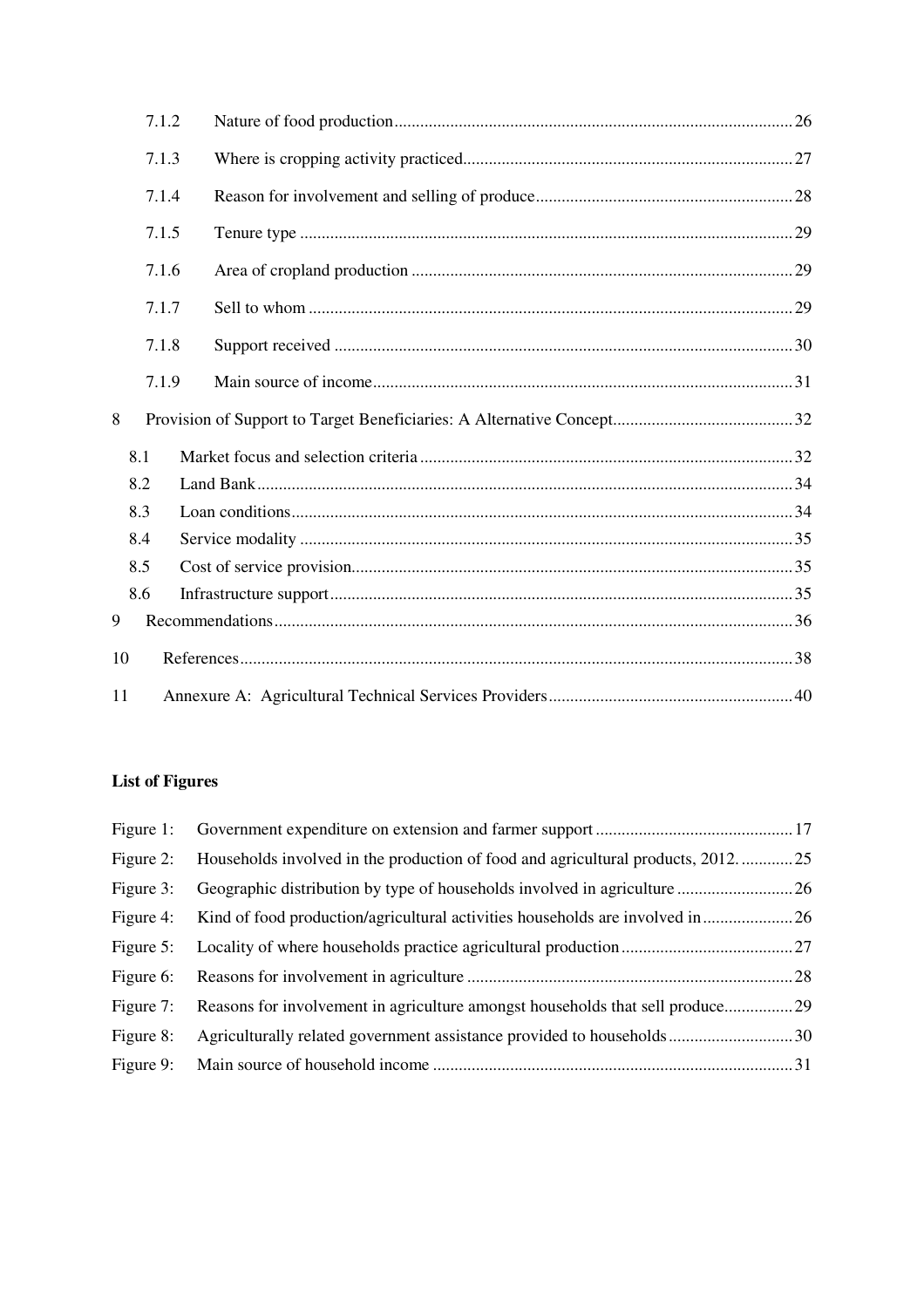## **List of Tables**

| Table 5: Households and persons according to the main reason for involvement in |  |
|---------------------------------------------------------------------------------|--|
|                                                                                 |  |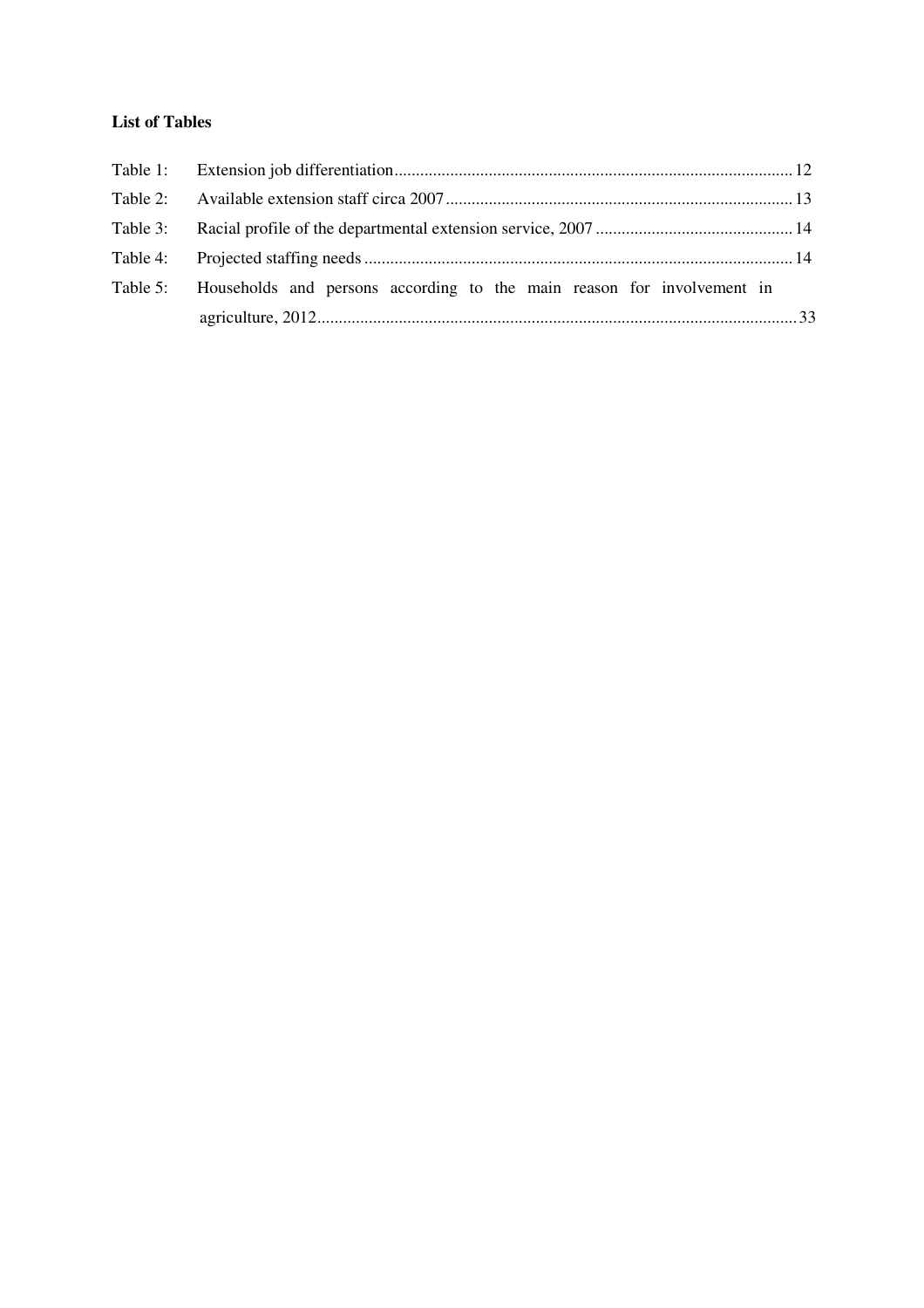# **1 Overview of technical and farmer support to white farmers in South Africa**

#### **1.1 Extension Services**

 $\overline{a}$ 

The early history of the agricultural extension services in South Africa dates to the reconstruction years that followed from 1902 when scientists were imported from England to assist in the development of local agriculture (Van Vuren, 1952). As a result of unfamiliarity with local agricultural conditions their advice and guidance were not always regarded of practical value and as early as 1907 the first scientists from South Africa were send to study abroad. The technical support services circa 1910 consisted of a number of specialist services that each focused on the services of its branch with no central coordination. Often regarded as a highhanded specialist phase in the development of the extension services the concept of agricultural demonstration trains were introduced in 1914 with the idea of more personal and closer contact with farmers and their problems. This contributed much towards proving the Department's goodwill to a prejudiced and sceptical farming community<sup>1</sup>.

In 1925 the Department established a separate Division of Extension to act as the link between farmers and the specialist technical services of the Department with only 6 scientists to serve all four provinces. Through personal contact it succeeded in proving the value and importance of a more integrated approach to farmer support. In addition, the concept of cooperative demonstrations was introduced where the reaction of crops, pastures, fertilizers, etc. to the environment was first determined, and then used as demonstration trials to farmers to see for themselves and thus become more readily convinced (Van Vuren, 1952). Tours were also organised to give farmers the opportunity of seeing what others were doing, or of visiting places and institutions of value from an agricultural point of view.

During this period the responsibility for the faculties of agriculture was transferred to the Department of Agriculture where, under the 1926 Stellenbosch University and Elsenburg Act, they were managed in close collaboration with the scientific capacity at the regional centres. Scientific research capacity was thus closely coordinated with the service focus of the Department.

Until 1933 the functions of the extension service were mainly advisory, but the assistance schemes introduced to assist farmers during the drought introduced the addition of regulatory duties. Examples of which are the Soil Erosion and Small Dam Scheme of 1933, the Livestock and Meat Industries Act

<sup>1</sup> Following on the Boer War visits to farms by government officials were not welcomed in some parts of the country (Du Toit, 1954)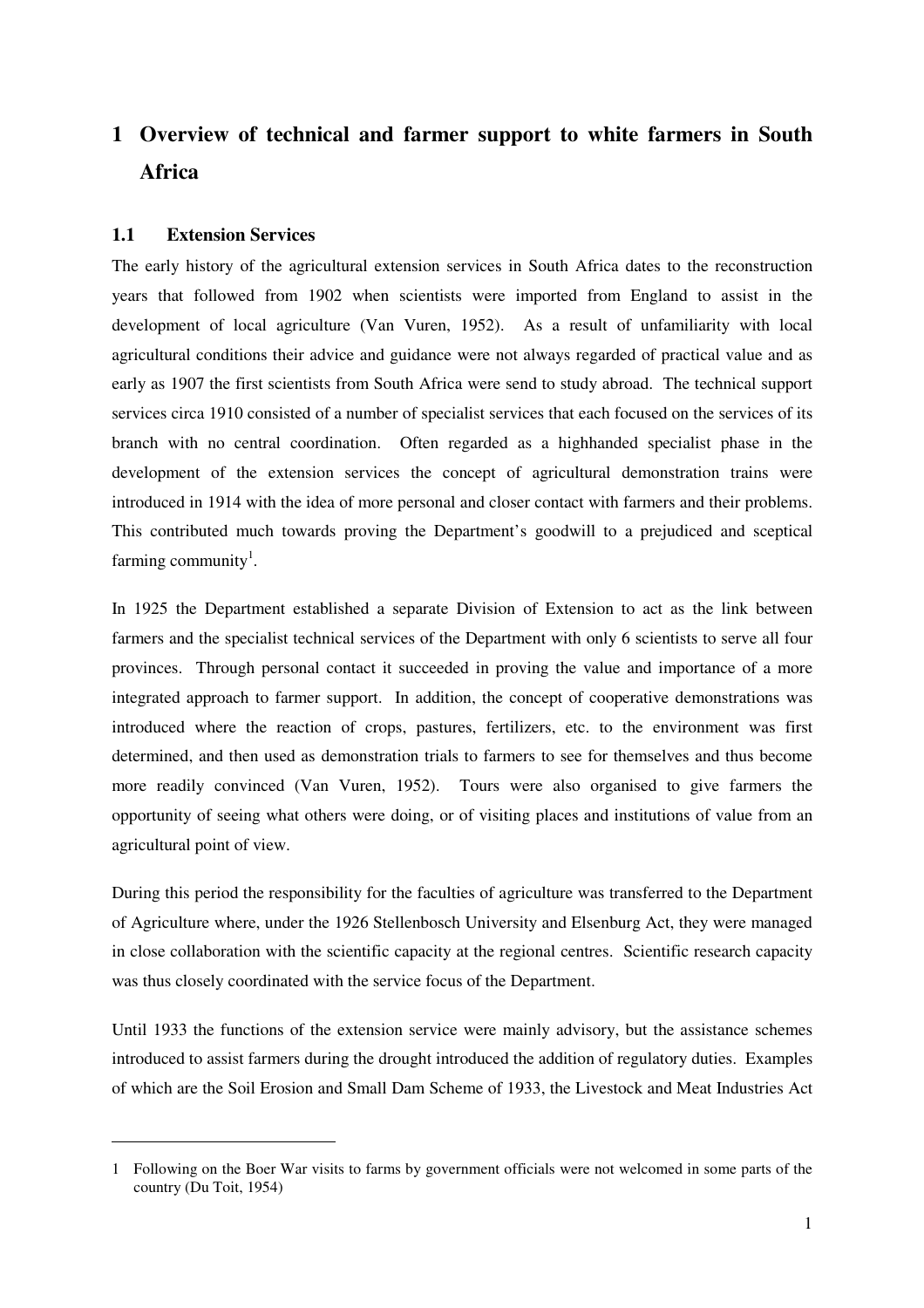of 1934, the Weeds Act of 1937 and finally the Soil Conservation Act of 1946. This considerably increased the duties of the extension officers, but resulted in more widespread contacts being made with farmers that might otherwise have been impossible.

Personal contact with farming matters gradually made extension officers realise that the various farming activities were inseparably linked. Whereas specialist extension dealt with farming from the point of view of a single industry or subject, the concept of planned whole-farm demonstrations introduced from 1942 considers the proper relationship between the various branches of farming under local conditions. This required a thorough study of farming matters under local conditions in addition to an intimate knowledge of the personal factor: namely the *ability* and *bent* of the farmer concerned (Van Vuren, 1952). The idea of a whole-farm approach within the context of a specific climatic and economic region was born, which in 1948 lead to the introduction of a decentralised approached to extension within what was later to become eight regional offices.

During the early 1940s the extension services also introduced home economics to concentrate on the training of the rural women as well the Land Service that focussed on skills training among the youth — similar to the 4H Club movement in the United States of America.

In 1952 the agricultural technical services (research and specialist services) of the Department were restructured to reflect the regional focus of the Division of Extension. Through this seven Regional Development Centres was created — later to be renamed Agricultural Development Institutes where the full range of disciplines and services were focused on addressing farming problems and development needs within the context of agro-economic regions. This structure largely stayed in place until, first the university Faculties of Agriculture were transferred to the responsibility of the National Department of Education in 1971, followed by the systematic creation of national commodity institutes from 1979 through 1988. During this time the extension services changed its activities to focus solely on farmer study groups instead of individual contact visits. By 1988 a Commission of Enquiry into Agricultural Service Provision found that about 40 percent of the extension positions in the department were vacant and that the service needed nearly 300 positions in addition to the existing staff plan (RSA 1984).

In response to the growing dissatisfaction with the expertise level of the extension services of the department the private input supply companies, farmer co-operatives and certain producer/commodity organizations began to create their own advisory services around this time.

The system was further fragmentized by the creation of the Agricultural Research Council in 1992. Soon hereafter the Agricultural Development Institutes were used to form the administrations of the nine Provincial Departments of Agriculture in 1995 under the new constitutional dispensation where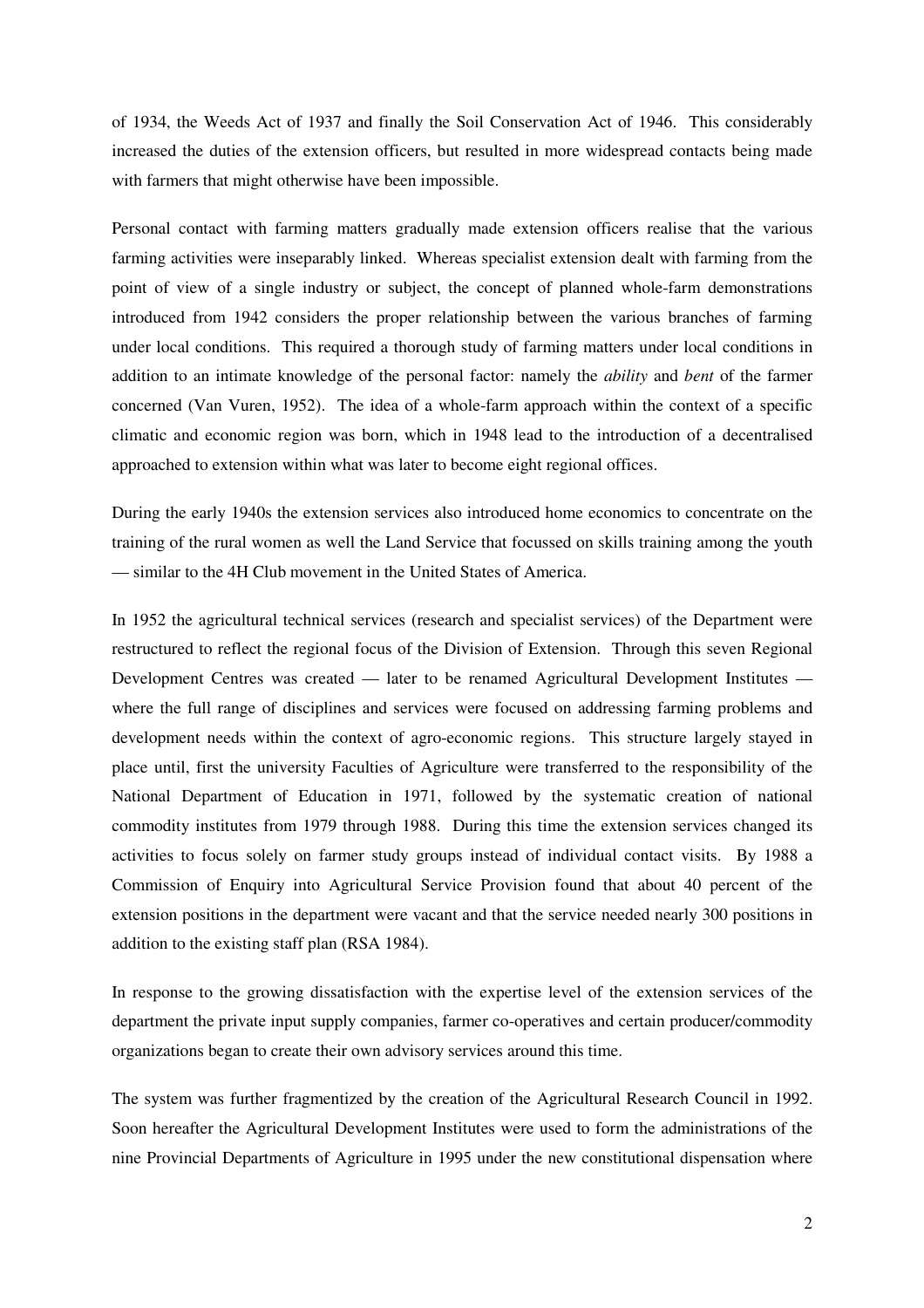agriculture became a shared competence between national and provincial governments. Several of the provincial Departments were merged with the administrations of the former Homelands and "rightsizing" the staff component proved to be a major challenge for the decade to come.

## **2 White Farmer Settlement**

In an analysis of government spending in South Africa since 1910 Liebenberg observed that the picture that emerges from the spending relativities within agriculture fails to fully capture the support given to farmers under the farmer settlement programs, especially for the earlier half of the century (Liebenberg 2013). Initially this took the form of subsidized loan schemes to farmers (the subsidy equivalent of which is not included in the expenditure estimates reported). In this section the history of the earlier state sponsored farmer settlement is briefly discussed as this undoubtedly impacted on productivity trends in the sector.

During the two Anglo-Boer Wars the Colonial Government of the day created the Cattle Preservation Department, which did not, however, function efficiently — this was in addition to initiatives such as the labour colonies established by the Dutch Reformed Church. In December 1901 the first Land Board was appointed which took over the assets and functions of the Cattle Preservation Department to establish the Squatter settlements at Pietersburg, Zeerust, Potchefstroom and Ventersdorp. These settlements, however, did not serve the purpose for which they had been created. Two pieces of legislation were required to aid in farmer settlement. The first was the Settlers Ordinance of 1902, in terms of which the Lieutenant-Governor was authorized to divide Crown lands into farms and allocate them. The next was the Crown Lands Disposal Ordinance of 1903 which made more liberal provision for the allocation of Crown land and the granting of advances to provide for farming requirements.

In 1925 the Department of Labour introduced the Training of the Rural Unemployed program, which was transferred to the responsibility of the Department of Agriculture in 1930 to provide support to newly settled farmers. The program was again transferred, inclusive of the technical support personnel servicing it, to the Department of Lands in 1940. The Agricultural Credit Board was later transferred to this department which was then renamed the Department of Agricultural Credit and Land Tenure. In so doing all the functions related to the administration of farmer settlement, the provision of credit and the direct technical support to beneficiary farmers were integrated into one department.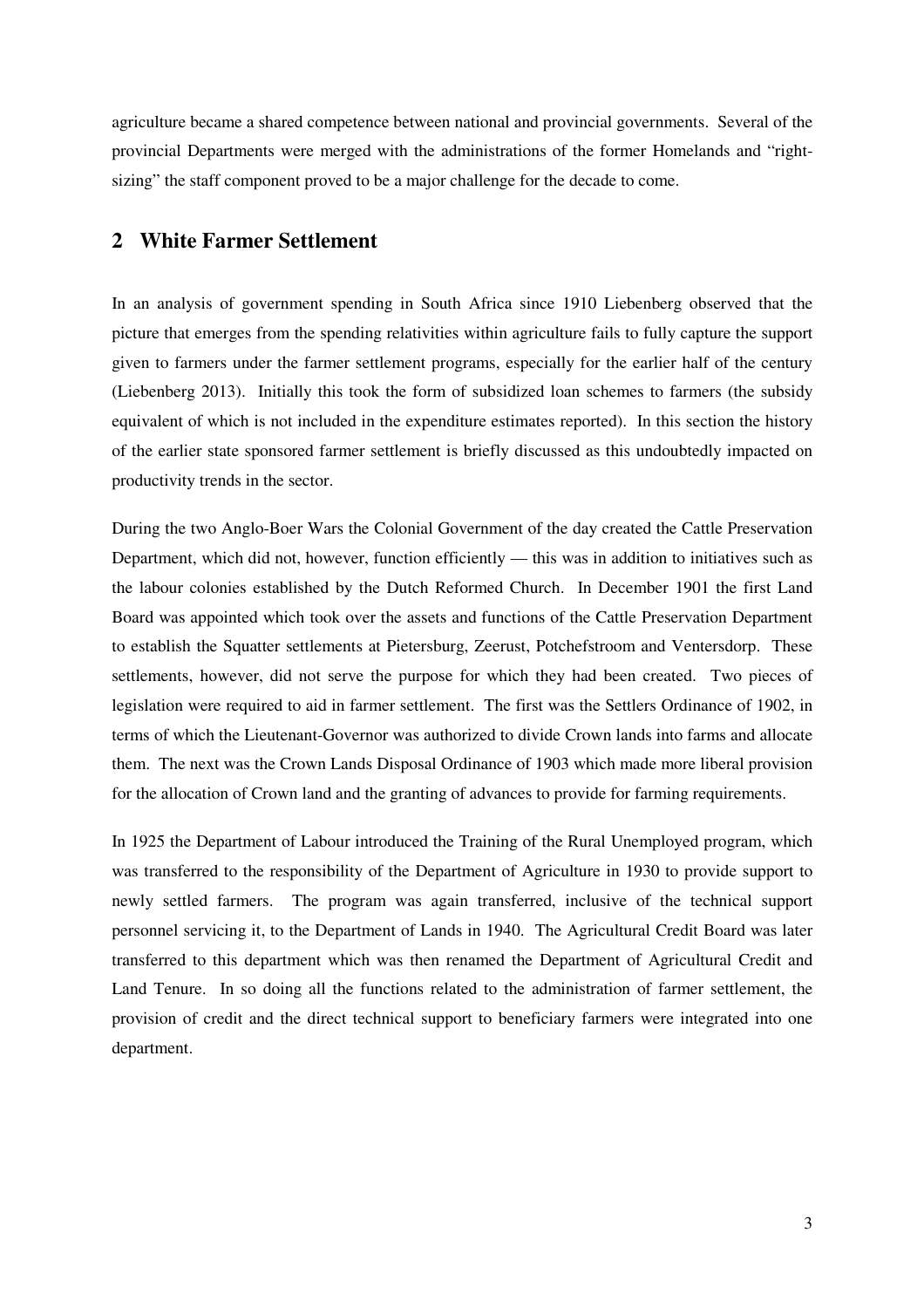#### **2.1 Schemes introduced from 1956**

A brief summary of the history of the main schemes that served to support farmer settlement and the nature thereof as summarised in the *Farming in South Africa* (DOA 1960) is reported here to illustrate the nature of past farmer settlement initiatives.

The Department of Lands came into existence when the Union was established on 31 May, 1910. Its functions included the administration of all matters relating to Crown lands, irrigation, land settlement, land boards and surveying. On 16 October, 1912, the Land Settlement Act (Act 12 of 1912) came into force. This act originally was a rehabilitation measure to place suitable people on Crown lands so that they could contribute to the progress and prosperity of the country in the agricultural field, and above all making independent citizens of those to whom Crown land had been granted. The amended Land Settlement Act (Act 21 of 1956) introduced three schemes in terms of which Crown land was granted to suitable applicants:

*Scheme 1*: Section 20 of the Land Settlement Act of 1956, as amended (also known as the one-tenth contribution acquisition system).

In this case the applicant chose the land for which  $he^2$  intends to apply and obtained an option to purchase from the owner at a reasonable price. If the applicant satisfied the prescribed requirements and the acquisition was approved he had to pay at least one-tenth of the approved price, subject to the provision that the State's maximum contribution amounted to R10 300 at the time.

During the first two years the settler made no payments, but the interest for this period  $-4\%$  per cent — as well as transfer costs, were capitalized in the price of the land. The annual payment was calculated over a 63 year period. If the settler satisfied all the prescribed conditions after 5 years, he was entitled to the title deed, after which he could make use of the land at his own discretion (implying that prior to this point he had to heed the advice of extension officers).

*Scheme 2*: Granting of land in terms of Section 23 of the Land Settlement Act of 1956.

Vacant Crown land or land that was reverted to the state was divided into economic farming units, was offered for allotment in the Government Gazette and press in terms of this scheme. The land was rented to the successful applicant for five years. This period could be extended to a maximum of 10 years, but it was a condition that the option of purchase be exercised within the second period. When the option to purchase was exercised, the price with interest was redeemed over a period of 65 years.

 $\overline{a}$ 

<sup>2</sup> Applicants were restricted to men only.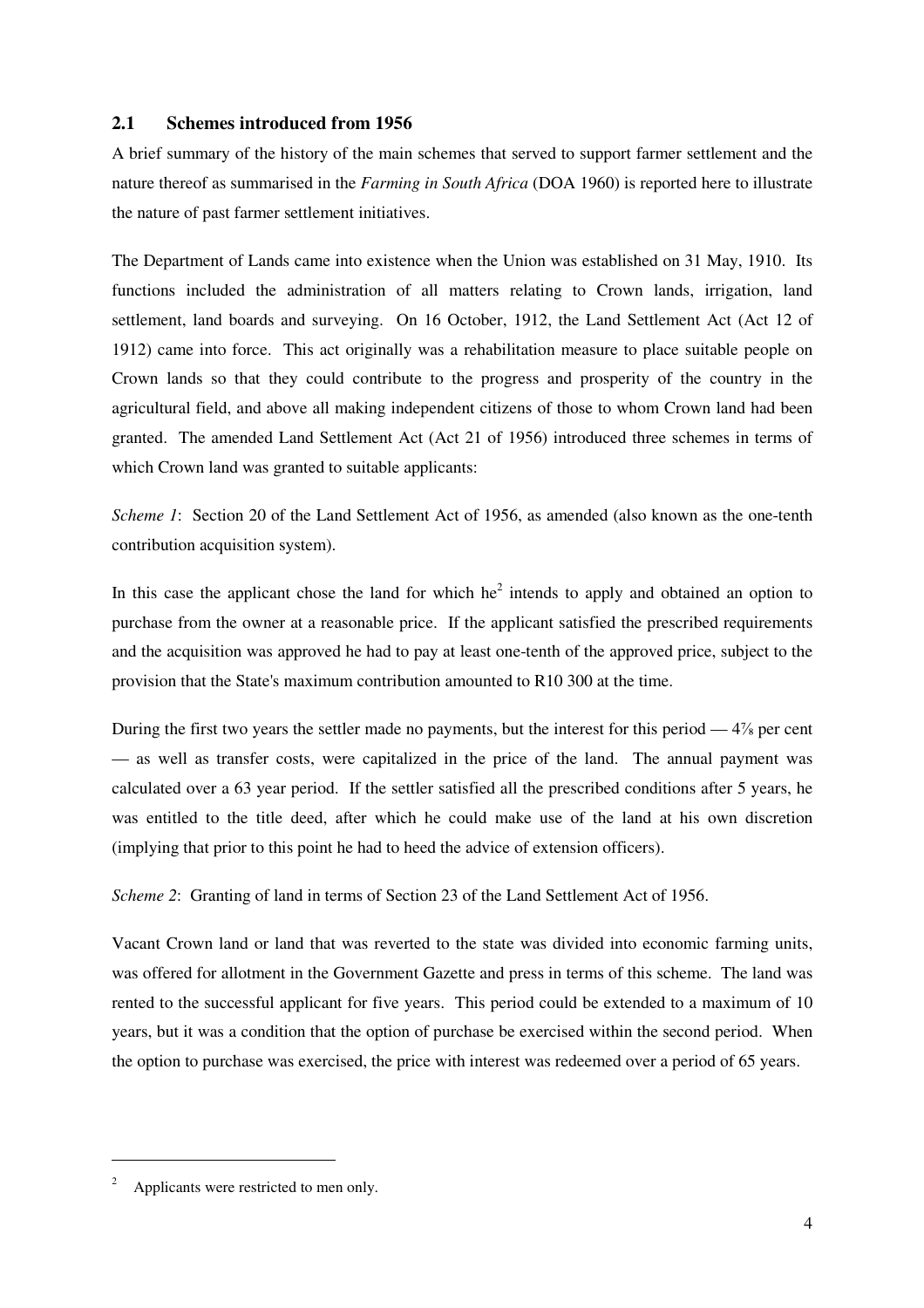The successful settler paid no interest for the first two years in this case, but as with Scheme 1, the interest for the first two years was capitalized in the purchase price. The settler paid two percent rent calculated on the sales price of the holding during the third year, and from the fourth year the rate of interest was 4⅞ per cent per annum.

In the case of grants made in terms of Section 23, settlers were entitled to conveyance 10 years after the commencement of the lease on condition that they satisfied all the conditions as laid down by the Act.

*Scheme 3*: The allotment of land in terms of section 29 of the Land Settlement Act of 1956 (i.e. allotment of farming units to successful applicants as probationary lessees in 'closer settlement' areas).

Under this scheme, which was limited mainly to irrigation areas, the size of the incorporated irrigable land varied from 15 to 30 morgen (approximately 12 to 25 hectares) per holding. Initially a temporary occupation right of a maximum of 5 years was approved and the probationer lessee regarded as a trainee. He usually had little or no expense in the cultivation of his holding at the beginning, except for labour costs which he had to pay himself. Probationary lessees were under the supervision of trained agriculturists during the probationary period. The time taken to complete the training course satisfactorily depended entirely on the efforts and initiative of the trainee. After expiry of the probationary lease — usually from 18 months to 2 years — the holding was granted on the same provisions as described in Scheme 2.

Provision was also made for the payment of subsistence allowances and the provision of medical services to probationer lessees. These costs were recovered from crops and any other income which may have accrued to the probationary lessee from time-to-time. During the probationary period the State took a quarter of all crops sold to cover the cost of feed, fertiliser, etc. with which the probationer lessee was provided. A third of the balance was kept in trust for the probationary lessee and the balance was paid to him after any recoverable debts, such as the medical services, had been deducted.

#### **2.1.1 Results achieved through the Settlement Schemes**

In 1960 the activities of the Department of Agriculture in terms of the above-mentioned three schemes were summarised as follows (DOA 1960):

*Section 20* (i.e. the one-tenth contribution acquisition system): Between 1912 and 1959, 8,261 holdings were purchased on behalf of successful applicants. These holdings covered an area of 4.17 million hectares and were granted at the probationary value of R38,435 million (nominal values). A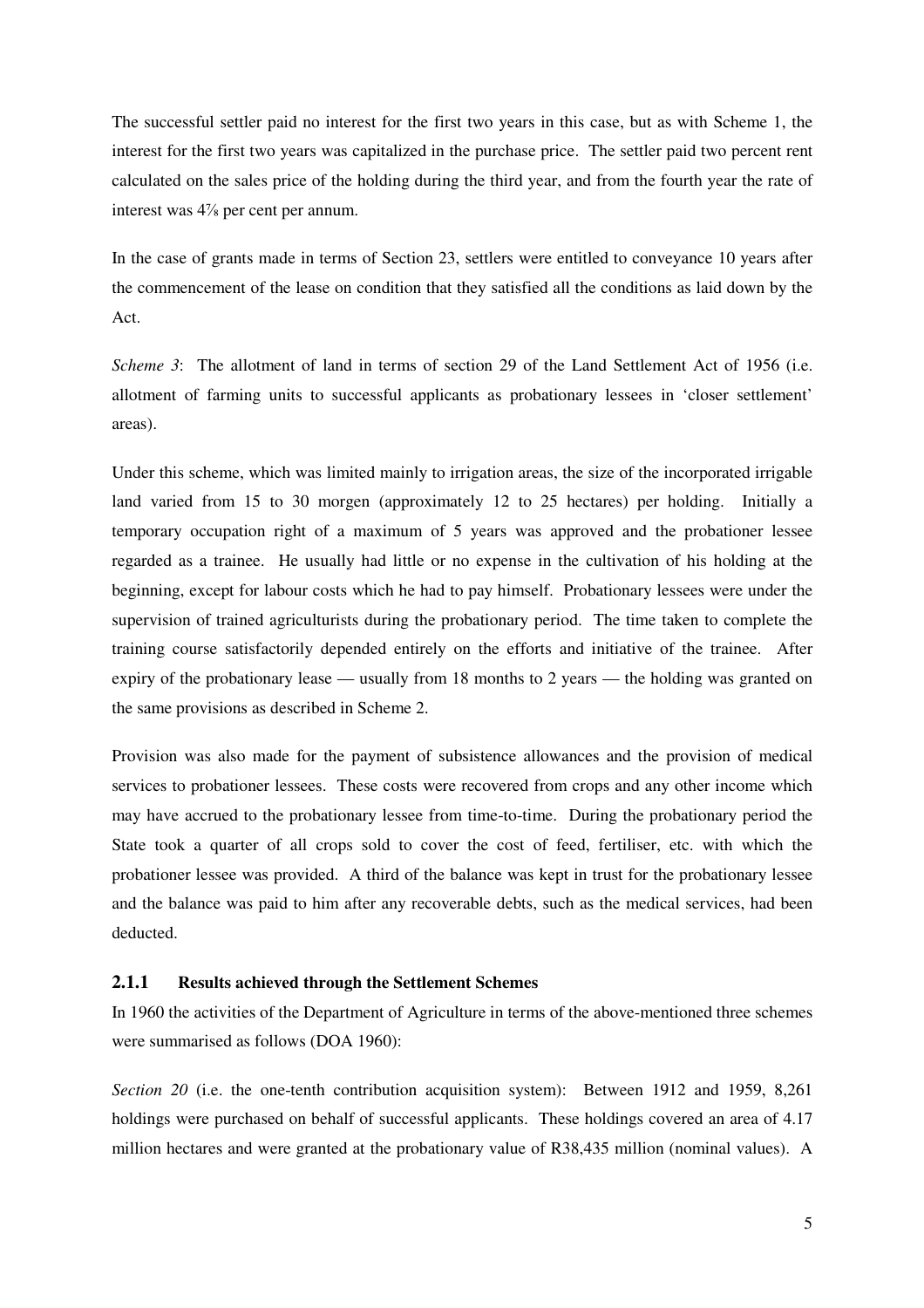large number of these settlers had taken transfer while others had ceded their interest in the leases to other non-landowners.

*Section 23*: The allotment of vacant Crown land: Between 1912 and 1959, 12,648 allotments, covering a total area of 10.34 million hectares valued at R27.96 million (nominal values) were granted to successful applicants. As in the case of acquisition in terms of Section 20, there were a large number who had taken transfer, while some settlers had ceded their leases to approved nonlandowners.

*Section 29*: The allotting of farming units in closer settlement areas: The planning of settlements in farming units was a very important aspect and done in conjunction with the Departments of Water Affairs and Agricultural Technical Services. In denser settlement areas a house and out- buildings were erected on each holding which was fenced, partly cleared and levelled. These expenses were included in the purchase price.

*Grants to settlers*: Between 1912 and 1960 it is estimated that R5.00 million (nominal values) were granted to settlers as advances in terms of the various sections of the Land Settlement Act. These advances included the acquisition of cattle and fixed improvements.

From information available on income generated by the few *Section 29* irrigation schemes settled by 1960, indicates that they already began to make a contribution to the national income of agriculture around the second half of the 1950's (*Farming South Africa*, 1960).

## **3 Lessons learned with the support to white farmers**

In an analysis of the support to white farmers and agricultural development in South Africa and juxtaposing this against contemporary farmer support initiatives Schirmer (2005) identified "two problems with the contemporary administration's attempts to transform the racial imbalances in the agricultural sector. First, placing poor people with few agricultural resources on redistributed land is likely to produce the kind of risk avoidance exhibited by poor white farmers. These land reform beneficiaries will therefore remain generally deprived and the sector will continue to be dominated by large-scale white farmers. Second, even if initiatives are undertaken to channel resources to poor land reform beneficiaries, this may not be sufficient to transform agricultural practices. Such resources will therefore be wasted as they cannot bring about the transformations required to create a more equitable agricultural sector."

He warns against "the ability of land reform miraculously to eradicate or even make a serious dent in the rural poverty which prevails in South Africa." He urges that policy makers should formulate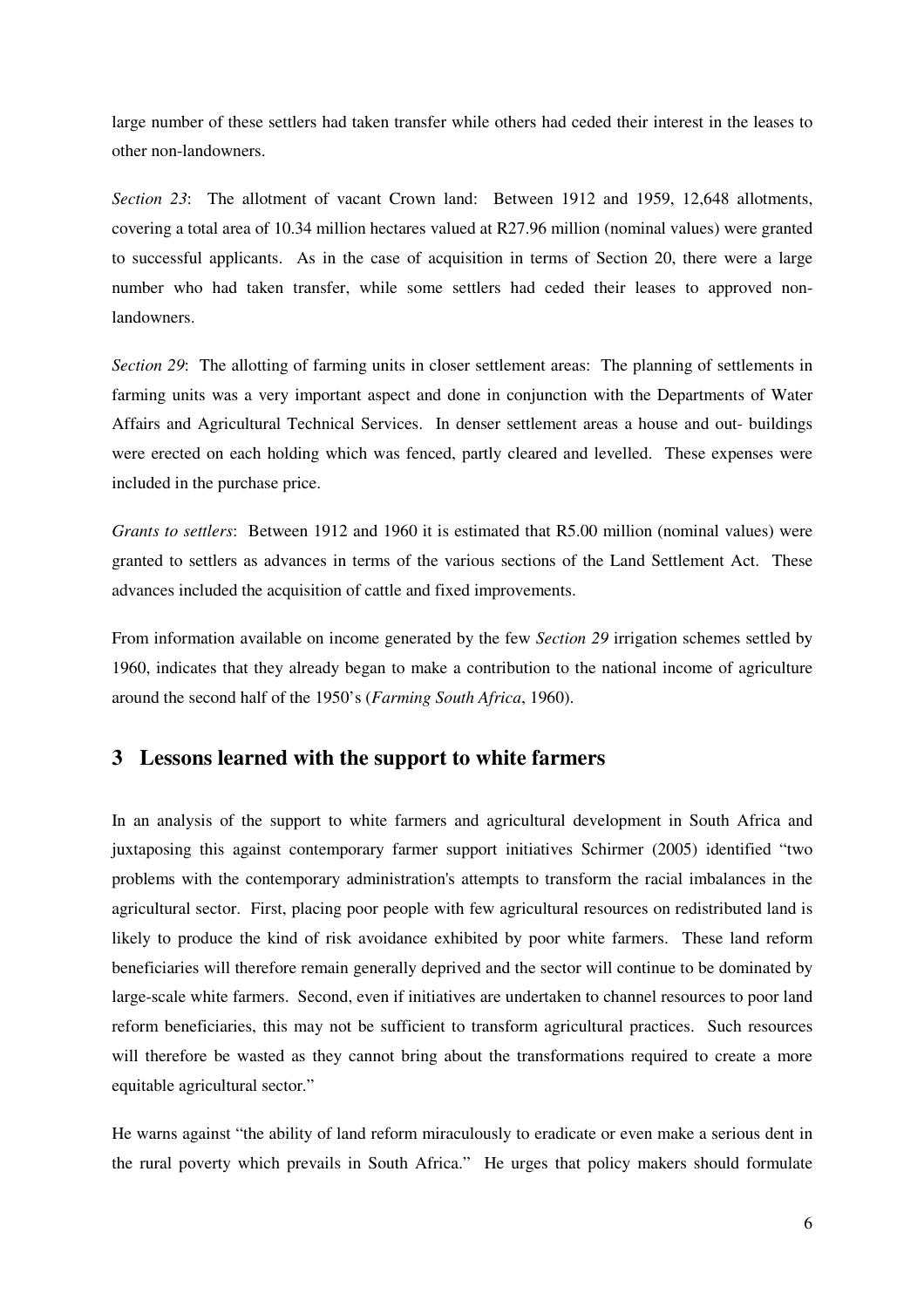workable ways of supporting *potentially progressive* farmers and that the then Integrated Programme of Land Redistribution and Agricultural Development, which provided greater amounts of support to those who commit more of their own resources to farming than the average rural resident, is in some ways a sensible strategy. It makes economic sense to support those who demonstrate a clear willingness to be progressive, but such a strategy does not do enough to tackle the widespread deprivation in the rural areas.

He concludes that …"the central policy lesson of the history … is that governments who merely throw money at poverty are unlikely to achieve significant development." What is required, instead, is the structural transformation of the circumstances which create poverty. Undertaking the task of transforming wider circumstances in a top-down fashion has, in almost every case in which it was tried, resulted in disaster. Such attempts are generally beyond the capacity of any state and provoke widespread resistance amongst intended `beneficiaries'. The solution is for states to consult and work closely with people on the ground. This too, however, is fraught with difficulty. It still requires high levels of competency and determination within the state and runs the danger of being captured by narrowly defined groups which will manipulate the state to secure their own short term interests. In South Africa, especially in those provinces which most require rural development, state capacity is low and there are many local political imperatives at play pushing officials in policy directions that contradict the aims of development and poverty reduction.

He cautions that agricultural development policies must be designed carefully and cautiously. They must be ready to draw in as much capacity and expertise from outside the state as possible. And they must prioritise initiatives by realistically taking into account abilities in the state, the broader needs of the society and the requirements of the poor themselves. Making credit available to poor farmers can, for example, be a useful way to enhance their capacity. But for this to work private-sector credit institutions have to be drawn in — which means that their concerns have to be accommodated, the credit demands of poor people have to be understood, and the state must promote and protect those institutions in the rural areas which themselves can develop into sources of credit (stokvels, for example).

Providing more effective infrastructure can further enhance the capacity of poor farmers in remote areas. However, merely embarking on the large-scale provision of infrastructure can lead to inappropriate, low-quality, high-cost projects which are a drain on the state budget and provide few tangible benefits. Again these pitfalls can be avoided by understanding local needs, enlisting privatesector providers and encouraging local people to become part of the provision process. Through consultation between various levels of the state and representatives of local interest groups it becomes possible to draw farmers and potential farmers into the development process. But it is important never to lose sight of how difficult it is to create effective dialogue between, on the one hand,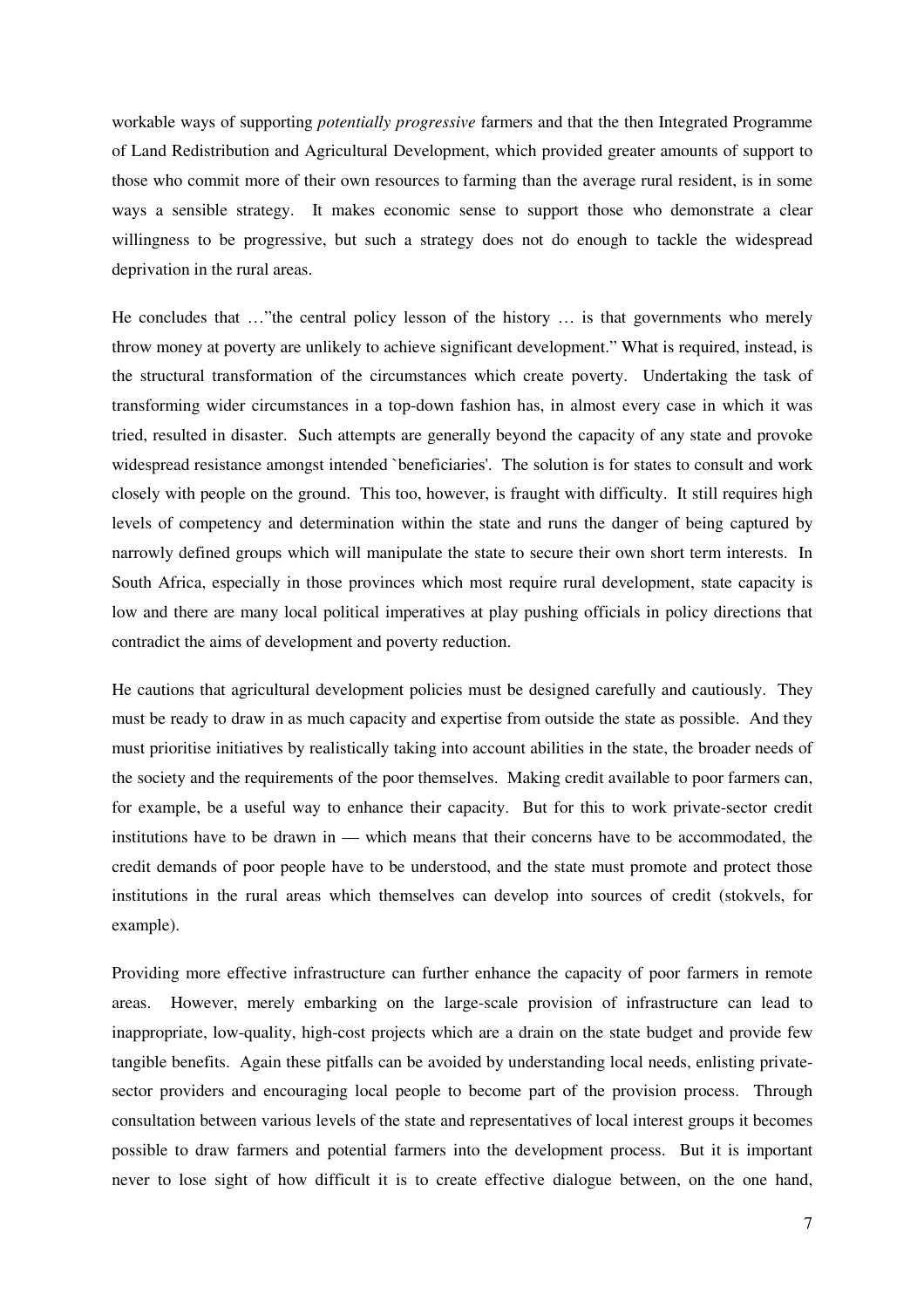government officials with interests of their own and differentiated and disenfranchised local groups, on the other.

Lastly, innovative subsidy programmes which provide support that stretches over a number of years could make a substantial difference to the capacity of poor farmers. Such programmes should be designed effectively and realistically. To avoid repeating the mistakes of the past, all subsidies must be subjected to negotiated and agreed upon conditions. The bottom line is that those who receive subsidies must agree to use them to enhance the productive capacity of their farms, but the details of what this would constitute in different parts of South Africa should be carefully negotiated. The farmers should be evaluated on an annual basis and the subsidy must either be withdrawn or reduced if it is not being used to improve farming practices. In the end, the grand and costly schemes of the apartheid state should be eschewed in favour of targeted, effective interventions which provide the poor with real capacity and gradually allow them to help themselves."

## **4 Homelands**

In their analysis of Extension and Smallholder Agriculture Williams, et al. (2008) provides an overview of the development of extension in the former Homeland areas. A brief summary of their findings are presented here.

In order to regulate production and land use in the reserves and the homelands a variety of measures were promulgated most of which served to undermine rural production and land based livelihoods. In 1929 the Union government established a Native Agricultural and Lands Branch within the Department of Native Affairs. This had a tiny budget and focused on soil conservation and the regulation of livestock numbers. In 1936 the Land Act created the South African Native Trust (SANT) which had responsibility for administering African reserve areas. The South African Native Trust imposed systems of control over livestock, introduced the division of arable and grazing land and enforced residential planning and soil conservation measures. However most of the state agricultural branch's "attention was directed to the newly acquired white farmlands, with the hope that these tracts could be preserved until resources for development became available" (Butler, Rotberg, & Adams, 1978)

In 1939 Proclamation 31 enabled officials to declare a 'betterment area' and empowered them to count and cull livestock where they saw fit. In 1945 the Department of Native Affairs published A New Era for Reclamation which set out the vision for betterment land use planning and villagisation. In 1950 the Tomlinson Commission set out to "conduct an exhaustive enquiry into and report on a comprehensive scheme for the rehabilitation of Native areas". It recommended the abolition of communal tenure and allocation of land together with a comprehensive agricultural support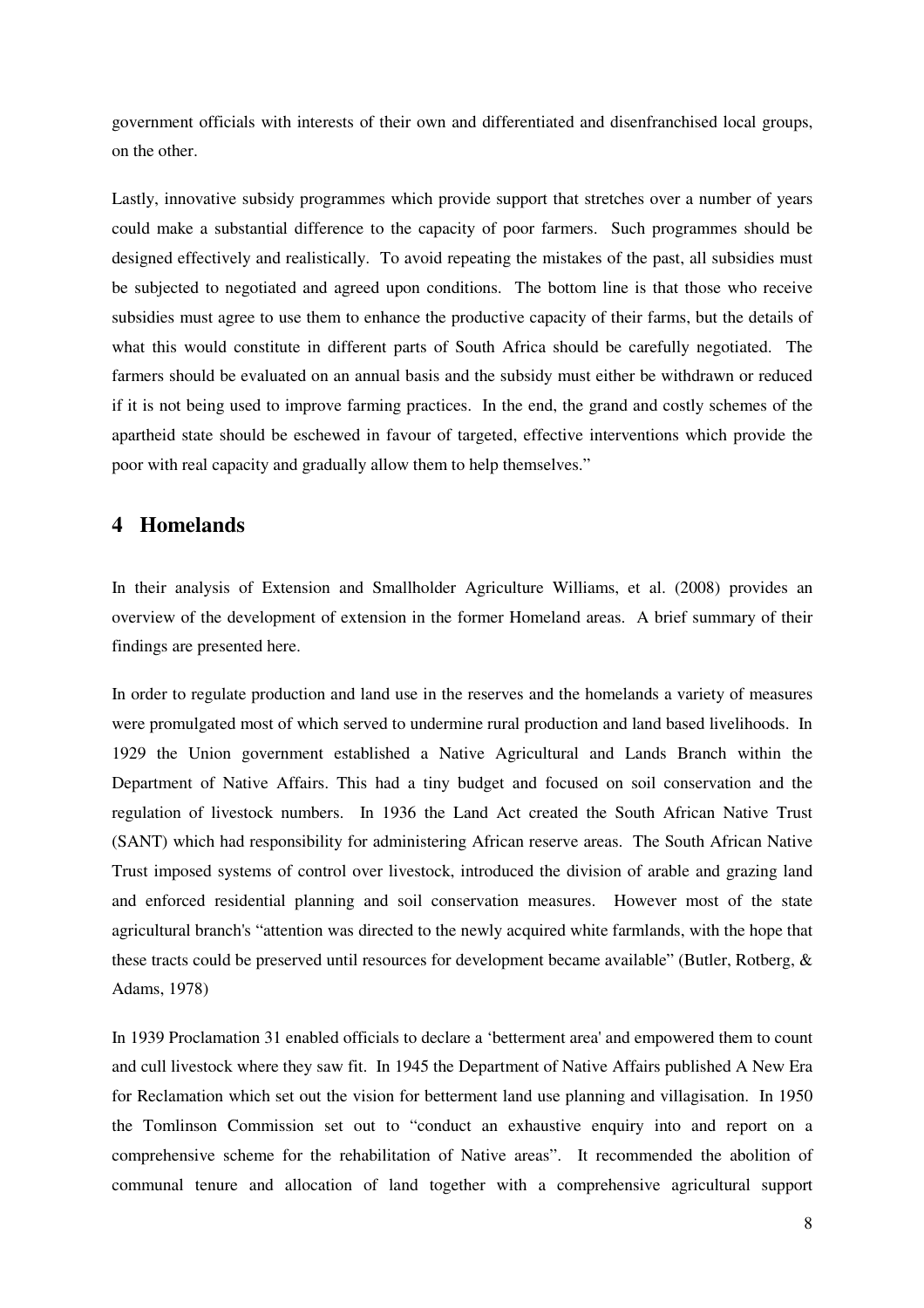programme to enable the creation of a class of 'contented Bantu farmers' able to earn an income of 120 pounds a year. At the same time the Commission recorded that the Reserves could only support 51% of the population recorded in the 1951 census. It proposed culling 55% of the livestock. The Commission calculated that a family would require 52.5 morgen of land to make a gross annual income of 70 pounds. The nationalist government rejected Tomlinson Commission recommendations for depopulating the reserves and investing in agricultural development. They opted for increased control measures such as betterment planning while rapidly swelling the already overcrowded homelands with people displaced through forced removals. (de Satge, 1988)

#### **4.1 The Homeland Era**

The homeland era which commenced with Transkei's 'independence' in 1976 opened the way for homeland extension services and the development of agricultural development corporations like TRACOR, AGRIVEN and Agriwane. Three agencies were involved in setting and implementing agricultural policy in the homelands: homeland government departments, the advisory services branch of the Department of Bantu Administration and Development, and the Bantu Investment Corporation. Each of these had a different perspective. Homeland governments set out to provide basic extension services and Bantu Administration and Development focused on the implementation of betterment while the Bantu Investment Corporation favoured large scale projects. (Butler et al., 1978).

The homeland development approach during the 1970's and early 1980's revolved around centrally managed showcase capital intensive projects. Smallholders or waged employees were settled on these schemes which provided management, inputs, tillage and marketing services. However these schemes largely failed to create independent farmers and many became hugely expensive and inefficient.

The Development Bank of Southern Africa (DBSA), established in 1983, introduced the Farmer Support Programme (FSP) as an alternative to the large capital intensive schemes. The FSP focused on small farmers in the homeland areas. The DBSA defined a farmer as anyone who used resources part-time or full-time to produce agricultural goods. The programme set out to integrate the promotion of agricultural activities with other non-farm related rural development activities. However the overall FSP development objective was the "promotion of structural change away from subsistent agricultural production to commercial production by providing comprehensive agricultural support services and incentives to existing farmers." (Van Rooyen, 1995). After a mid-term evaluation this objective was redefined in 1989 to focus on providing farmer access to support services over a wide base. The FSP ran between 1987 and 1993. It focused on the supply of: inputs and capital to farmers; mechanisation services; marketing services; extension services, demonstration and research, and training.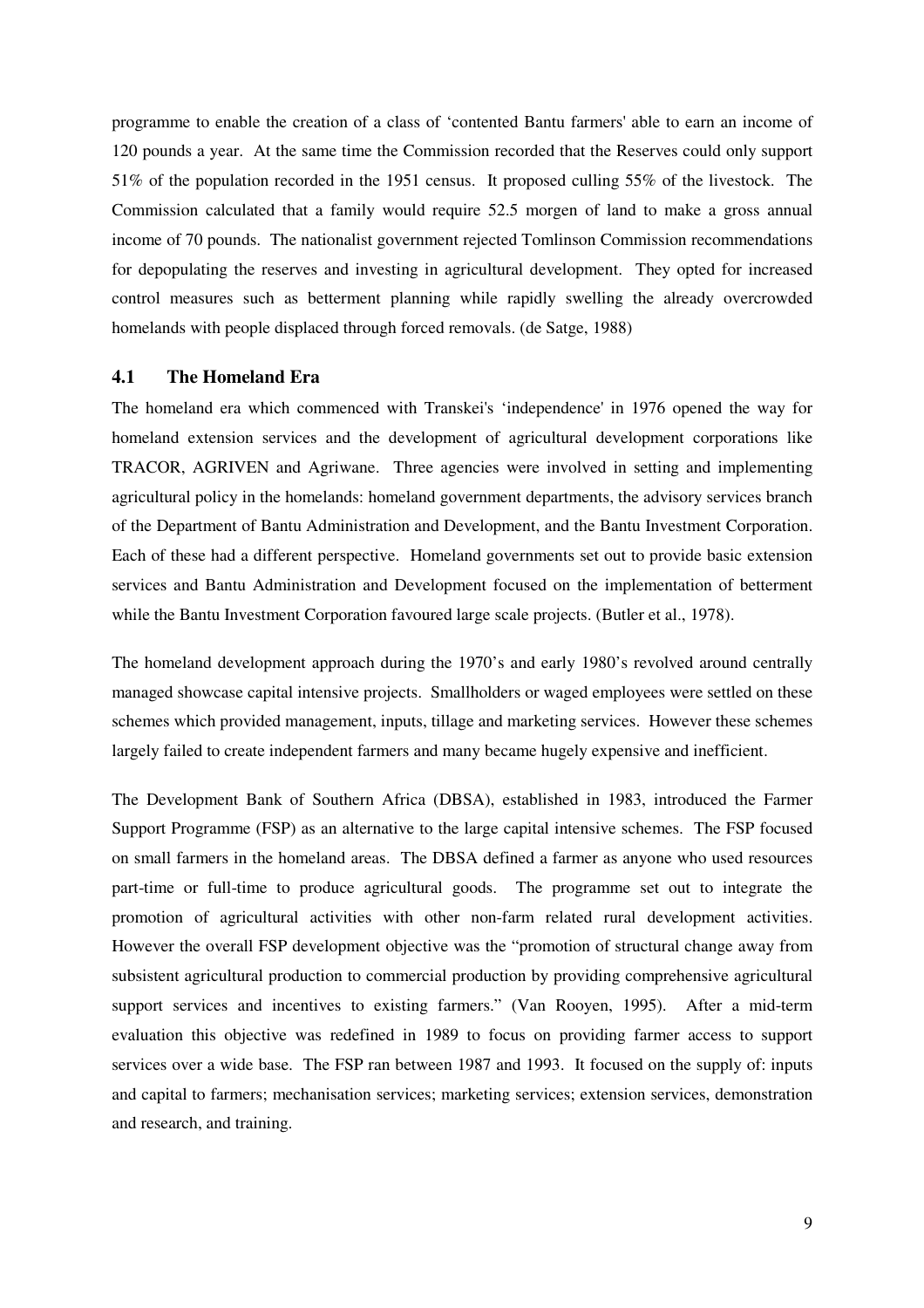The programme estimated that it reached 55,000 people through 35 FSPs before it was overtaken by the demise of the homelands and their reintegration into the nine provinces emerging from the new democratic dispensation in 1994.

A review of extension, training and research services provided as part of the FSP (Hayward & Botha, 1995) identified a wide range of problems:

- Provision of poor quality extension support in most instances. The low effectiveness of services was not due to lack of field officers but rather to the low quality of their formal education and the lack of appropriate in-service training to meet on the job support needs
- No meaningful contact between extension and research given that most research capability remained targeted at the commercial sector
- Extension methods were outdated and had not adapted to changing international extension approaches
- Farmers were encouraged to use inputs at too high a level against their actual achievement pushing many into debt
- Some 40 farmer training centres had been constructed in the former homelands while occupancy rates were  $15 - 20\%$
- Lack of co-ordination between Departments of Agriculture and Agricultural Corporations

From the subsequent reorientation of the DBSA's priorities it appears to have largely abandoned farmer support in favour of building the capacity of local government.

## **4.2 The transition**

For a brief period there was a focus on the development of a rural development strategy under the Government of National Unity located within Department of Land Affairs and the Reconstruction and Development Program office. The Rural Development Strategy proposed that:

"The main strategy is to create a national network of local service centres (LSCs) where a variety of services can be accessed. The local services centres in rural areas will receive subsidisation, and some activities in all local service centres may be subsidised to assist with targeting. Each will have a local control structure, and will need to prove accountability and transparency to maintain its accreditation. They will mostly assist entrepreneurs in obtaining access to hard skills training, for which they must pay, and will provide on-site 'handholding' to developing businesses for sustained periods." However the Rural Development Strategy never really progressed beyond a think piece and it was largely eclipsed when the Reconstruction and Development Program office was subsequently closed in March 1996.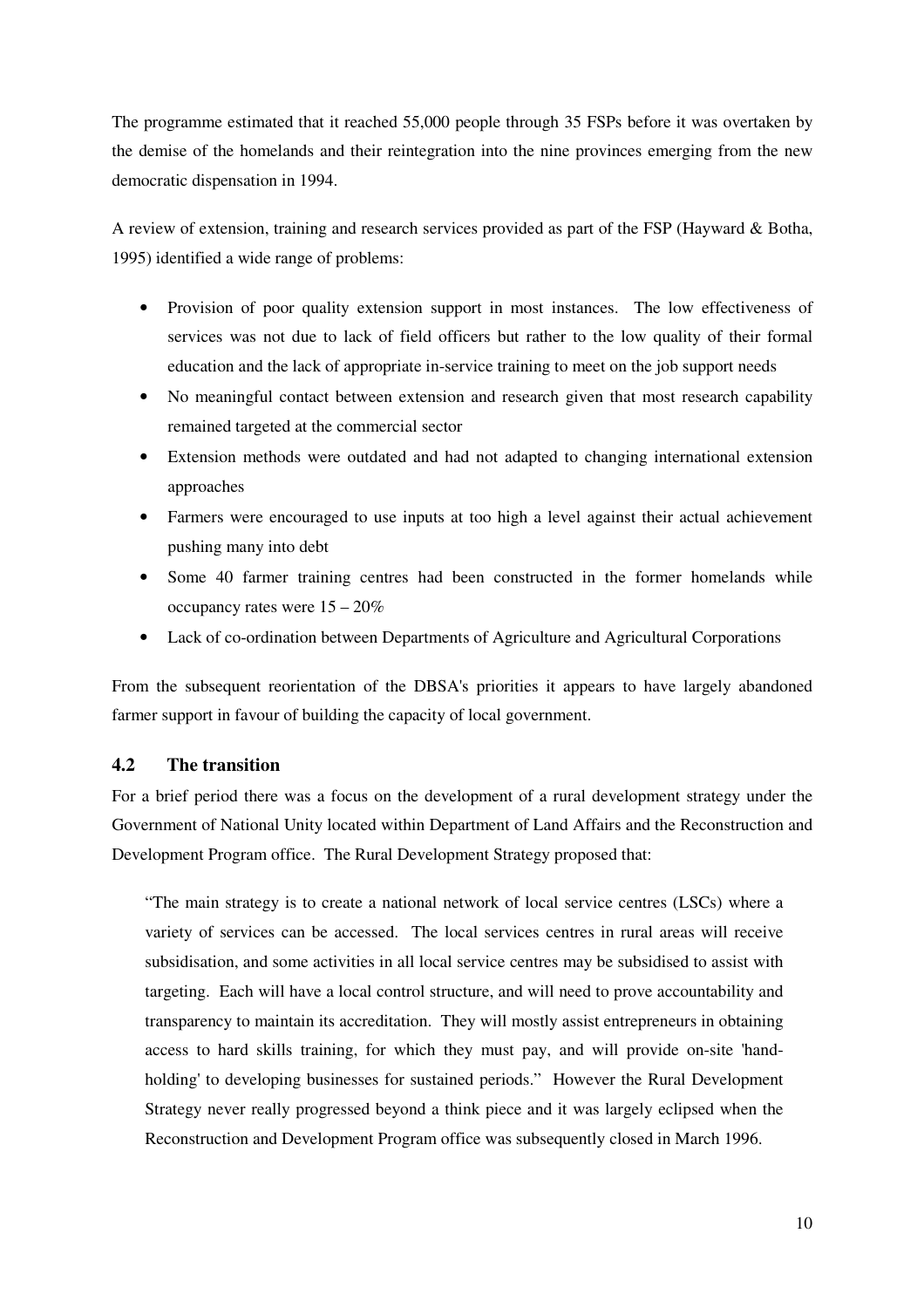For much of the 1990's the provision of farmer support services was overshadowed by the new institutional priorities of merging all the different homeland departments of agriculture with the agriculture and extension services which had supported white commercial farmers into a new look National Department and nine new provincial departments. In this process much of the emphasis was understandably on right-sizing and restructuring leading to major cuts in staffing. One of the results of the transition process was that farmer support now became the preserve of both the National and provincial Departments of Agriculture.

## **5 Agricultural Development Agenda**

In 2009, a number of changes were made to the national ministries. Among these was the creation of the Ministry of Rural Development and Land Affairs. At the beginning of the new democratic state (in 1994) Agriculture and Land Affairs were separate ministries. In 1996, the two ministries were joined into a single ministry ostensibly because of the need to ensure greater coordination between the pre- and post-settlement issues plaguing land reform. This latest cabinet reshuffling again separates the two functions, but brings together agriculture, forestry and fisheries (Worth, 2013).

In the ensuing years, the departments have continued with their plans and strategies; in particular CASP has continued to be used as the National Departments principle wedge into provincial operations — albeit it is still focused primarily on infrastructure and training (including funding of the physical and curricular upgrading of South Africa's 11 colleges of agriculture).

The Integrated Growth and Development Plan for Agriculture, Forestry and Fisheries appears to be the first formal documentation of the strategy for achieving a range of objectives shared in common among the three conjoined sectors. This plan replaces the Strategic Plan for South African Agriculture published in 2001.

The primary aim of the Integrated Growth and Development Plan regarding agriculture is to: "position agriculture for the purpose of improving national food safety and security, and agricultural economic output in a profitable and sustainable manner, through a qualitative and quantitative improvement of South Africa's agricultural productivity, and its trade and regulatory environment." It is anticipated that: "By achieving the aforementioned, agriculture can contribute vitally to rural economic growth and development, and thus increase rural employment, both on- and off-farm."

The key strategies identified are: Support to new and existing producers, Access to markets, and Access to resources. In terms of support to the three categories of farmers identified the Integrated Growth and Development Plan notes that farmers of all categories "currently receive less support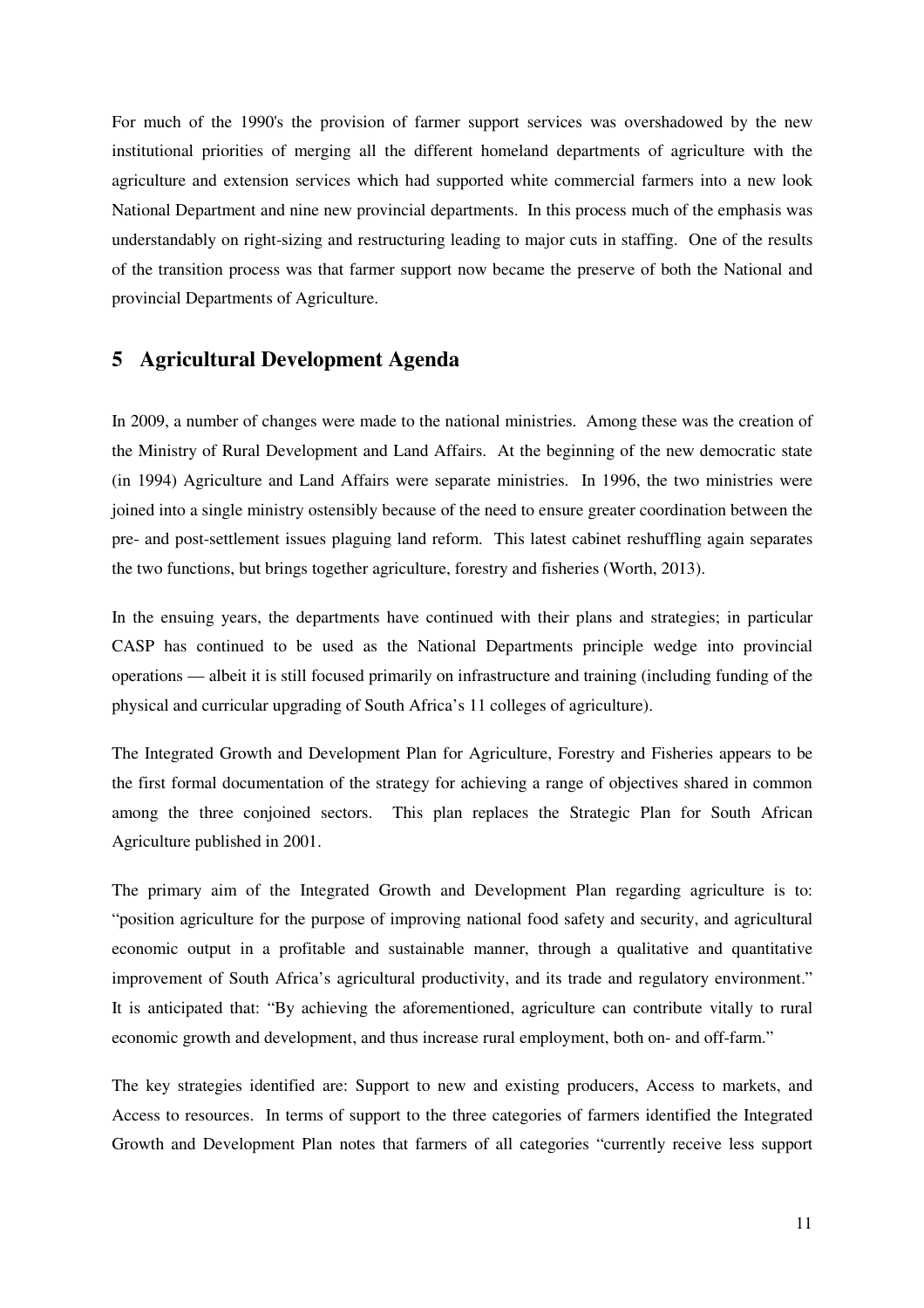from the State than their counterparts in every industrialised country in the world". This situation is discussed in the next section.

## **6 The State of Technical Advisory Services**

## **6.1 Departments of Agriculture**

## **6.1.1 Departmental Technical Advisory Services**

A detailed report entitled "The state of extension and advisory service within the agricultural Public Service: A Need for Recovery" (Department of Agriculture, 2008) provides a sober assessment of the state of the nation's extension services. This report flows from the Extension indaba held earlier in 2008. The section below summarises key information from the report.

The report states that the "capacity of provinces to deliver quality extension services to farmers varies and to some it is already suffocating". Extension and advisory services personnel are expected to work with a wide range of clients flowing from subsistence to large scale commercial.

## *Extension job differentiation*

Table 1 below highlights the different extension bands as they are currently conceptualised.

| <b>JOB TITLE</b>                    | <b>MINIMUM REQUIREMENTS</b>                                          | <b>LEVEL OF</b><br><b>EMPLOYMENT</b>             |
|-------------------------------------|----------------------------------------------------------------------|--------------------------------------------------|
| Agricultural Community Officer      | Standard $10 +$ in service training in<br>agricultural studies       | NGO and Local Government                         |
| Agricultural Development<br>Officer | Standard $12 - 3$ or more years post-<br>matric agricultural diploma | Social<br>Development/Health/Local<br>government |
| Agricultural Advisors               | B.Tech/Bachelors/Hons in Agriculture Provincial                      |                                                  |
| Subject Matter Specialist           | BSc (Hons) degree in Agriculture                                     | Provincial and National                          |

**Table 1: Extension job differentiation** 

## *Extension staff employed per province*

Table 2 provides a breakdown of employed extension personnel as provided by provinces as at January 2007. The largest numbers of extension officials are from Limpopo Province which constitutes 30% of the total followed by Eastern Cape Province at 28% and KwaZulu Natal at 16%. Gauteng Province and Northern Cape Province have the smallest number of appointed extension personnel standing at less than 2% of the total pool.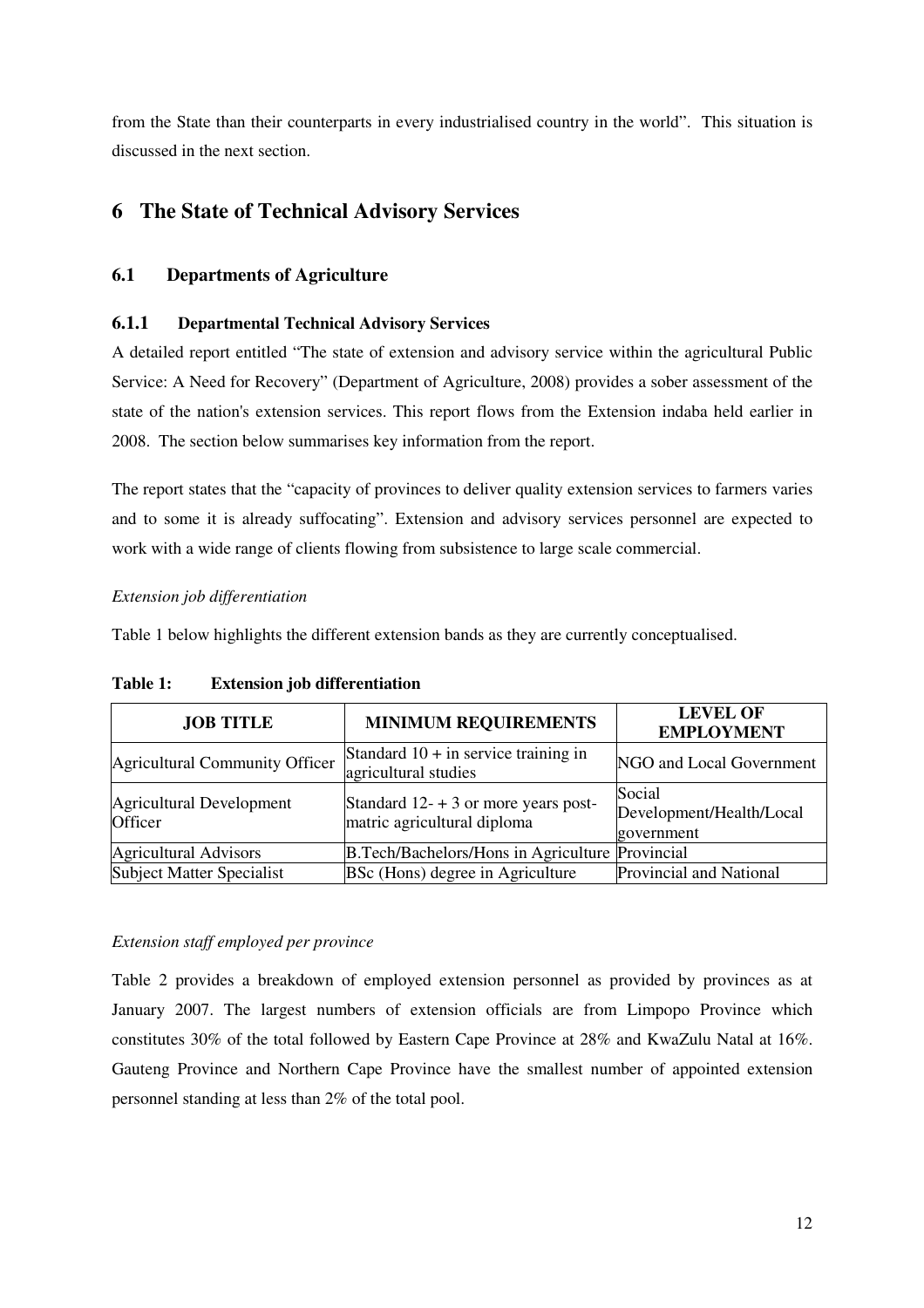|                     |         | <b>TOTAL</b> |
|---------------------|---------|--------------|
| <b>PROVINCE</b>     | No.     | $\%$         |
| Eastern Cape        | 623     | 28           |
| <b>Free State</b>   | 40      |              |
| Gauteng             | 29      |              |
| KwaZulu Natal       | 360     | 16           |
| Limpopo             | 666     | 30           |
| Mpumalanga          | 189     |              |
| Northern Cape       | 23      |              |
| North West          | 137     |              |
| <b>Western Cape</b> | 25      |              |
| <b>TOTAL</b>        | 2 1 5 5 | 100          |

#### **Table 2: Available extension staff circa 2007**

#### *Qualification assessment*

Only 427 out of 2 155 (20%) have degree or higher qualification. About 1 728 out of 2 155 (80%) of the extension personnel have a diploma qualification. Overall 8 out of 10 are insufficiently qualified to operate as Agricultural Advisors or Subject Matter Experts.

Only Gauteng and Free State Provinces have a good percentage of officials with degree qualifications and higher. The Eastern Cape and KwaZulu Natal has the lowest percentage of extension officials with degree qualifications and higher.

#### *Gender and qualification*

In 6 out of 9 provinces, female extension officials are more educated than their male counterparts. It is only in Free State, Gauteng and Western Cape where male officials are more educated than their female counterparts. The latter can be attributed to the trends in recruitment whereby females have joined the service fairly late compared to their male counterparts.

#### *In service training*

According to the report very few extension officials have been exposed to formal skills programmes that are crucial to the delivery of product and services to farmers. Only 204 out of 2 155 (9%) had completed training in communication, 238 out of 2 155 (11%) had completed project management, 140 out of 2 155 (6%) had completed computer training and 143 out of 2 155 (7%) had completed training related to people management and empowerment.

Less than 25% of extension staff was exposed to technical training programmes since joining the public service.

#### *Extension demographics*

Table 3 below indicates the racial profile of the extension service.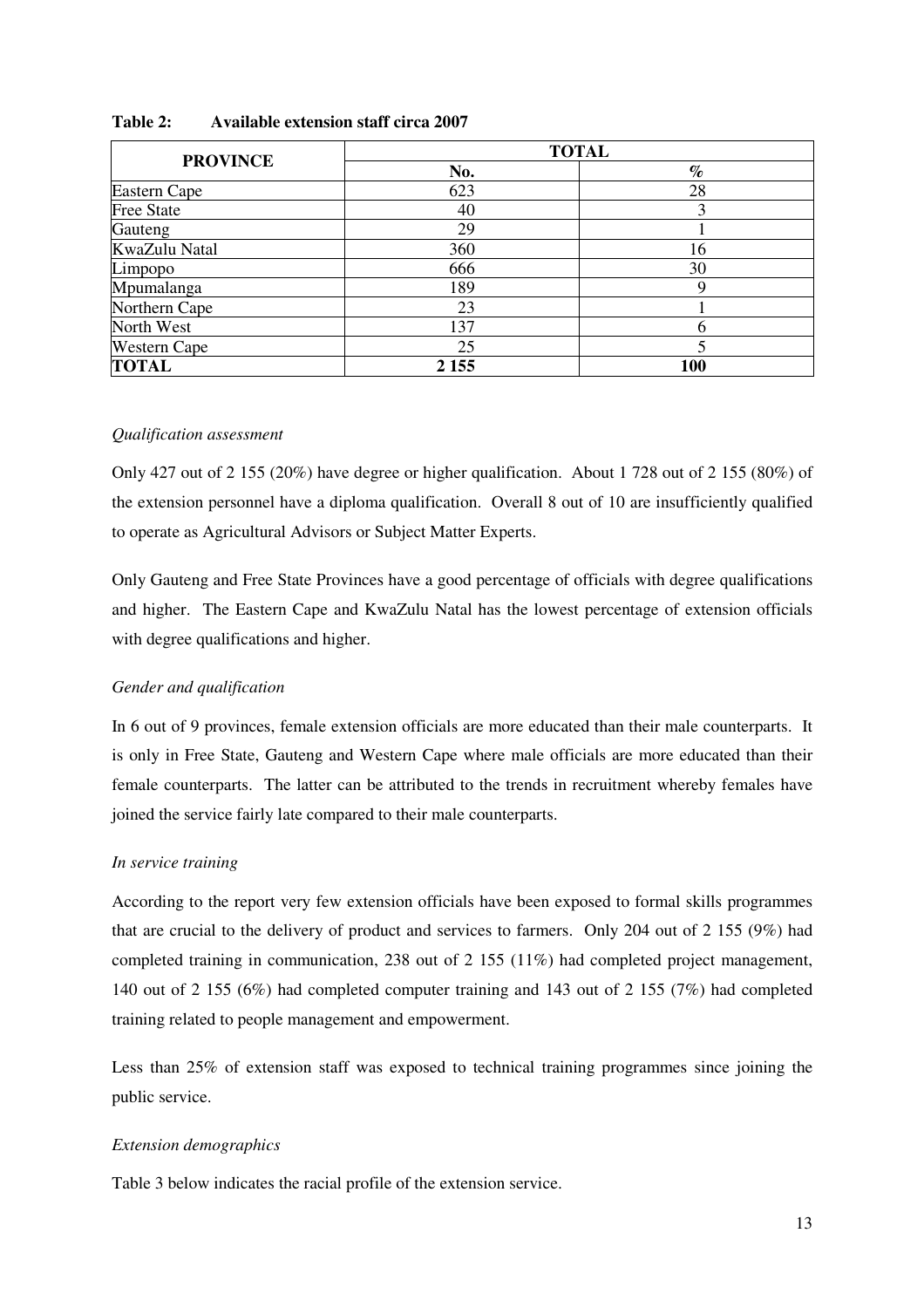|                   |                 |                  | <b>RACIAL PROFILE</b> |               |              |
|-------------------|-----------------|------------------|-----------------------|---------------|--------------|
| <b>PROVINCES</b>  | <b>Africans</b> | <b>Coloureds</b> | <b>Indians</b>        | <b>Whites</b> | <b>Total</b> |
|                   | N <sub>0</sub>  | N <sub>0</sub>   | No                    | No            |              |
| Eastern Cape      | 611             |                  |                       | 12            | 623          |
| <b>Free State</b> | 55              |                  |                       | 14            | 70           |
| Gauteng           | 27              |                  |                       | 2             | 29           |
| KwaZulu Natal     | 358             |                  |                       |               | 360          |
| Limpopo           | 658             |                  |                       | 8             | 666          |
| Mpumalanga        | 186             |                  |                       | 3             | 189          |
| Northern Cape     |                 | Q                |                       | 7             | 23           |
| North West        | 131             |                  |                       | 6             | 137          |
| Western Cape      | 9               | 16               |                       | 33            | 58           |
| <b>Total</b>      | 2042            | 26               |                       | 86            | 2 1 5 5      |

**Table 3: Racial profile of the departmental extension service, 2007** 

In terms of gender, the majority of the officials are males (73%). Only KwaZulu Natal has a 50/50 gender representation followed by Mpumalanga with almost a 60/40 representation. In all other provinces the situation requires immediate attention.

#### *Projected extension: farmer ratios*

The projected ratio of extension personnel to farmers based on extrapolated farmer populations is shown in Table 4.

| Province            | Current No. of extension | Suggested number based on different ratios |         |
|---------------------|--------------------------|--------------------------------------------|---------|
|                     | officials                | 1:500                                      | 1:250   |
| <b>Eastern Cape</b> | 623                      | 1 3 4 4                                    | 2688    |
| <b>Free State</b>   | 70                       | 52                                         | 103     |
| Gauteng             | 29                       | 19                                         | 38      |
| KwaZulu Natal       | 360                      | 710                                        | 1419    |
| Limpopo             | 666                      | 1181                                       | 2 3 6 1 |
| Mpumalanga          | 189                      | 337                                        | 675     |
| Northern Cape       | 23                       | 26                                         | 52      |
| North West          | 137                      | 129                                        | 257     |
| <b>Western Cape</b> | 58                       | 61                                         | 123     |
| <b>Total</b>        | 2 1 5 5                  | 3 5 5 9                                    | 7706    |

**Table 4: Projected staffing needs** 

Currently the Eastern Cape, KwaZulu Natal, Limpopo and Mpumalanga have the highest shortfall of extension personnel given the number of communal farmers in these provinces as well as projects emerging as the results of the land reform programme through CASP and other initiatives.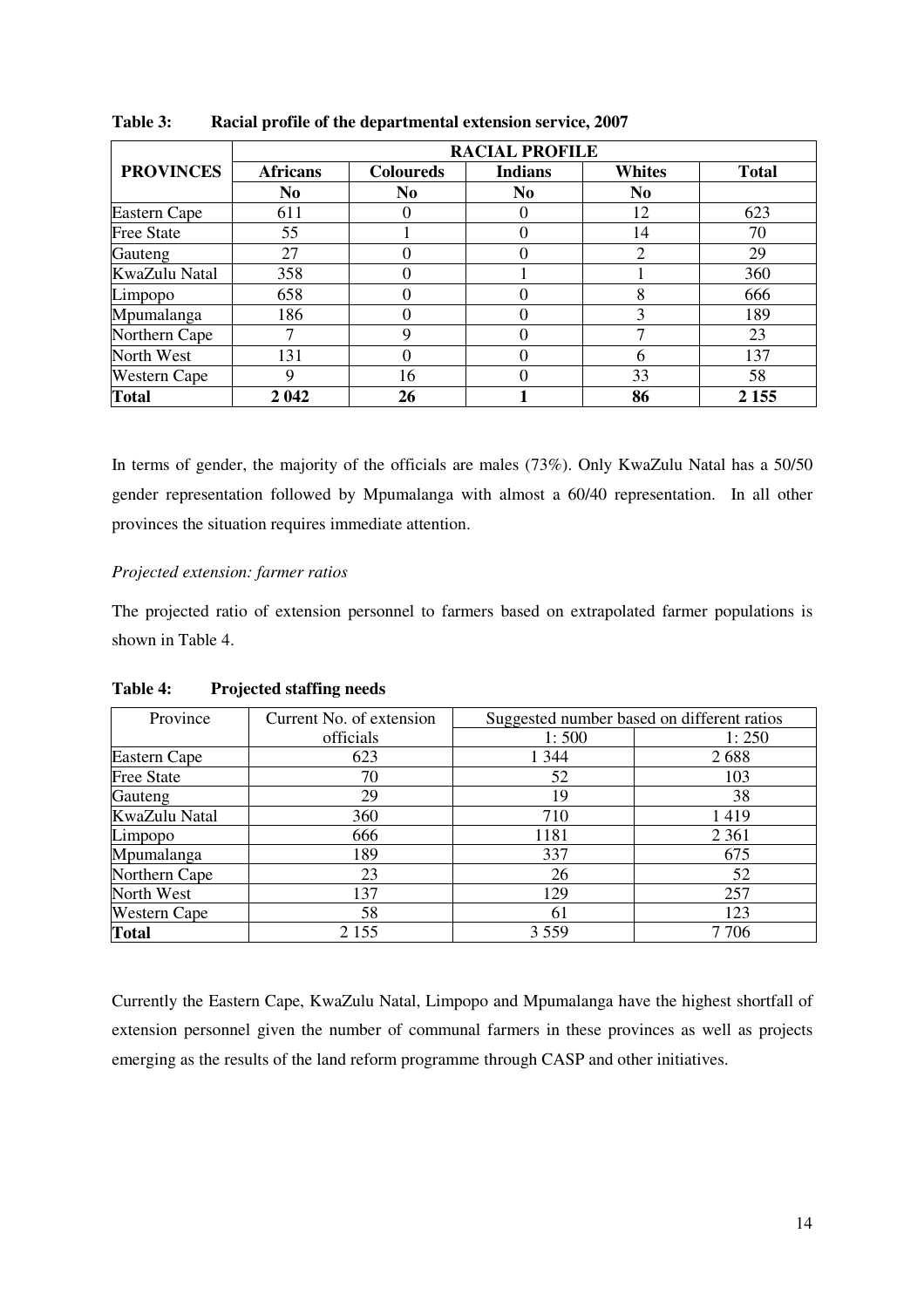#### **6.1.2 Extension recovery programme**

The National Department of Agriculture planned a way forward to improve the quality of ("revitalise" and "capacitate") extension services. This took the shape of the Extension Recovery Programme launched in 2011. The programme operates around five "pillars":

#### *Pillar 1: Ensure visibility and accountability of extension*

This pillar is aimed at overcoming the poor image extension has in the eyes of farmers. The plan is to equip (and train) extension workers with tools (a record book and a digital pen) to aid them to record information about the farmers with whom they work. It would enable them to have information at hand and to 'relay' information through the pen to a central database. This live information is meant to increase the relevance of their engagements with farmers.

#### *Pillar 2: Promote professionalism and improve the image of extension*

The aim with this pillar is to upgrade the through affiliation (and active membership in) of extension officers with professional bodies participating (preferably by presenting scientific or position papers) in professional conferences.

#### *Pillar 3: Recruit extension personnel*

The DAFF has committed itself to ensuring that there is enough extension and advisory service personnel on the ground to comply with the recommended extension-to-farmer ratios of 1:400 in crop farming, 1:500 in livestock and 1:500 in mixed farming. Provinces are expected to engage in an extension recruitment and capacity-building drive to move closer to the targeted 9 000 extension personnel to serve the sector. Recruitment should be aligned to the provinces' growth and development strategies. It is presumed that hiring will also be governed by the standards set for minimum educational qualifications.

#### *Pillar 4: Reskill and re-orientate extension workers*

The DAFF has set out a training programme to provide the current extension personnel with the skills and competencies set out in the Norms and Standards. Part of this is addressed through in-house training and short courses. It is also being pursued through encouraging and financing extension personnel without the relevant qualifications to obtain them.

#### *Pillar 5: Provide ICT infrastructure and other resources*

This pillar simply seeks to ensure that extension workers have the computers and other information technology equipment they need to be able to carry out their work effectively. It also involves setting up and connecting extension workers to an internet-based extension (technical) information system called Extension Suite Online.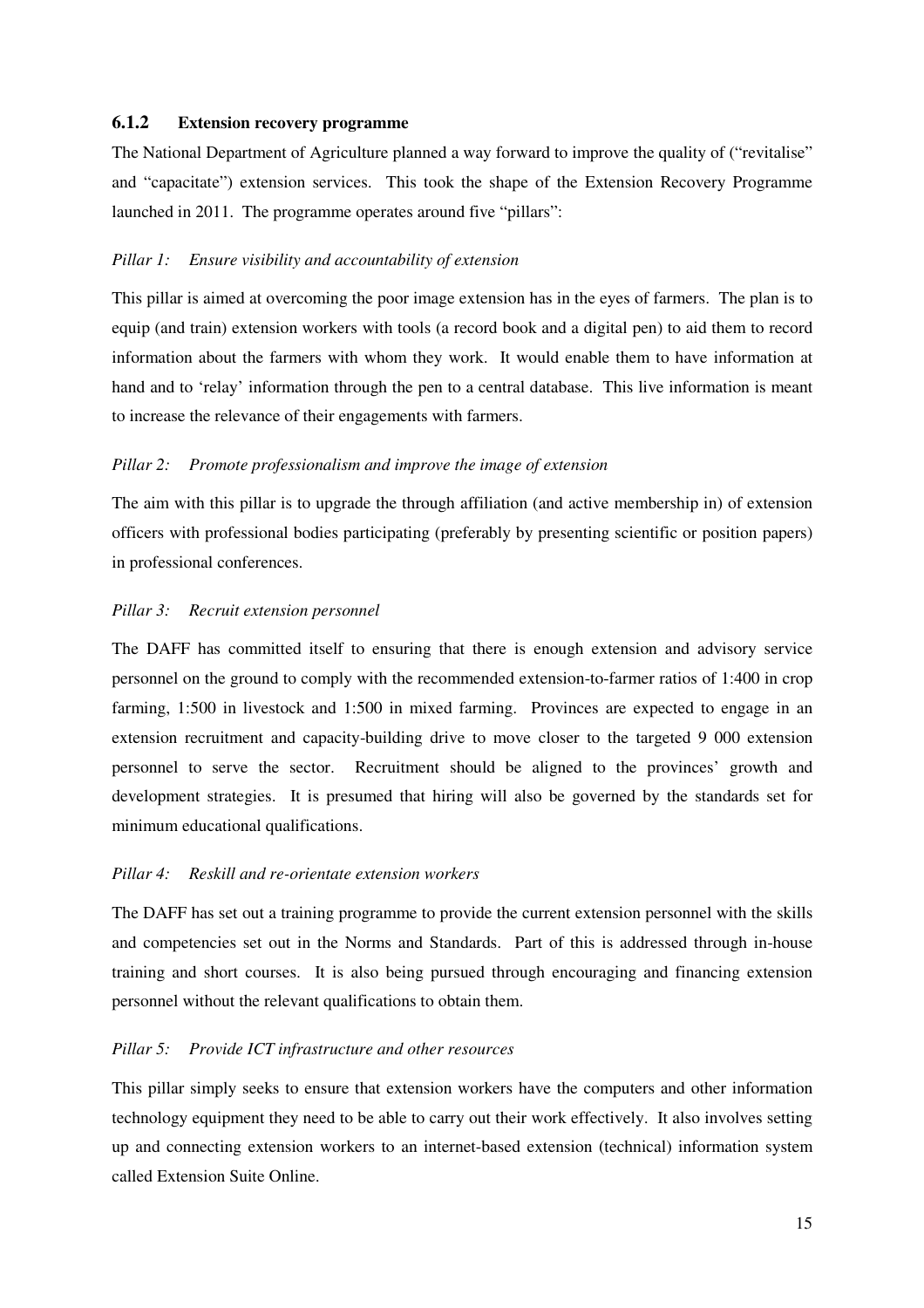Regarding the Extension Recovery Programme, the current strategic plan for DAFF 2012- 2016 notes the following:

While the Extension Recovery Programme can claim a number of successes—for instance by materially increasing the presence of extension officers on the ground—it is widely recognised that it is not adequate in either scale or scope. DAFF is embarking on a process of creating a national policy on extension and advisory services, which among other things, will consider alternative extension methodologies, possible alternative institutional arrangements for providing extension services (including the 'public/private mix' in the overall extension system), and the creation of a professional body to help advance the extension profession.

Expenditure increased from R797,9 million in 2008/09 to R1,3 million in 2011/12, at an average annual rate of 16,3% , because of an increase in spending in the National Extension Support Services sub program as a result of the Extension Recovery Plan component of the Comprehensive Agricultural Support Program conditional grant introduced in 2008/09. Expenditure on consultants was 2,2% of the total compensation of the employees in 2011/12.

The next stage of the programme calls for training of 1600 extension workers:

- 700 extension personnel to upgrade their qualifications to a minimum of a first (Bachelor's) degree
- 900 extension officers to be trained on Extension Suite Online

It is too early to tell if the recovery programme is or will have any positive impact on service delivery and the improved well-being of farmers. The latest annual report of the department of agriculture shows that some progress has been made in recruiting new extension personnel, but progress in this regard has been variable amongst provinces and much still needs to be done (DAFF, 2014). A midterm external review of the program is currently being done and the recommendations forthcoming.

In order to improve the professional standard of extension services extension officers are now required to register with the Agri-SETA. Failure to meet the standards set would result in the candidate not being able to take a position as an extension specialist.

#### **6.1.3 Expenditure on farmer support**

Figure 1 shows the trend in expenditure by the departments of agriculture on farmer support, extension (included in farmer support and development expenditure) and the land reform for rural development programs of government since 2004/5. Average expenditure on farmer support and development over the past five years were on the order of R4 405 million per year with extension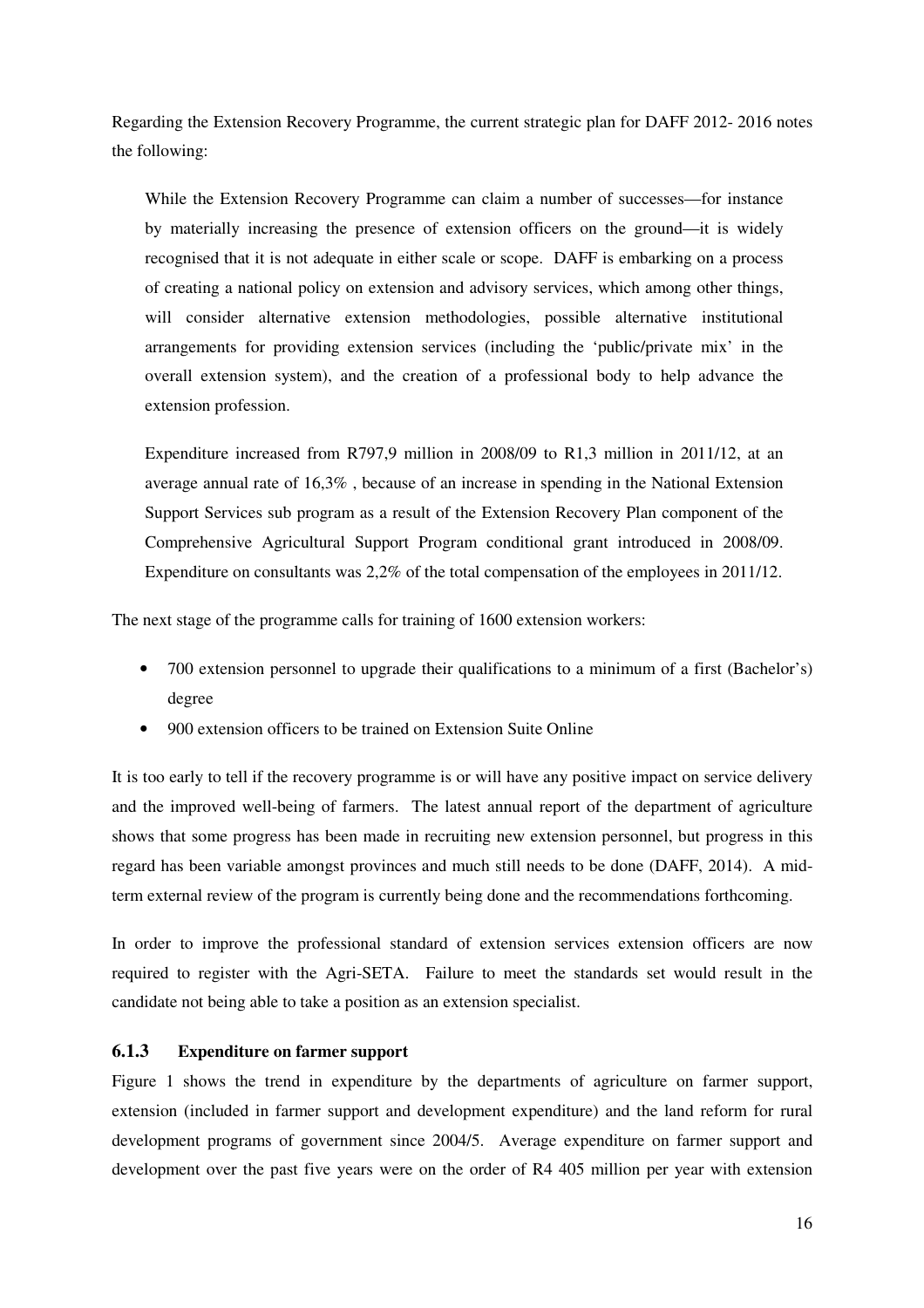services representing roughly 55 percent thereof. The expenditure by the Department of Land Affairs on the Land Reform for Agriculture program is roughly the same as the combined expenditure on extension by DAFF and the provincial departments (after accounting for conditional grant transfers between DAFF and the provincial departments).



**Figure 1: Government expenditure on extension and farmer support**  Source: RSA 2004-2014

To place this in context, the expenditure on extension translates to a spending intensity ratio of about R47 000 (2010 values) per commercial farmer, or R4 000 (2010 values) per farm worker.

#### **6.2 Universities**

There are nine universities that have faculties of agriculture in South Africa. Only three of which has programs dedicated to extension training. The total researcher capacity in Full-time Equivalent staff was reported to be only 140 persons, or 18 percent of the total researcher capacity in agricultural sciences in the country (Flaherty et al, 2010). Another five Universities of Technology offer agricultural training; mainly focussed on agricultural production and management qualifications.

There are 12 agricultural colleges, nine of which offer higher education qualifications. These qualifications are generally production related three-year diplomas in agriculture. Only the Cape Institute for Agricultural Training at Elsenburg offers a named extension diploma. Cedara (at Kwazulu Natal Department of Agriculture) and the Cape Institute for Agricultural Training offer B-Agric qualifications under the aegis of partner universities. Most colleges are also involved in farmer training. With the exception of Grootfontein (which is managed by DAFF), the agricultural colleges are managed by their respective Provincial Departments of Agriculture.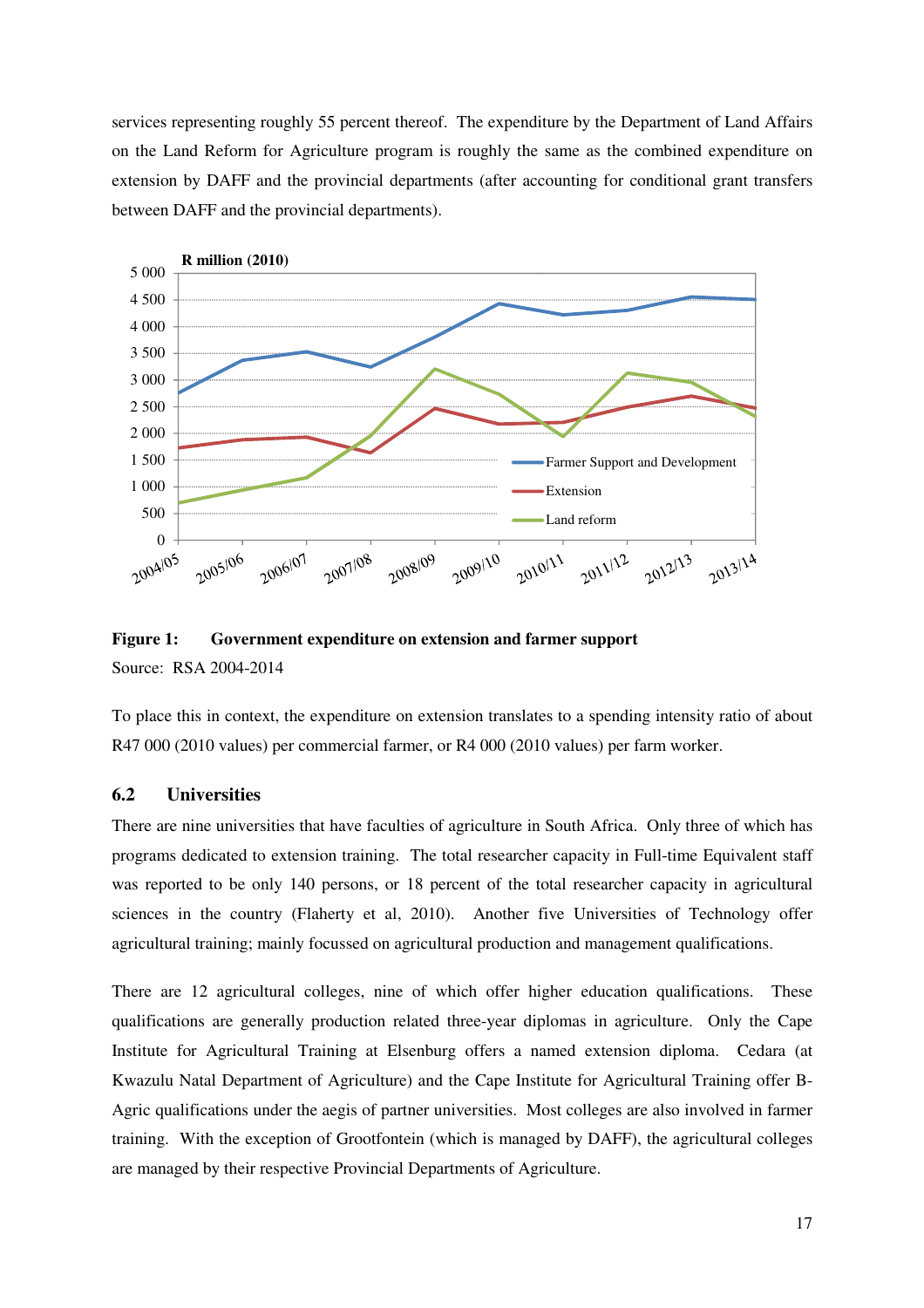The Colleges are to become semi-autonomous training institutes operating under its own legislation. In the interim the curricula at the colleges are being reviewed and the colleges are in the process of being re-accredited — part of which involves upgrading of infrastructure and are funded with CASP funds. In some cases the colleges are transferred/linked with universities, such as the Lowveld College of agriculture which have since 2015 become part of the new University of Mpumalanga.

Under the competitive funding base for agricultural research in the country many faculties of agriculture have developed centres of excellence in particular fields in competition to the services traditionally provided by the Agricultural Research Council. These centres of excellence at the faculties of agriculture serve as a potential source of support to farmer settlement either through training, or outright service provision. It is worth considering luring them into the regional development needs of the regions within which they reside.

#### **6.3 State funded agencies**

Worth (2012) identify three state funded agencies Agri-TV, the Agricultural Research Council, and the Agri-business Development Agency (Kwazulu Natal).

#### **6.3.1 Agricultural Research Council**

The institutes of the Agricultural Research Council formerly served as the applied commodity and specialist services research arm of the former Department of Agricultural Technical Services. In 1992 they were transferred to the newly established Agricultural Research Council in an effort to avail the expertise to the former homelands and to enable a more demand driven basis for research service provision. After the scathing review it got in 1997 the Agricultural Research Council shifted its focus to support small holder agriculture. A functions accounting, prior to its establishment, indicated that the Council needed 750 researchers to provide adequate support to the sector; it has never achieved this and is currently operating with only 443 researchers.

#### **6.3.2 Development Agencies**

A number of these exist at national and provincial level. Proper inventory of what exist and the capacity available; need better understanding on their usefulness. However, many more is believed to exist, such as CASIDRA (Western Cape), the Mpumalanga Agricultural Development Corporations and Ncera Farms (Department of Agriculture, Forestry and Fisheries). Information on these agencies is very limited and a concerted effort ought to be made to inventories these agencies in an effort to expand our knowledge of the full list of potential service providers to farmer settlement and support.

#### **6.4 Private Sector Extension Services**

According to Worth (2012) one of the implicit behaviours among farmers is that when they reach a state of what can be termed self-reliance or a state where their knowledge and skills in their particular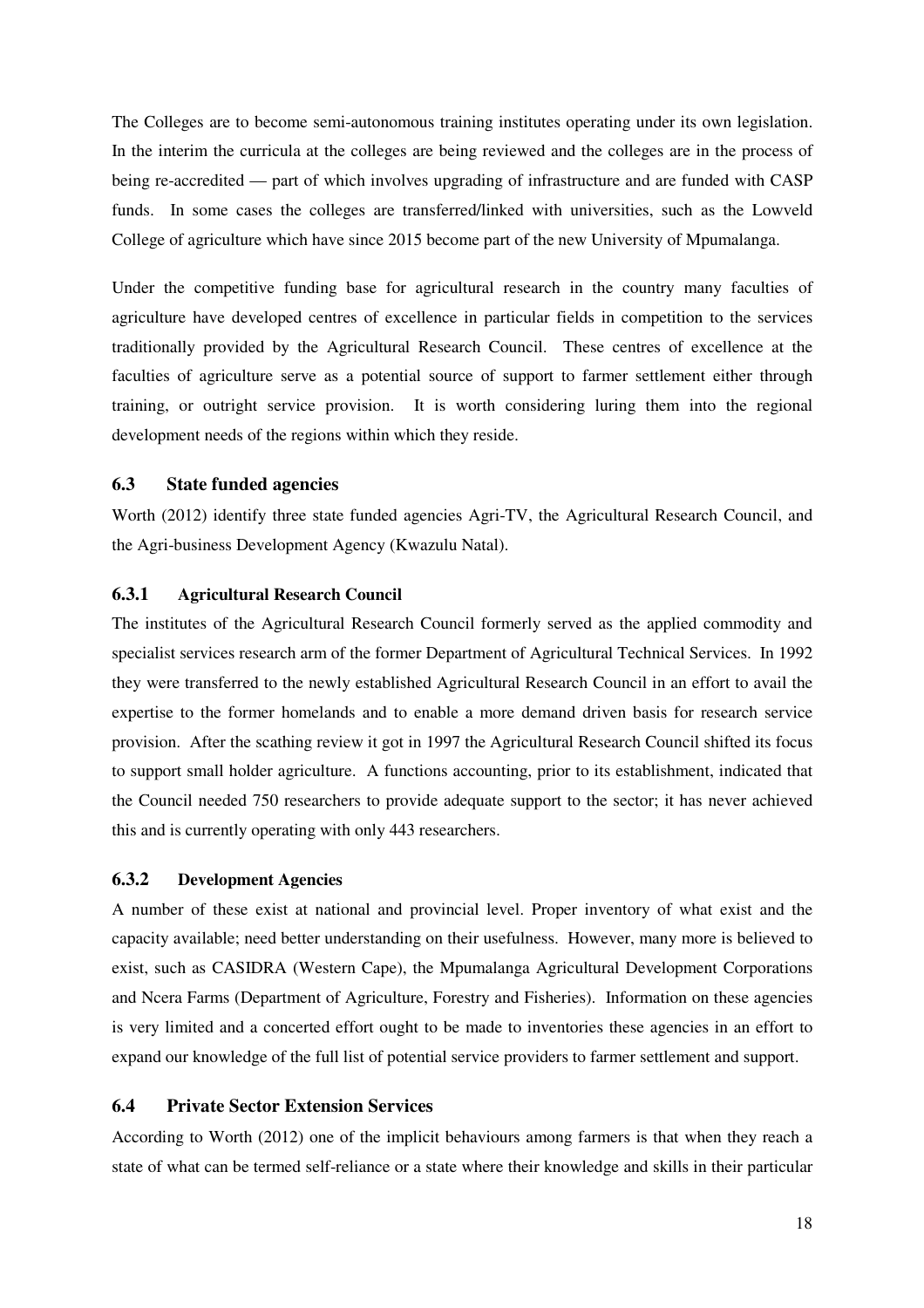field outstrip those available from the State and concomitantly, they are willing to fund research and extension specific to their primary production focus. This behaviour manifests itself collectively and commodity-based agricultural support organisations are created. In South Africa there are numerous examples of such agencies that provide research, extension, information sharing and economic development support to their paying members.

A parallel process occurs in the professional private sector. The 'traditional' home of agricultural experts has been in higher education institutions and the government. However, increasingly, individuals have left these institutions and set up private consulting and/or service providing businesses. They offer a wide range of agricultural related services including technical production advice, marketing, infrastructure development (e.g. irrigation), business management and research.

These organisations and businesses are potential partners in the overall extension strategy and their inclusion needs to be deliberately considered and cultivated. A table that lists some commodity-based organisations and the functions they undertake are presented in Annexure A3. Several have clearly stated extension (or extension-like) mandates and functions; some do not. For some, no information was readily available. The list is, by no means, exhaustive.

#### **6.4.1 Commodity**

About thirty three commodity organizations currently exist in South Africa and the services they provide are listed in Annexure A4. Generically these services include producer representation, industry promotion, information sharing, quality assurance, industry transformation, research (either directing, funding, or conducting), extension, production support, industry development, institutional capacity building. These services are largely funded through membership fees, proceeds from trust funds and through levy income.

Some of these organizations have well established farmer support programs aimed at new entrants to farming and have become preferred service providers to departmental farmer settlement programs. With sufficient funding, many private-sector firms can organize, manage and deliver extension services more efficiently than government agencies. For example, in some countries, private-sector firms can hire, fire and compensate employees based on performance; therefore, they may be able to successfully deliver extension programmes as long as there are adequate funding. However, if these extension activities are publicly funded and public funds decline as governments attempt to shift the cost of extension services to the farmers themselves, then most private-sector firms will shift their focus to alternative funding sources and abandon these extension activities (Swanson, 2008).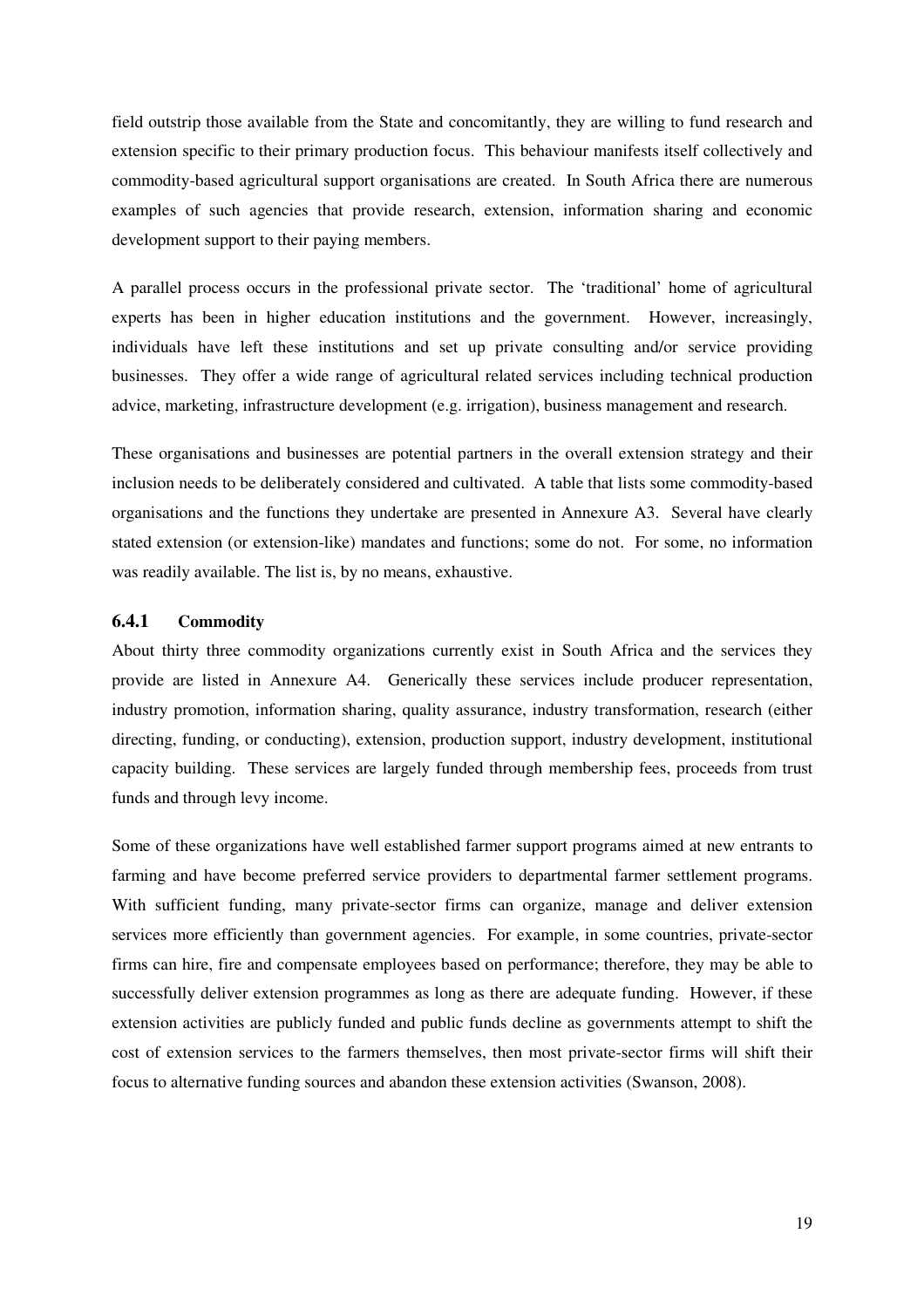#### **6.4.2 Organised Agriculture**

Four institutions exist within this sphere, namely AgriSA, the Transvaal Agricultural Union (perceived to be solely focussed on commercial Agriculture, but reality is different), the National African Farmers Union (NAFU) primarily focussing on black smallholder farmers and the African Farmers Asociation of South Africa (AFASA). These organizations serve as the mouthpiece for farmers at national level, with the purpose of ensuring the best possible financial and social position for the farmer within the national economy.

#### **6.4.3 Non Government Organizations (NGO)**

In South Africa there are 16 NGO's focussing on agriculture; 23 on rural development; and 10 that deal with land issues. The services provided by these institutions generally range from skills development through to legal support. As it stands these organisations could serve as an additional source of scarce capacity.

#### **6.4.4 Private consultants**

Worth identified private sector 29 consultants consisting of individuals, associations and companies. The scope of their services is diverse, ranging from input supply through to agricultural and rural development support. This list is probably not exhaustive and depending on incentives provided many more could develop in a relatively short space of time, making it difficult to identify really good expert support. It nevertheless could serve as a rich source of partnerships available to extension services.

#### **6.5 Agri-business & banks**

Another source of support to farmers is commercial banks and agri-business industries. Commercial banks have well established agricultural divisions dedicated to provide financial support to commercial farmers, but obviously at commercial principles. Although banks do not promote themselves as extension service providers, they do possess the potential to assist in the provision of access to technical support to their clients.

The Land Bank's mandate was reformulated in 2002 to effect a change in the patterns of land ownership, by promoting greater participation in the agricultural sector by historically disadvantaged persons and an increase in ownership of agricultural land by such persons, through the provision of appropriate financial services. The Land Bank outsources the provision of technical support to third parties preferring not to have the in-house capacity to do so, nor does it intent to develop this capacity under its expanded mandate of social development financing.

The Agribusiness sector provide technical support services to commercial farmers with supply contracts in the interest of securing produce of the appropriate quality, etc., and in so doing serve as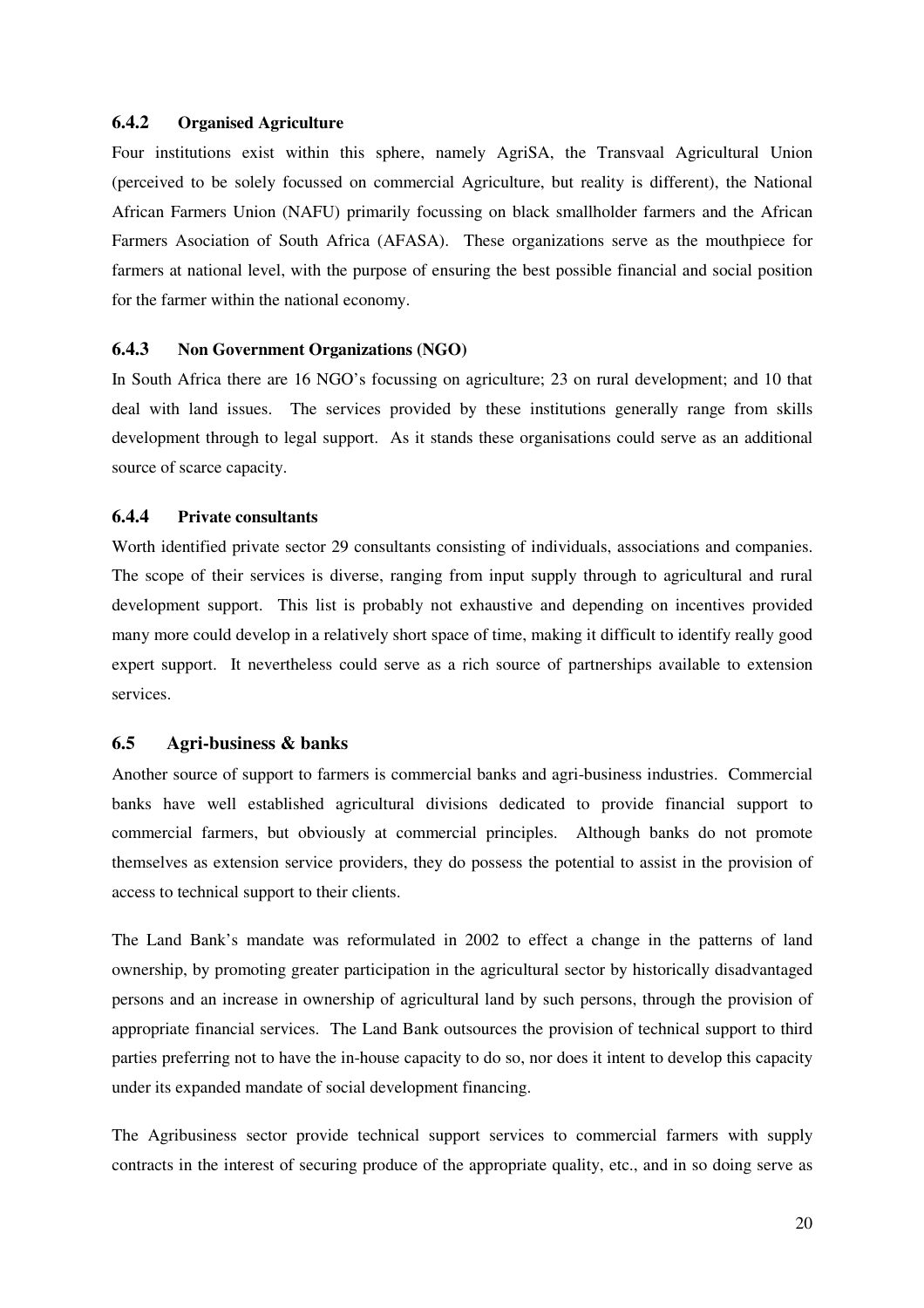another source of technical support available to farmers, albeit to more skilled farmers, but in many cases not exclusively so.

#### **6.5.1 Commercial Banks**

All the major commercial banks have an agricultural division specializing in tailor made financial services to the farming community. These include specialist services from agricultural economists and advisors ranging from support in the development of business plans, insurance services and grain trading on Safex. Although they do not possess over the capacity of technical extension services, they do assist in linking their clients with service providers at co-operatives, commodity organizations and input suppliers in this respect. They are also involved with joint venture finance to developing agriculture, where they administrate the financial scheme of assistance to the project, whilst the mentorship, training and management thereof is done through a subsidiary. However, some has inferred that they prefer to focus primarily on service provision to individual farmers in developing agriculture

#### **6.5.2 Land Bank support to Emerging Farmers**

The REM (Retail Emerging Market) program of the Land Bank is one of several public programs that provide financing to emerging farmers. Two such programs belong to the Department of Agriculture, Forestry and Fisheries (DAFF). One of these, MAFISA, is very similar to the REM. It offers short term credit to emerging farmers on terms similar to those offered under REM. MAFISA originally provided wholesale financing through nine intermediaries – the number of participating intermediaries is now only three. Established with an endowment of 1 Billion Rand in 2004, MAFISA has provided loans to some 5,000 disadvantaged farmers — most somewhat smaller than the typical client of REM, but still in the category of emerging farmers. Some of the MAFISA endowment has been returned to Treasury, and the remaining funds have been relocated to the Land Bank. An evaluation is now being carried out to examine the experience and the impact of MAFISA to date. Because REM and MAFISA are so similar, and because Land Bank has greater capacity to manage such a program, many observers believe that the two programs should be merged into one program under the Land Bank (i.e., REM or an expanded version of it). This seems a reasonable option, but with annual transfers from Treasury to Land Bank to help to cover the cost of the subsidy element of the program.

A second program of DAFF offers grants to support short term operating expenses and small operating needs such as machinery. These grants are managed at the Provincial level and come from funds that are transferred from national to provincial level under the Comprehensive Agricultural Support Program. It targets a similar group of beneficiaries as does MAFISA — and can cause friction when MAFISA beneficiaries realize that some of their peers receive grants under CASP.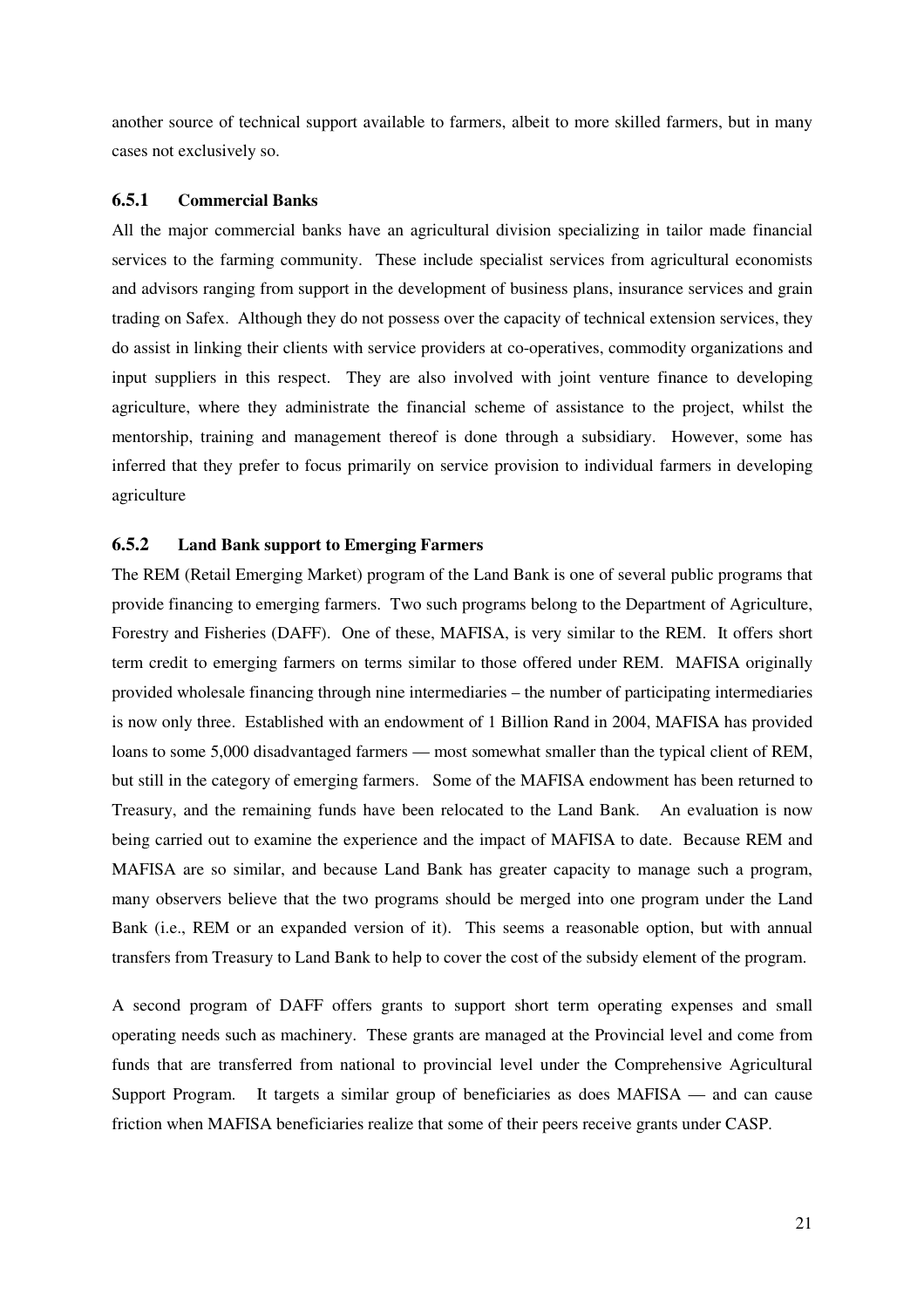A program similar to the grants under CASP is managed by the Department of Rural Development and Land Affairs. This program serves only farmers who are on land reform acreages. It has a much larger budget than does the grant program under CASP (and has been referred to by some as "CASP on steroids").

The Land Bank had disbursed R1.8 billion to emerging farmers from 2009 to 2013 and this amount for development was expected to increase to R6 billion by the end of the MTEF period (2016/17). To achieve R6 billion by 2016, different elements of Land Bank had been established: the Retail Emerging Market (REM) which target small-scale black farmers, offering a cash flow lending based approach; concessionary funding and interest rates; non-financial support (end-to-end farm support); and cashless disbursement. The emphasis is on comprehensive support. The Wholesale Finance Facility (WFF) was also launched to form part of the network of support through market-established intermediaries to ensure that emerging farmers received subsidized interest rates and comprehensive support.

#### *Products and services*

The Land Bank has 28 branch offices located throughout the country with a further 27 satellite offices linked to the braches. Land Bank gives low, medium and high-risk clients access to a full range of long, medium and short-term loans to meet all financial needs, including land and equipment purchases, asset improvement and production credit. A series of tailor made programs and products have been developed specific to the needs of previously-disadvantaged people in the sector. The development of the requisite business plan needed to apply for a loan is done through intermediaries, be that co-operatives, commodity organizations, NGOs, private consultants, etc. in which the bank facilitate their inclusion. Currently the bank has 10 of these — commodity specific — intermediaries and the experience with this arrangement has been positive. Initiatives are underway to elicit support from intermediaries from specialist institutions such as seed and input companies.

Since the Land Bank has no in-house technical support capacity technical support to farmers from intermediaries includes training, skills development and mentoring of smallholder beneficiaries. The commodity organizations, many of which fund their operations from trust funds and funding sourced from the programs of DAFF and the Department of Rural Development and Land Affairs, have proofed successful in establishing commercially successful black farmers. Examples of which is the small farmer development program of GrainSA and the Shearing Shed initiative of the National Wool Growers Association (NWGA). The latter program has been in operation for 15 years and provide support to 15 000 wool and sheep farmers in the former Ciskei and Transkei territories of the Eastern Cape, where the provincial department of Agriculture second their extension staff to the NWGA who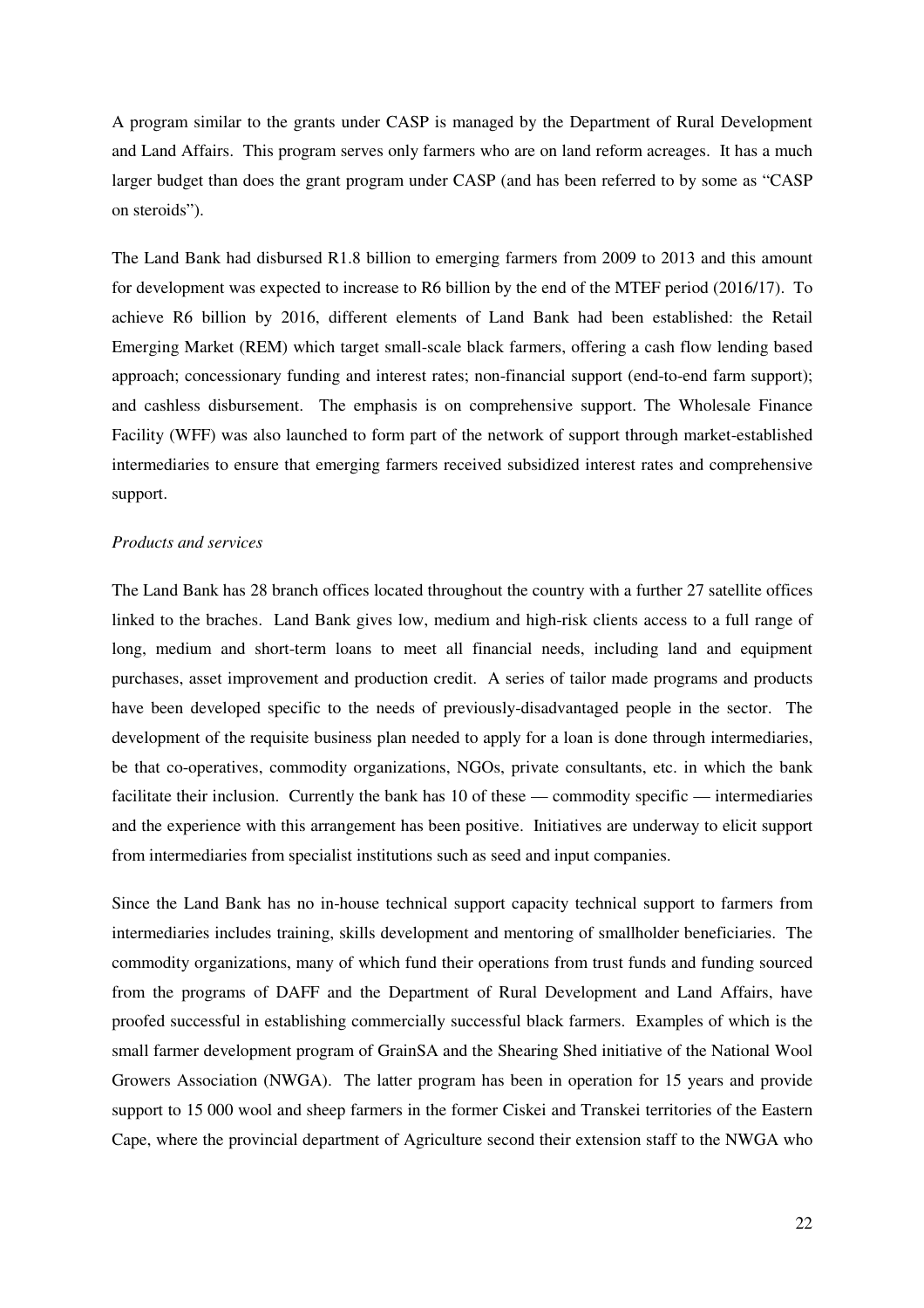train them and then employ them in the provision of technical advisory services to the target beneficiaries.

The number of clients served by the Bank through this approach is currently small and is currently the most cost effective way of providing the technical support under this scenario. If the number of clients were to grow significantly the burden on the financial resources of the intermediary services of the commodity organizations specifically would become unsustainable absent a significant increase in support from government programs. The Bank foresees that going forward (and with an expansion of the number of clients) "it may make sense to develop some technical capacity within the Bank and ring fence it as an autonomous subsidiary". This would, however, require that it draws on government capacity as well.

#### *Government support*

The existence of the existing somewhat parallel efforts of government departments has led to fragmentation of effort and inefficiency and has caused frictions and problems in implementation. The current setup between national and provincial departments of agriculture thus does not lend itself to effective central coordination of the available capacity in government and an institutional solution have to be created to fill this void. In the view of many observers, the existence of these somewhat parallel efforts has led to fragmentation of effort and inefficiency and has caused frictions and problems in implementation. A mechanism was developed in 2004 to coordinate the support for these various programs (and an operational manual for such coordination was developed and agreed) – but it has never been implemented.

Consolidating the finance support initiatives of DAFF and Department of Rural Development and Land Affairs into the REM would circumvent these problems. The existence of an efficient public service extension service would go a long way to assist the Land Bank. It is clear that the extension services capacity provided by government faces enormous challenges in providing adequate support to farmers. This situation pre-dates the switch to a democratic constitution. Not only were Homeland administrations incapable to create the requisite capacity to serve black smallholder farmers in their areas, but the extension services of the former Department of Agricultural Technical Services servicing commercial agriculture were already understaffed by about 40 percent circa 1988 (Liebenberg, 2013). If history is to serve as a guide, developing the capacity through recruitment and training would take decades and increased budgetary allocations by government to match the operational needs of the new incumbents. In the meantime the expectations of smallholders have to be met in some way.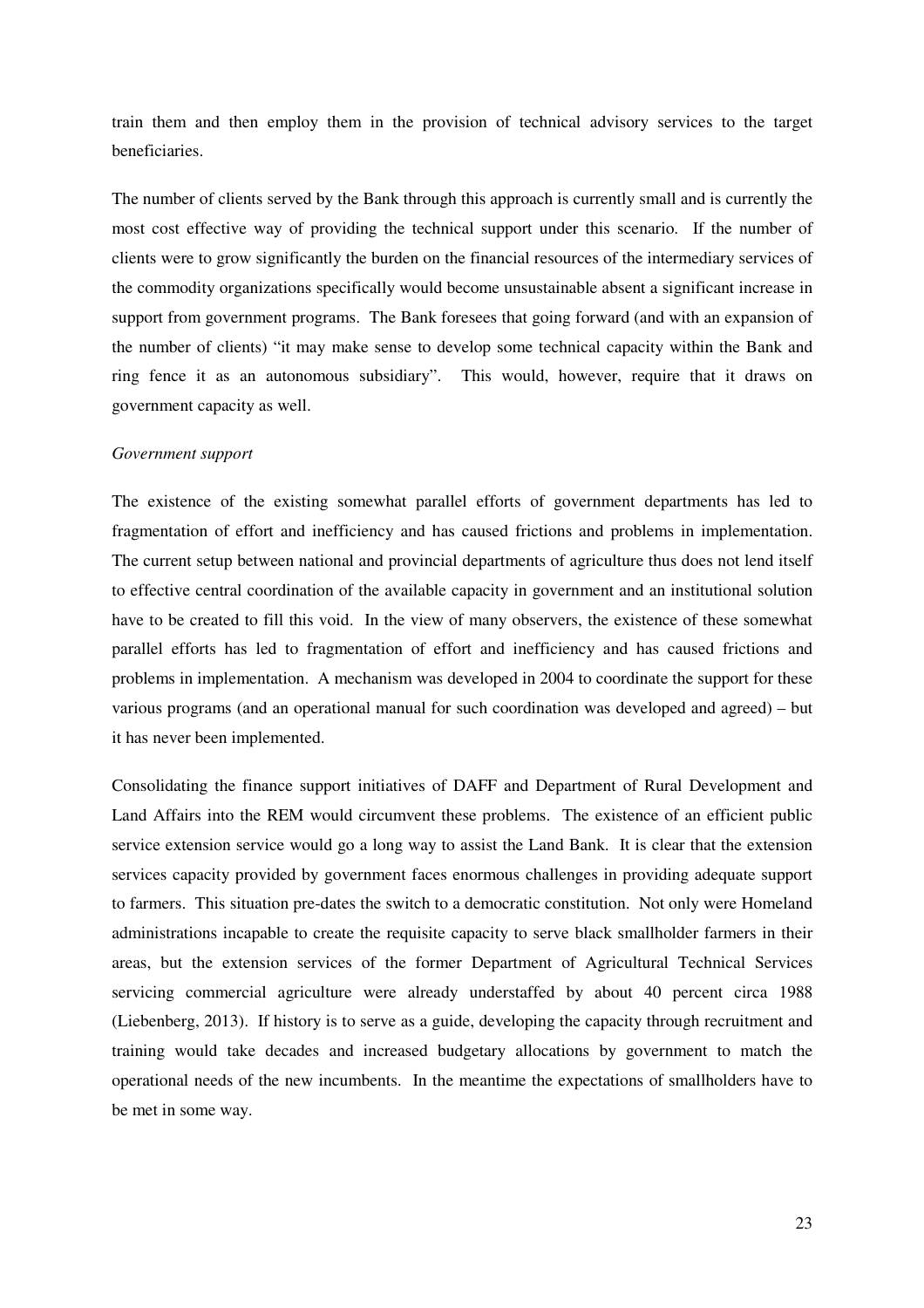To do so would require creative partnerships between whatever resources are available in the country aiming at utilizing this in the most cost effective manner. For this to happen would require a clear vision and focus in directing the individual efforts. Here the Land Bank can play a pivotal role in resourcing the required capacity in support of beneficiaries of farmer settlement, at least in the short term. Its financial sustainability is a strong consideration and for this to be achieved a clear focus on its intended client base is required.

## **7 Farmers and Farm Characteristics**

A major constraint in the planning of the nature and extent of technical advisory services needed to develop the agricultural sector in the country is the absence of reliable and comprehensive agricultural census data that cover the complete commercial sector and subsistence agriculture. The nearest alternative is information that can be cleaned from the General Household Surveys. Using the information obtainable from the General Household Survey of 2012 (Stats SA, 2013b) an effort is made here to shed some light on the characteristics of those involved in an agricultural activity.

#### **7.1 Involvement in farming**

Past agricultural censes and surveys used a minimum non-urban area cultivated as the basis of selecting farms for enumeration in the census. In recent years the register of farm businesses of the South African Revenue services was used to select farms for enumeration and in so doing farms below a certain level of turnover is excluded from the census. Using a more expanded definition of farming the Survey of Large and Small Scale Agriculture of 2000 identified 1 093 000 farming operations, 86 percent of which was farming operations in the former homelands. Using the farming unit as the basis of enumeration and failing to capture information on the farmer demographics this survey proofed to be of little value.

Efforts to gain an insight into the number of persons involved in agricultural activities the October Household Survey of the late 1990's captured a little information on this. This question was transferred to the Labour Force Surveys of 2000 through to 2007 from where it was again transferred to the General Household Survey and since 2012 the number of questions covering agriculture was expanded to cover a minimal set of questions on the nature of the agricultural activity. It is from this that an effort is made to shed some light on the client base of the agricultural technical advisory services.

#### **7.1.1 Agricultural activity**

A total of 2.633 million households (200 000 less than identified in the 2011 Population Census, Stats SA, 2013a) were found to be involved in an agricultural activity. As shown in Figure 2, 65 percent of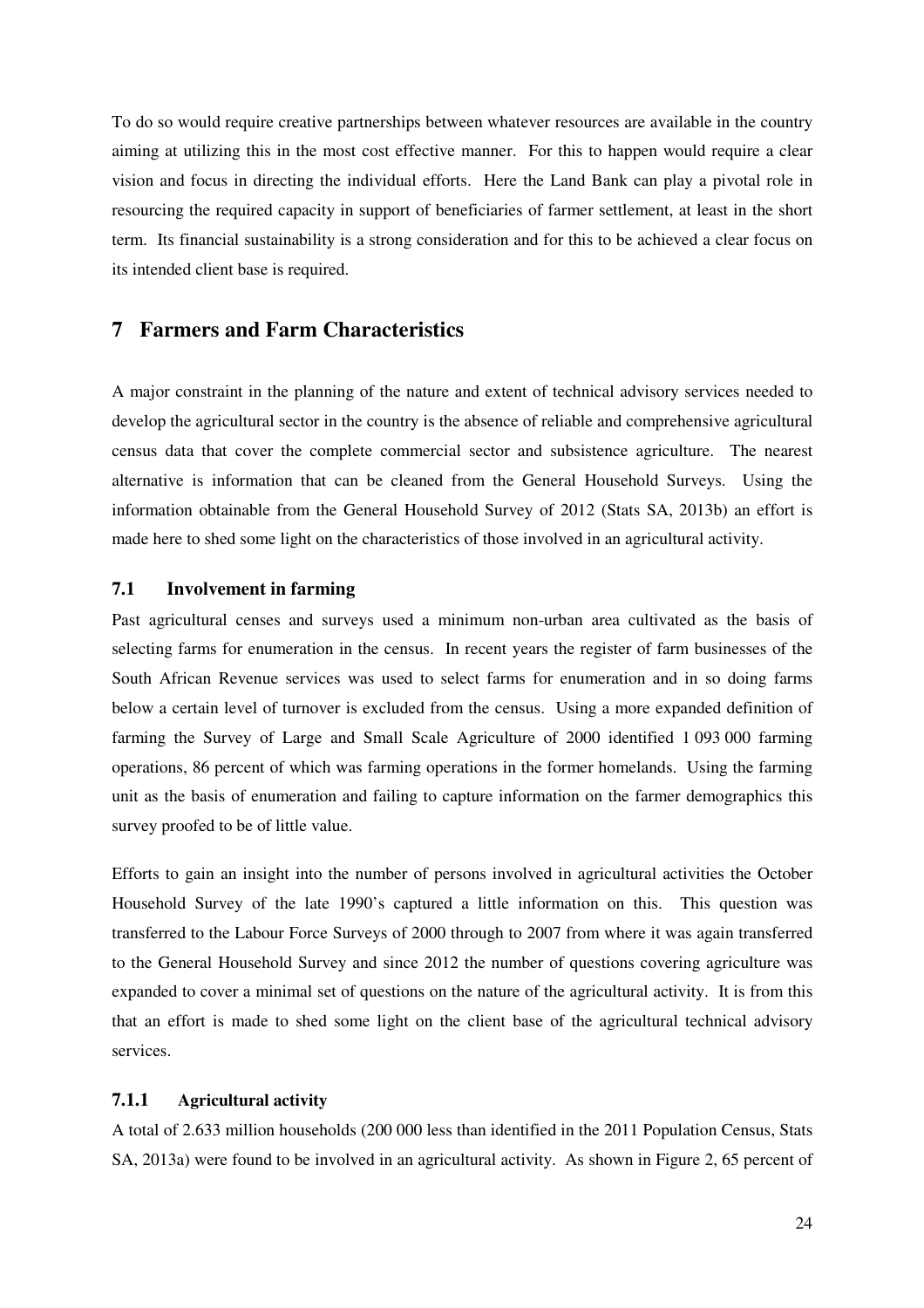households involved in agricultural activities reside in just three provinces, Eastern Cape (20.7), Kwazulu-Natal (20.3) and Limpopo (24.1) (Stats SA, 2013b). The overall gender distribution for the country is fairly even, but large variations occur between provinces, with females headed households representing more than fifty percent of the households involved in agricultural activities in the Eastern Cape, Kwazulu Natal and Limpopo provinces.



**Figure 2: Households involved in the production of food and agricultural products, 2012.**  Source: Stats SA (2013b)

As a share of the total population of a province the Eastern Cape, Mpumalanga and Limpopo shows the highest concentration of households involved in agricultural activities. In terms of racial composition 92.8 percent of these households are black followed by 5.3 percent whites. Coloured households represent 1.7 percent of the households involved in an agricultural activity with Indian only 0.2 percent.

Figure 3 shows that in terms of the geographic distribution the majority of the agricultural households are located in the Rural informal areas (former Homeland reserves), These are also the areas that are the least well equipped in terms of research and extension infrastructure compared to the facilities available to farmers in the remainder of the country.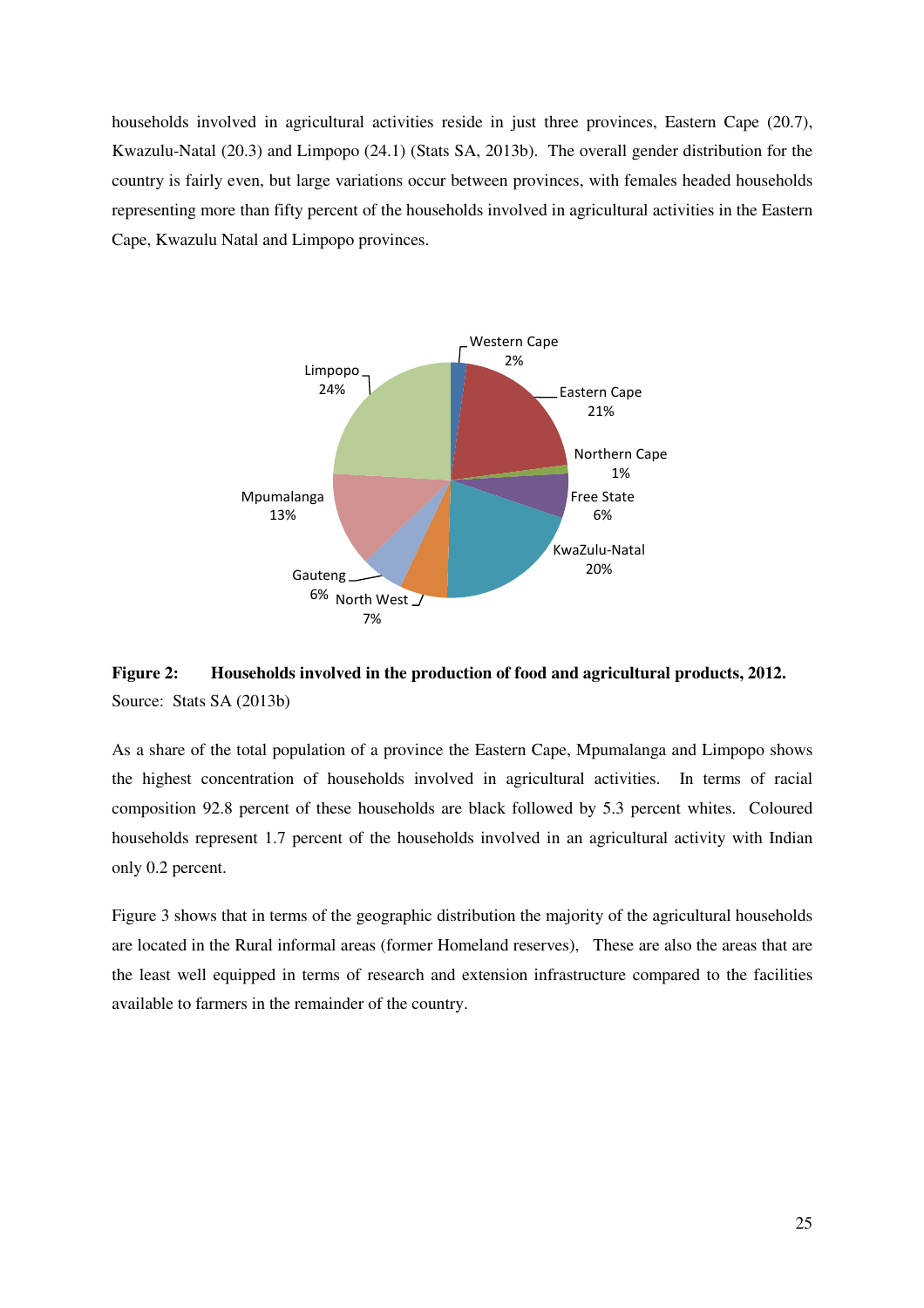

**Figure 3: Geographic distribution by type of households involved in agriculture** 

Source: Stats SA (2013b)

#### **7.1.2 Nature of food production**

Figure 4 shows that ninety nine percent of all households involved in agricultural production are centred on four industries. Twenty seven percent of the households are involved in fruit and vegetable production followed by 26 percent for poultry, 25 percent for grains and 20 percent in livestock. Fodder, Industrial crops, aquaculture, forestry and game amount to only 1.1 percent of the agricultural activities.



**Figure 4: Kind of food production/agricultural activities households are involved in**  Source: Stats SA (2013b)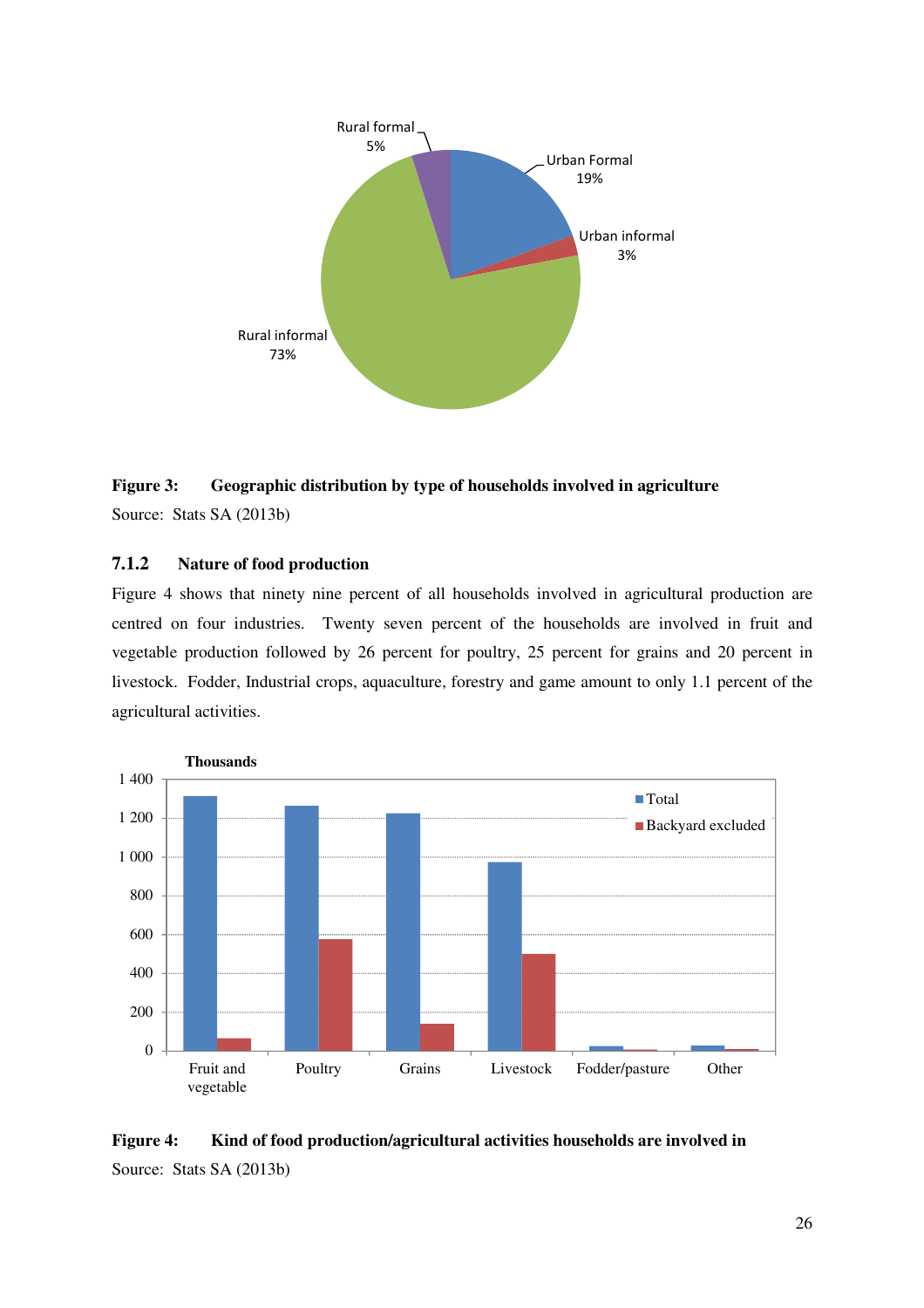The predominance of Fruit and Vegetable and poultry production results from the broad definition followed in casting the net to include all involvement in agricultural production activities. Except for poultry production, these relativities in production involvement do not reflect the relative importance of the industries in the national production accounts for agriculture and is a misrepresentation of where the need for technical support actually lies. By excluding households that practice their activities in backyards a different picture emerges. Households involved in fruit and vegetable production then represents only five percent of the total, whereas Poultry producing households increase in share to 44 percent followed by Livestock (38 percent) and Grains (11 percent).

#### **7.1.3 Where is cropping activity practiced**

The significance of backyard agricultural activities are clearly emphasised in Figure 5 which shows that 87 percent of the households involved in crop planting activities practice this in backyard gardens. Only ten percent of the crop planting is done on farmland. Only two provinces (Kwazulu Natal and Limpopo) are responsible for 71 percent of households involved in crop planting on farmland, followed by Mpumalanga (11 percent) and Eastern Cape (8 percent). Kwazulu-Natal on its own represents 43 percent of the households involved in crop planting on farmland.



#### **Figure 5: Locality of where households practice agricultural production**

Source: Stats SA (2013b)

Crop planting on communal land is concentrated in Kwazulu-Natal (35), Mpumalanga (24), Limpopo (19) and Eastern Cape (11). This is in contrast to the total land area available for crop farming in these provinces.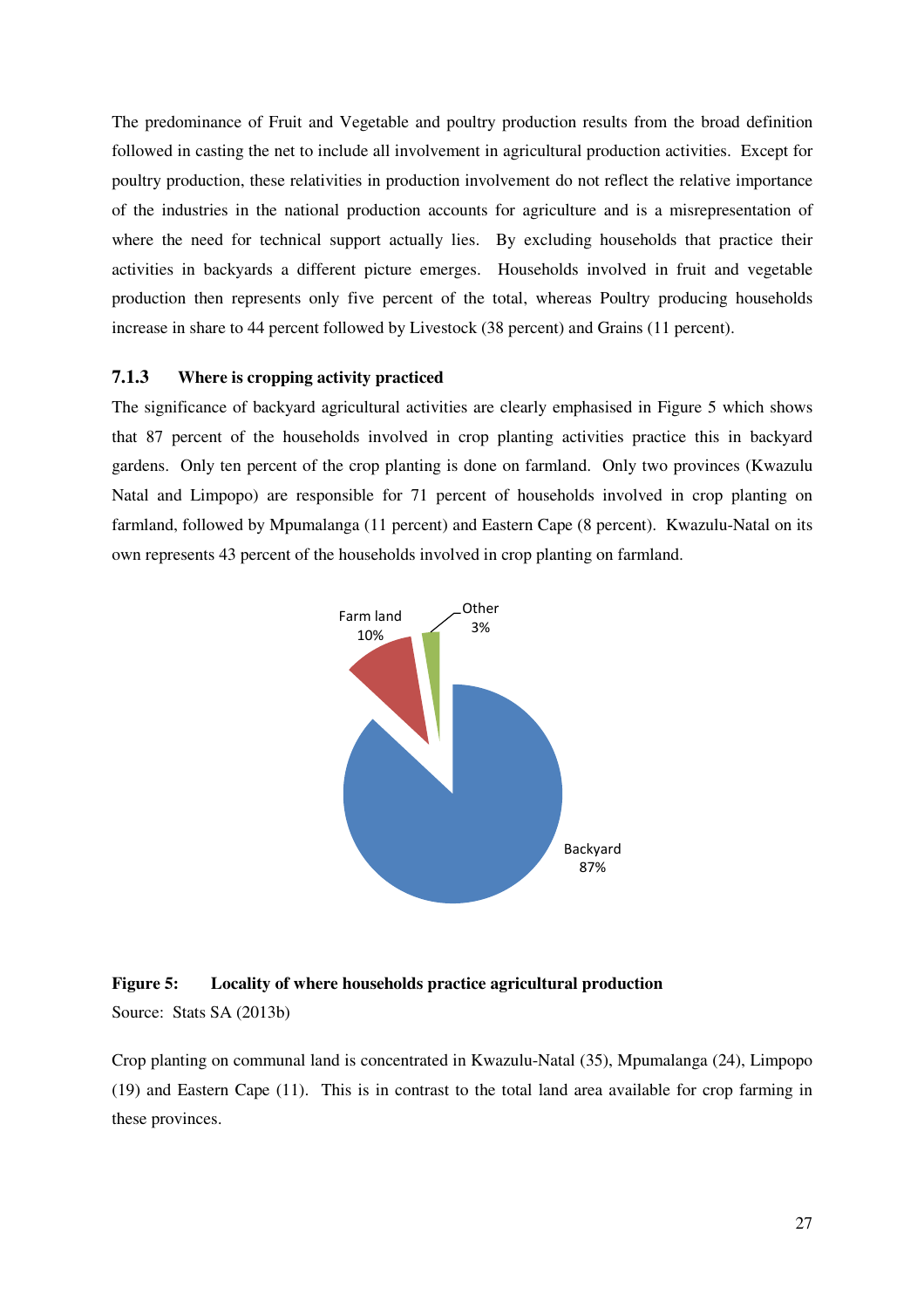#### **7.1.4 Reason for involvement and selling of produce**

The reasons for growing farm produce, or keeping stock is shown in Figure 6. Here 75 percent of all households involved in agricultural activities indicated that this is done mainly for extra food and nine percent as their main source of food. Only seven percent indicated that their reason for involvement is to generate income. Translated to the number of persons living in these households some 12 million people are thus directly depended on agriculture, of which nine million fall in the category of households whose involvement is mainly as a source of extra food and 1.1 million as their main source of food.



**Figure 6: Reasons for involvement in agriculture** 

Source: Stats SA (2013b)

Out of the 2.6 million households only 214 000 are selling produce. Figure 7 shows the distribution of those according to the reason for being involved in agricultural production. Here 70 percent of the households that sell produce do so as a source of extra income (42 percent), or extra food (28 percent). A further nine percent of those that sell produce are primarily in producing food for own consumption and only 20 percent are involved primarily for income generation. The latter is assumed to be fully commercialised farming households.

In terms of the share of the provincial households involved in agricultural activities the largest concentrations of these are in the Northern Cape, followed by Free State and North West provinces. In the remainder of the provinces these households represent only about 7/8 percent of the farming households. 65 percent of the 214 428 households are larger than two persons per households, but less than five.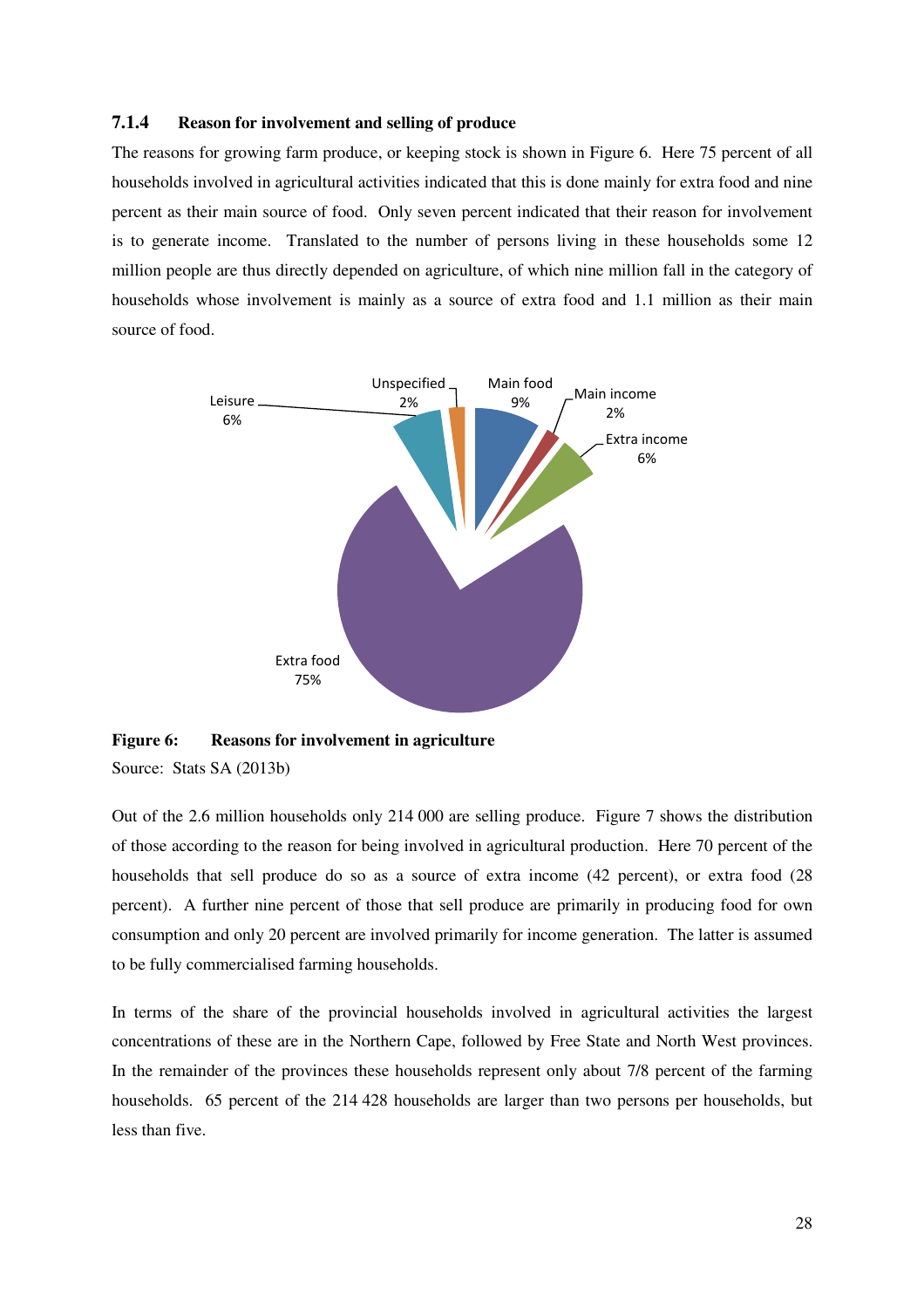

**Figure 7: Reasons for involvement in agriculture amongst households that sell produce**  Source: Stats SA (2013b)

#### **7.1.5 Tenure type**

In terms of tenure status 55 percent of the households own the land they are farming on, with a further 16 percent practicing their activities on tribal land. 26 percent of the households indicated their tenure status as not applicable or unknown or failed to specify. About four percent of the households practice their farming activities on state, rented, share-cropping or other types of tenure.

#### **7.1.6 Area of cropland production**

Given the high share of backyard gardening, 62 percent of the plots used for crop farming are less than 500  $m^2$  — nine percent if backyard activities are excluded. Focussing on only those households that sell produce, the share of plots smaller than  $500m<sup>2</sup>$  still represent a significant 38 percent of the households — eight percent if backyard activities are excluded.

Among households that sell produce those that do so from backyard production represent 42 percent, or 89 000 households, of the total of 214 000. This could have important implications for the size of loans if development financing is extended to these households, as the per unit administration cost on loans as well as the cost of extension support could be significantly higher per household.

#### **7.1.7 Sell to whom**

In terms of whom the households sold their produce to, 76 percent indicated that this is sold through local outlets within the district and 13 percent to neighbouring district. Interesting differences appear when comparing the different population groups. It is only the white population group that has a clearly diversified set of marketing outlets. Here 82 percent of produce are sold through local (40), formal (30) and neighbouring markets. It is also the only population group that shows a clear focus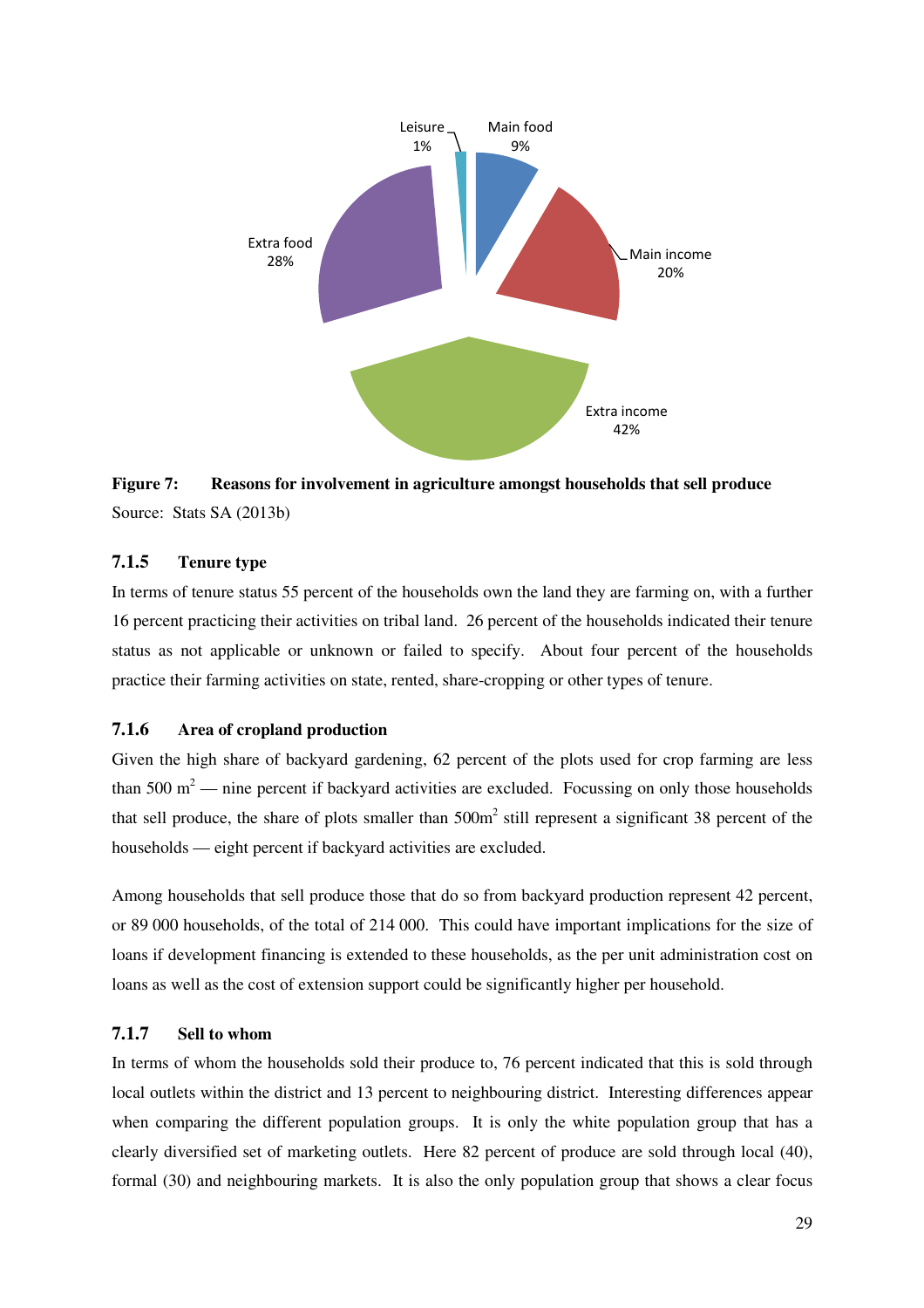on export markets. Black and coloured households largely rely on local buyers within the district. This indicates that much needs to be done to improve and diversify the linkages of these households to market outlets.

#### **7.1.8 Support received**

Only 24 percent of the households involved in agricultural activities received any form of agriculture related assistance from government in 2012 as shown in Figure 6, Panel a. Of those households that received assistance 32 percent received dipping and vaccination services for livestock. Another 32 percent received free inputs and a further three percent received inputs as part of a loan. Extension and training respectively was provided to 18 and 13 percent of the households. Households that sell produce represented 22 percent of the households that received assistance, stated differently, 64 percent of the households that sell produce received assistance from government (Figure 8, Panel b). This was mainly in the form of Dipping and vaccination services (29 percent) free inputs (26 percent), inputs as part of loans (4 percent) and three percent received loans (82 percent of loans granted). Here the share of households who received training (18 percent) and extension visits (28 percent) are significantly higher.







**Figure 8: Agriculturally related government assistance provided to households**  Source: Stats SA (2013b)

As a proportion of the assistance provided through training and extension to agricultural households less than a third were extended to households that sell agricultural produce. A significant proportion of the extension and training services provided by government, thus focus on households that do not exhibit a clear potential for commercialization, if involvement in sales serve as a criterion for this.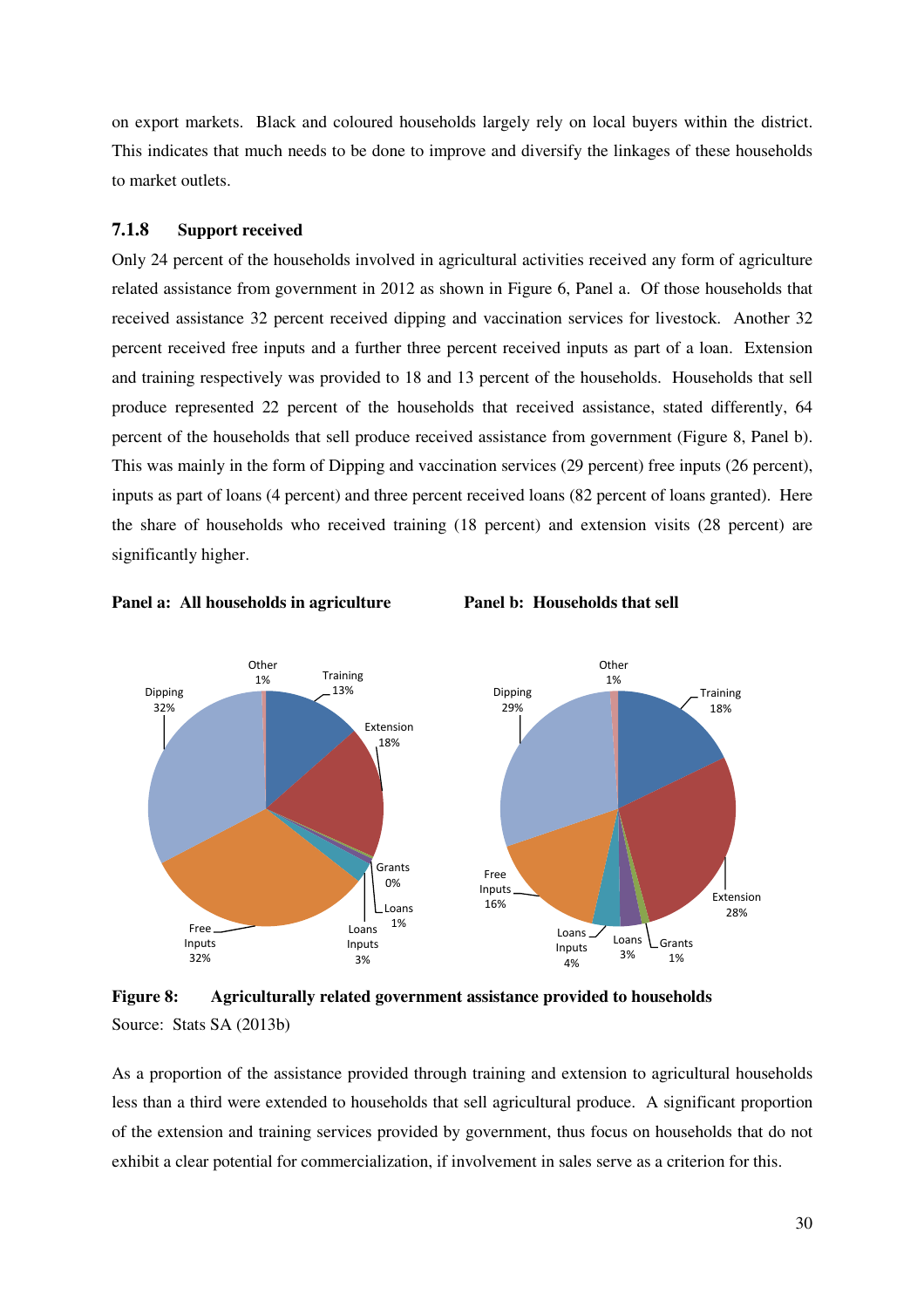#### **7.1.9 Main source of income**

Out of 2 633 003 households 0.8 million earned an income through salaries and 0.2 million through business activities. Nearly two million received some form of grant, half of which regarded this as their main source of income. In fact, 59 percent indicated that they received grants, remittances and pensions.

As their main source of income Figure 9, Panel a, shows that 31 percent of the households regarded income from salaries as their main source of income; only seven percent indicated this to be their main source of income. A sobering statistic is that only three percent of the 214 thousand households that generate an income through the sale of farm products and services regard this as their main source of income (Panel b). Grants, remittances, and pensions combined are the main source of income for 47 percent of households that sell agricultural produce. Salaries and business income were indicated as the main source of income for another 47 percent of the households.





#### **Figure 9: Main source of household income**

Source: Stats SA (2013b)

The prominence of grants and remittances among households that sell agricultural produce is a concern as this may serve as a disincentive for households to fully exploit the commercial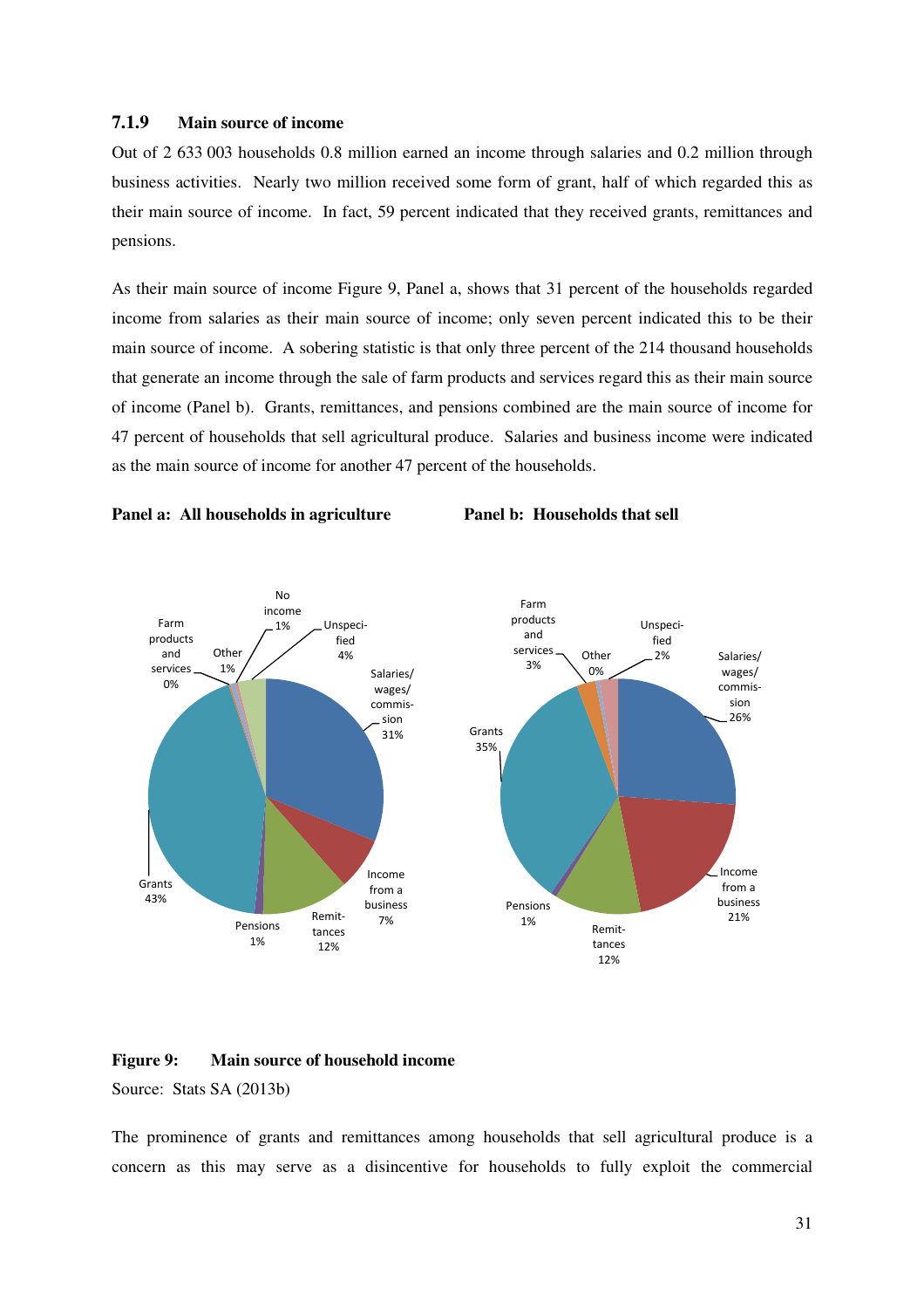opportunities from agricultural production available to them, a matter that would have to receive attention in future farm settlement support policy initiatives.

## **8 Provision of Support to Target Beneficiaries: A Alternative Concept**

Government expects extension to be the primary vehicle for delivering on its agricultural agenda. The concern raised by the DAFF and reinforced by research conducted by the University of Kwazulu-Natal is that extension officers are not equipped to deliver on this agenda (Worth 2009). Not only is the size of the service a problem (Hall and Aliber, 2010), the ability to hire sufficient numbers of capable extension workers in the short to medium term is also limited. In addition to increasing the number of extension workers government will need to ensure that they are appropriately trained and allow them the time and opportunity to gain experience — a process that cannot realistically be completed in a short period of time. The solution in the interim, thus, lies in creative partnerships with other extension service providers (and with farmers) as the government develop this capacity.

The ability to utilise the existing capacity in government optimally is further constraint in that resources cannot readily be re-located, or shared, between provinces under the constitutional dispensation that now prevail. Staff working in one province is effectively working for a separate accounting authority. Administratively it is very complicated and time consuming to share resources between provinces when the need arise and alternative institutional solutions need to be developed. In this the government has re-course to state owned entities such as the Agricultural Research Council that potentially could provide a solution to this conundrum, but developing this would also take time.

In the short run solutions to a number of critical considerations need to be found. First a dedicated focus on the intended beneficiaries that shows the potential to develop into commercialised clientele need to be developed. This would limit the number of potential clients that could be assisted to manageable numbers and ensure greater efficiency in program implementation. The terms and conditions of assistance provided to beneficiaries also needs to be revised to incorporate a greater sense of 'ownership and commitment' amongst beneficiaries — we cannot have programs providing grants and free inputs running in parallel to a tenancy system for example as this would be counterproductive. Finally the cost of service provision should be defined and contained within reasonable proportions to avoid having insufficient levels of resources available to technical support staff to actually execute their duties and provide an effective service.

#### **8.1 Market focus and selection criteria**

In its Integrated Growth and Development Plan the DAFF estimated the number of smallholder farmers as about 200 000. Using the information available from the 2012 General Household Survey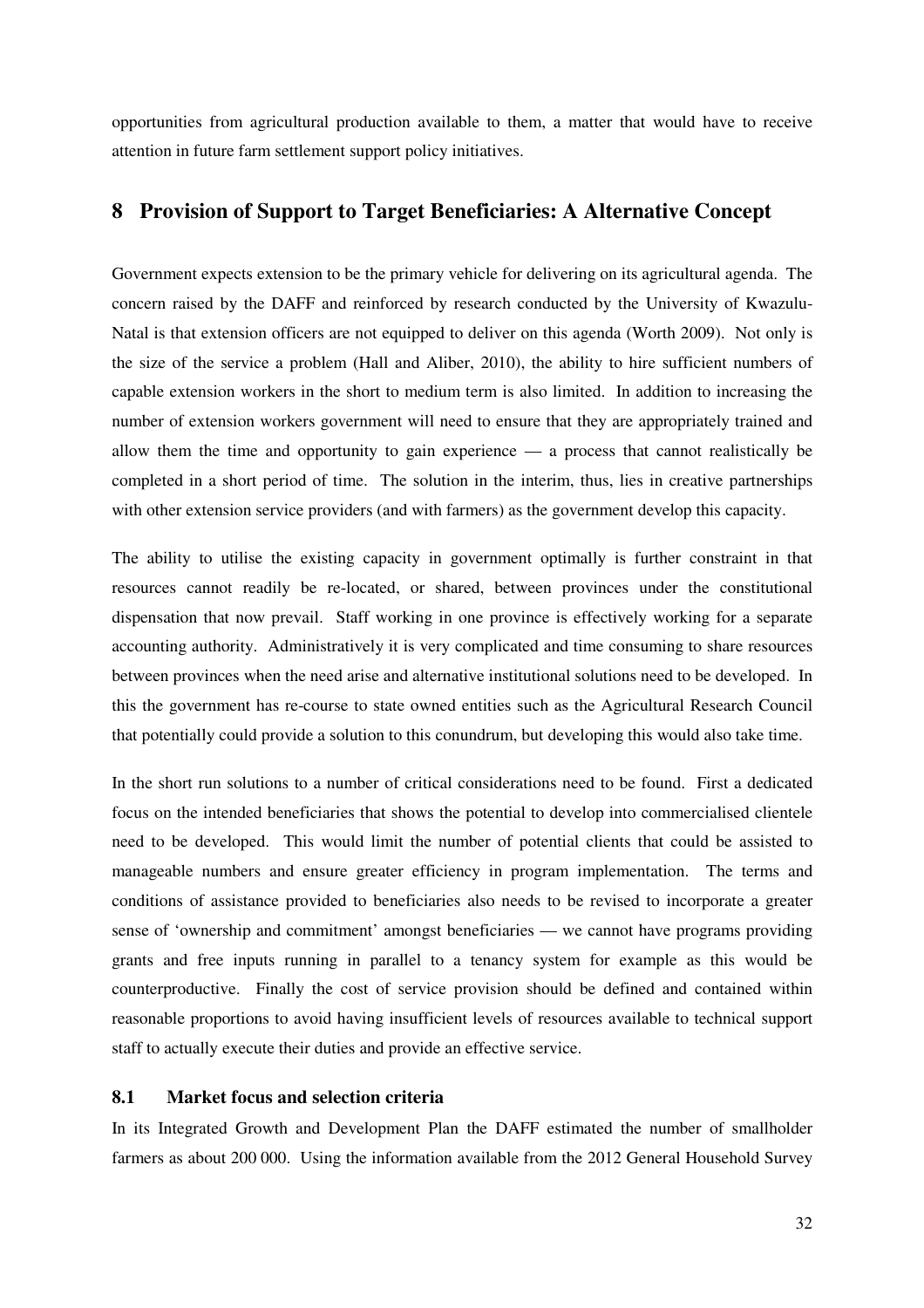Table 5 shows that about 195 175 of the agriculturally active households do so to produce food to generate income. Roughly 49 024 households (172 333 persons) do so as their main source of income and another 146 151 (638 240 persons) as extra source of income. Assuming that the current 39 996 farming units in commercial agriculture (Stats SA 2010) is included in the 49 024 households involved in agriculture as their main income, this leaves a further 9 028 households that are involved in agriculture primarily for commercial purposes — probably already clients of the Land Bank and/or commercial banks. The 146 151 households that are involved for an extra income then serves as a group of smallholder farmers that may potentially be converted to commercial farmers if properly supported and resourced. Depending on the aspiration of the individuals involved, it can be foreseen that not all of these household heads may want to commit themselves to the loan conditions and prefer to 'go it on their own'.

| <b>Reason</b> | <b>Households</b> | <b>Persons</b> |
|---------------|-------------------|----------------|
| Main income   | 49 0 24           | 172 332.7      |
| Extra income  | 146 151           | 638 240.2      |
| Main food     | 226 668           | 1 121 820.3    |
| Extra food    | 1982408           | 8 9 45 8 7 3.5 |
| Leisure       | 172 269           | 681 993.3      |
| Unspecified   | 56 483            | 204 498.7      |
| Total         | 2 633 003         | 11 764 758.6   |

**Table 5: Households and persons according to the main reason for involvement in agriculture, 2012** 

Source: Stats SA (2013b)

The remaining majority of 2.209 million households are involved primarily to produce food for own consumption, i.e. subsistence farming. Here one can further distinguish between households involved in agricultural activities as their main source of food amount to 226 668 (1.12 million persons), or as an extra source of food 1.98 million households (representing 8.9 million persons). If provided with the incentives it is possible that a small proportion of these farmers may aspire to become potentially commercialised farmers, however, for this a level of extension support would be called for that would best be provided by the provincial departments.

It is suggested that for investment to be effective the extension services should have a dedicated focus in servicing the different beneficiaries. Therefore, the Land Bank should develop criteria to select appropriate clients that already have a commercial focus in their involvement in agriculture, i.e. the 146 151 smallholder farmers identified here. Households that focus primarily on meeting daily dietary needs are best left to be served by the departments of agriculture.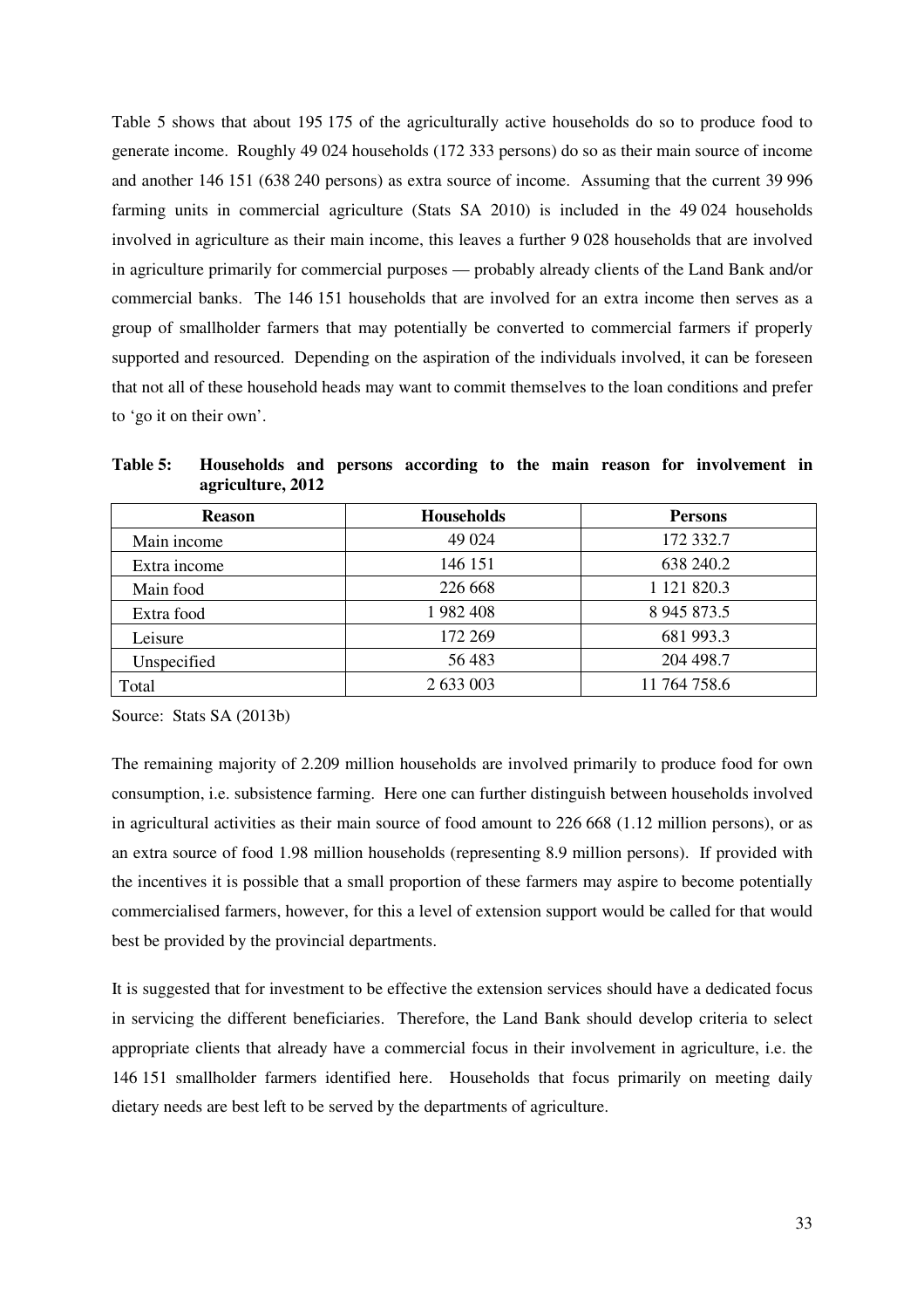#### **8.2 Land Bank**

The Land Bank has to be ensured of effective technical advisory support to beneficiaries in order for it to deliver successfully on its social development. It has never had any in-house technical support capacity and do not intend to develop this — for risk considerations. The Land Bank relies on contracting farmer support services from intermediaries. These service providers take responsibility for training and skills development through mentoring of the smallholder beneficiaries. By extending this practice and expanding this into a sustained medium term arrangement the Land Bank could take the lead in transforming the government provided extension services by ensuring that provincial capacities form part of the initiative.

Recognizing the hesitance of the Land Bank to get directly involved in technical service provision, the situation with the settlement of emerging farmers may call for a more close (and firm) involvement in steering the service. It should consider creating a small in-house capacity dedicated to serving the loans (and accompanying technical support). This can be grown from the existing capacity of the Land Reform program of the Department of Land Affairs and Rural Development. In so doing the administration of the title deeds, etc. is left with the Department of Land Affairs, but the program (and support capacity) and its Land Reform program is transferred to the Land Bank. This would see that the current fragmented approach to farmer settlement support is consolidated in one institution, thus ensuring better coordination and greater cost effectiveness in service delivery.

Once new entrants reach a certain level of performance they can be passed on to the care of the support services of the provincial departments of agriculture.

#### **8.3 Loan conditions**

To date much of the support provided to new entrants/beneficiaries to farming through the restitution and land reform initiatives have been extended through grants and, or donations. This practice, much as the goodwill for this is appreciated, must be replaced with an alternative that select beneficiaries with the drive to succeed and build ownership in program success for farmer settlement to become a sustained reality.

The principles of such an alternative is found in the tenant farmer schemes of the mid-1900's under which beneficiaries received training and an initial start-up package of inputs together with dedicated (compulsory) technical services support throughout the period of a maximum of five years during which (s)he could exercise the option to buy. Once the option to purchase has been exercised the beneficiary then transfers and become the sole responsibility of the departmental technical services. The benefit of this is that the program capitalises itself and beneficiaries take full responsibility for their own success.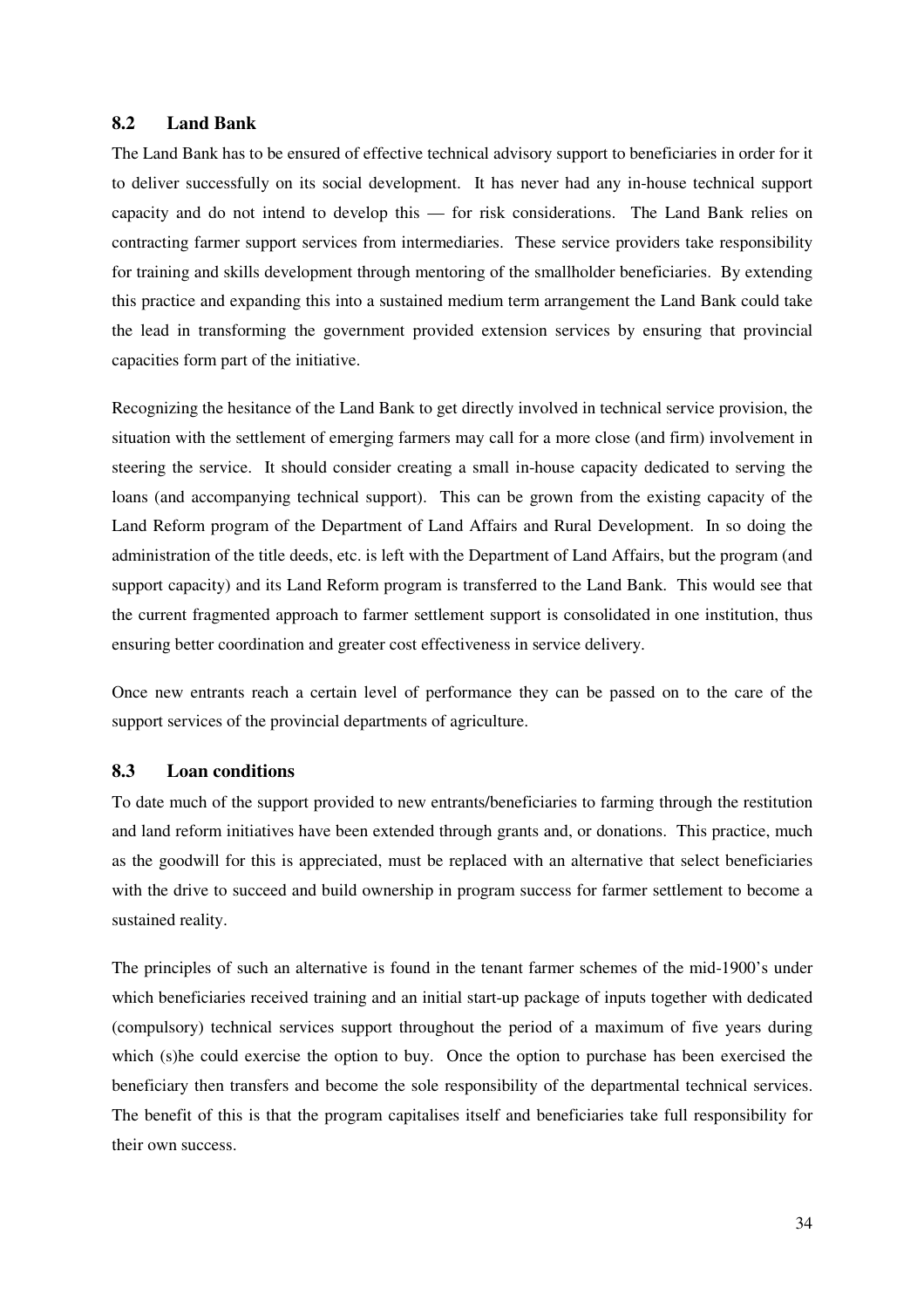#### **8.4 Service modality**

The most cost effective approach to provide technical support to settlement farmers would be to outsource this activity to service providers with a proven success rate within the target areas. A critical need would be to establish a small performance monitoring and evaluation (either within the Land Bank or outsourced) to monitor programme compliance. To reduce the monitoring costs of such a programme, a random auditing process could be instituted. This kind of regulation, given the lack of capacity in government, can only be undertaken on a small scale basis, targeted at areas with some agricultural potential and entrusted to officials with some capacity and local knowledge. If it could be implemented effectively it would make a small but real difference.

Service providers should facilitate in the development of business plans in consultation with the target beneficiaries and farmers must be seen to adhere to the planned program of activities. Provision should be made to allow for input and participation from multiple service providers from the government, NGO's and commodity organizations.

To avoid the problem of a lack of accountability by any participant there should be an element of cost sharing between national and provincial governments as well as between government and the farmer. The practice of providing grants (especially on production inputs) should be replaced by a subsidy where some of the cost should be recovered from the end beneficiary in line with the program followed in support of earlier white farmer settlement programmes.

#### **8.5 Cost of service provision**

The total expenditure on farmer support services (farmer settlement, extension and financing) by the national and provincial departments of agriculture alone amount to R6 826 million (USD 621 million) in financial year 2013/14. Extension support in aggregate between the DAFF and the provincial departments amounted to roughly R4 507 million (USD 410 million).

If one were to focus on the full complement of households involved in agriculture for an extra income then the cost of providing an intensive level of technical advisory support to ensure success (at USD 5 000 per household) would be R731 (USD 66 million).

#### **8.6 Infrastructure support**

A critical factor for the success and sustained rural development would be the development of rural infrastructure and research and extension facilities by the state to back stop these initiatives. From an affordability point of view a dedicated focus on specific regions would be desirable for specific provinces.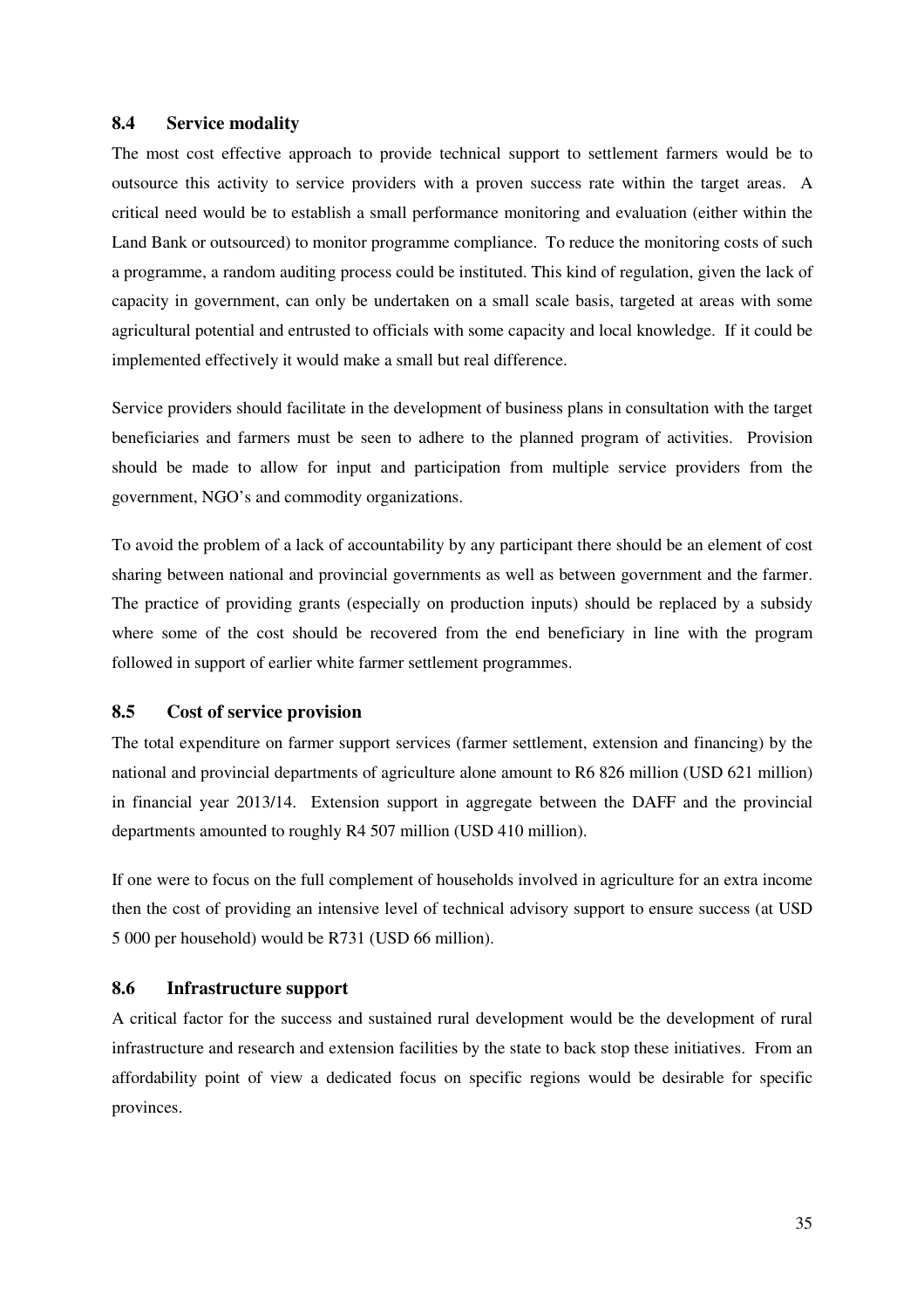## **9 Recommendations**

From past initiatives it is clear that government should formulate workable ways of supporting *potentially progressive* farmers and provide greater amounts of support to those who commit more of their own resources to farming than the average rural resident. It makes economic sense to support those who demonstrate a clear willingness to be progressive, but such a strategy does not do enough to tackle the widespread deprivation in the rural areas.

Governments who merely throw money at poverty are unlikely to achieve significant development. What is required is a structural transformation of the circumstances which create poverty the solution for which lies in government to consult and work closely with people on the ground. As was the case when the earlier extension services shifted its approach from specialist advisory services to the wholefarm approach within the context of district/regional level development plans. However, it still requires high levels of competency and determination within government. In South Africa, especially in those provinces which most require rural development, state capacity is low and there are many local political imperatives at play pushing officials in policy directions that contradict the aims of development and poverty reduction.

Developing the appropriate levels of capacity takes decades to develop, is costly and will probably never be fully achieved. In the meantime the pressure on government to effect rural and farmer development is reaching crisis levels. The solution lies in harnessing what capacity is available within government and elsewhere in the economy (many of which reside in the private sector) and to develop and utilise these resources to greater effect. New institutional innovations that allow for greater levels of coordination, but since one is working with private organisations and sometimes private individuals this will only be achieved if they are provided with incentives that spur them to collaborate fully and continue to do so for decades to come. Here the Land Bank can play the role of a catalyst and become the centre through which support services (inclusive of a monitoring service) can be directed toward those beneficiaries that show the greatest promise of succeeding.

Government is still required to provide support to all farmers from commercial through to subsistence farmers. The emphasis should be on providing quality not quantity, which will require the retention of a core of competent scientists with adequate and stable levels of resourcing available to them. Central to this is the expansion and development of research and development facilities in the former homeland areas that never enjoyed the benefit of having regional service centres around which cooperative experiments can be conducted aimed at developing appropriate farming systems for these production regions.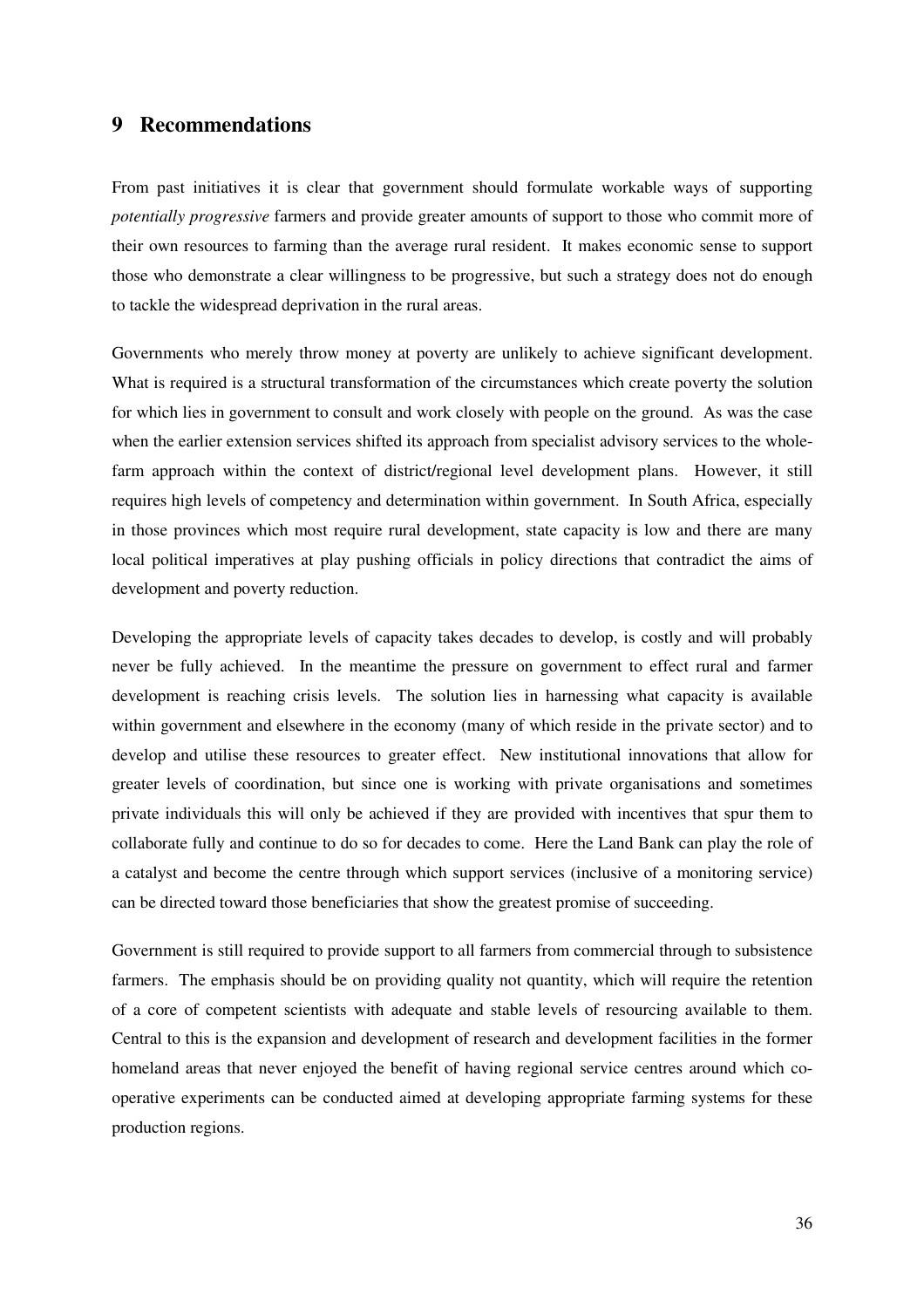Finally, there is a dire need for a comprehensive agricultural census of ALL farmers in the country of the appropriate detail and rigour similar to what used to be conducted up to the early 1960's. Having access to information of this nature would greatly aid government and others in developing a more sustainable development strategy for agriculture and the rural areas in general and reduce the waste of resources through programs that are inappropriately designed.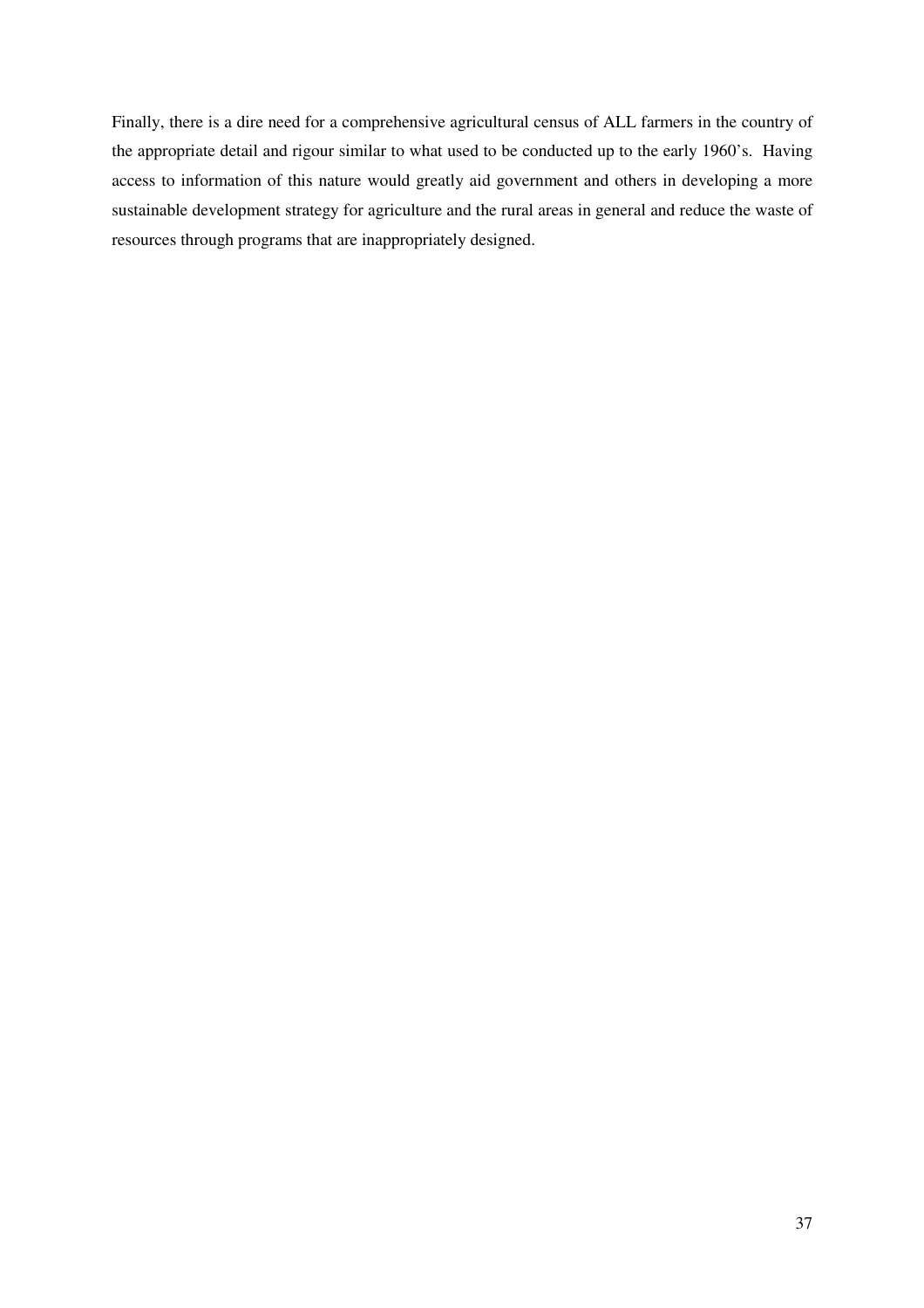## **10 References**

- Butler, J., Rotberg, R. I., & Adams, J. B. (1978). *The Black Homelands of South Africa: The Political and Economic Development of Bophuthtswana and Kwa-Zulu.* University of California Press.
- de Satge, R. (1988). *Herschel in history*. National Land Committee course in land use and livelihoods. PLAAS and Developmental Services.
- DOA (Department of Agriculture), (1960). *Farming in South Africa.* Vol. 36(2) May.
- Du Toit, M.S. (1954) Report of the Secretary for Agriculture for the year ending 31 August, 1953: V. Technical Services. *Farming in South Africa.* Vol:32 (January 1954): 30-34.
- Flaherty, K., F Liebenberg and J Kirsten. (2010). *South Africa: Recent Developments in Public Agricultural Research*. ASTI Country Note. Washington DC: International Food Policy Research Institute.
- Hall, R. and Aliber, M. (2010) *The Case for Re-Strategising Spending Priorities to Support Small-Scale Farmers in South Africa*. Plaas. University of the Western Cape
- Hayward, J and Botha, C (1995) Extension, training and research. In R. Singini & J. Van Rooyen (Eds.), *Serving small scale farmers: An evaluation of DBSA's farmer support programmes*. Halfway House: Development Bank of Southern Africa.
- Liebenberg, F. (2013). *South African Agricultural Production, Productivity and Research Performance in the 20<sup>th</sup> Century.* Doctoral Thesis. University of Pretoria.
- RSA (Republic of South Africa) (1984) *Report of the Committee of Enquiry Into Agricultural Service Provision*. RSA: Pretoria.
- RSA (Republic of South Africa). (2004-2014) *Estimates of National Expenditure. Pretoria:*  Department of Finance.
- Schirmer, S. (2005). White Farmers and Development in South Africa, *South African Historical Journal*, Vol.52(1): 82-101.
- Stats SA. (2013a). *Census 2011: Agricultural Households*. Pretoria: Statistics South Africa.
- Stats SA. (2013b). *General Household Survey, 2012*. [Online]. www.statssa.gov.za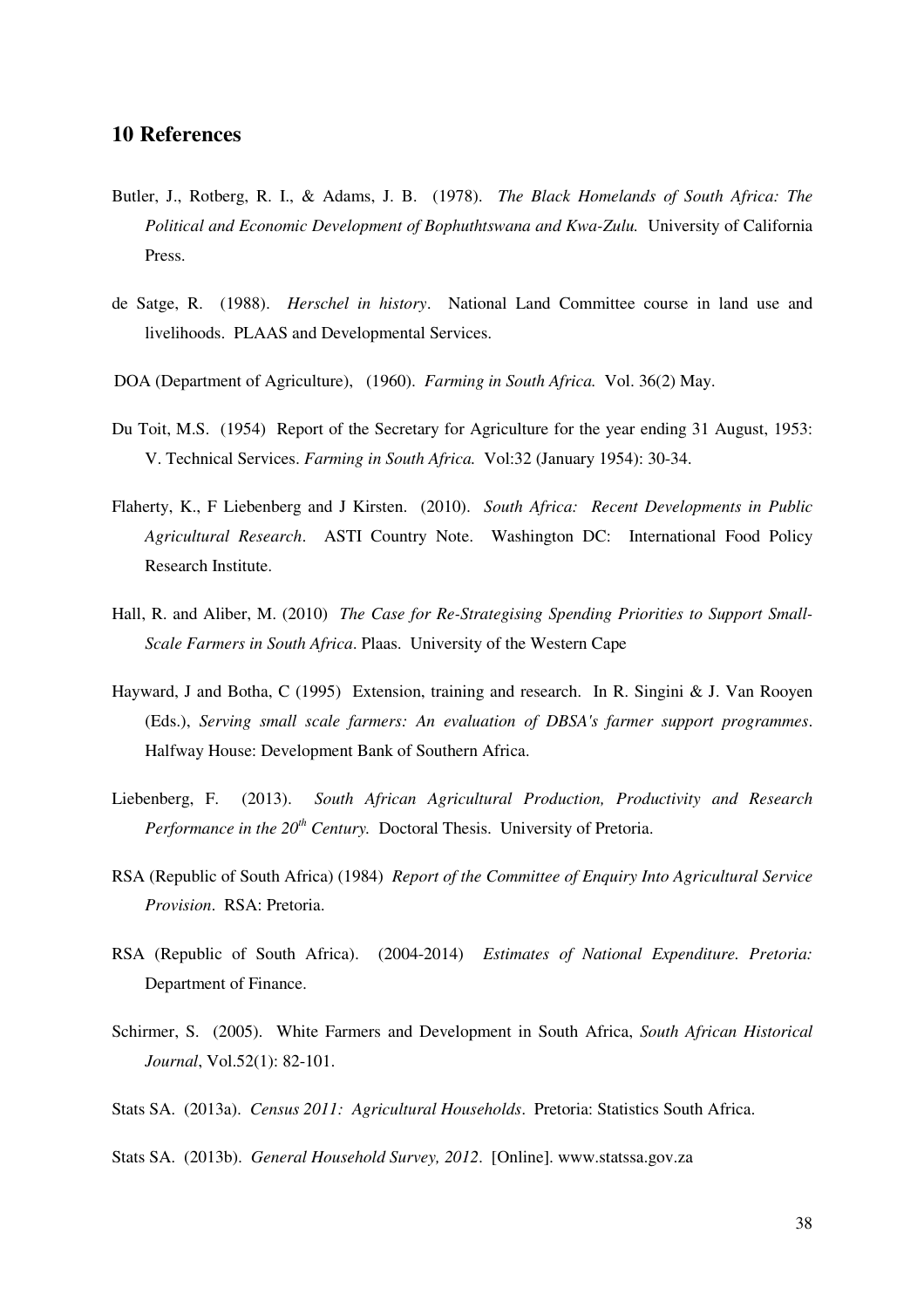- Swanson, BE. (2008). Global Review of Good Agricultural Extension and Advisory Service Practices. Rome: Food and Agricultural Organization.
- Van Rooyen, J. (1995) Overview of DBSA's farmer support programme: 1987-1993. In R. Singini & J. van Rooyen (Eds.), *Serving small-scale farmers: An evaluation of the DBSA's farmer support programmes*. Halfway House, Development Bank of South Africa.
- Van Vuren. J.P.J. (1952). "Agricultural Extension Services." *Farming in South Africa*. 27(312)(March 1952):227-230.
- Williams, B., D. Mayson, R. de Satge, S. Epstein, and T Semwayo. (2008) Extension and Small Holder Agriculture: Key Issues From a Review of the Literature. Pretoria: Department of Agriculture, Forestry and Fisheries.
- Worth, SH. (2009) *An assessment of the appropriateness of agricultural extension education in South Africa*. Doctoral Thesis. University of KwaZulu-Natal.
- Worth, S. (2012). Agricultural Extension in South Africa: Status Quo Report: Discussion Document. Pretoria: Department of Agriculture, Forestry and Fisheries.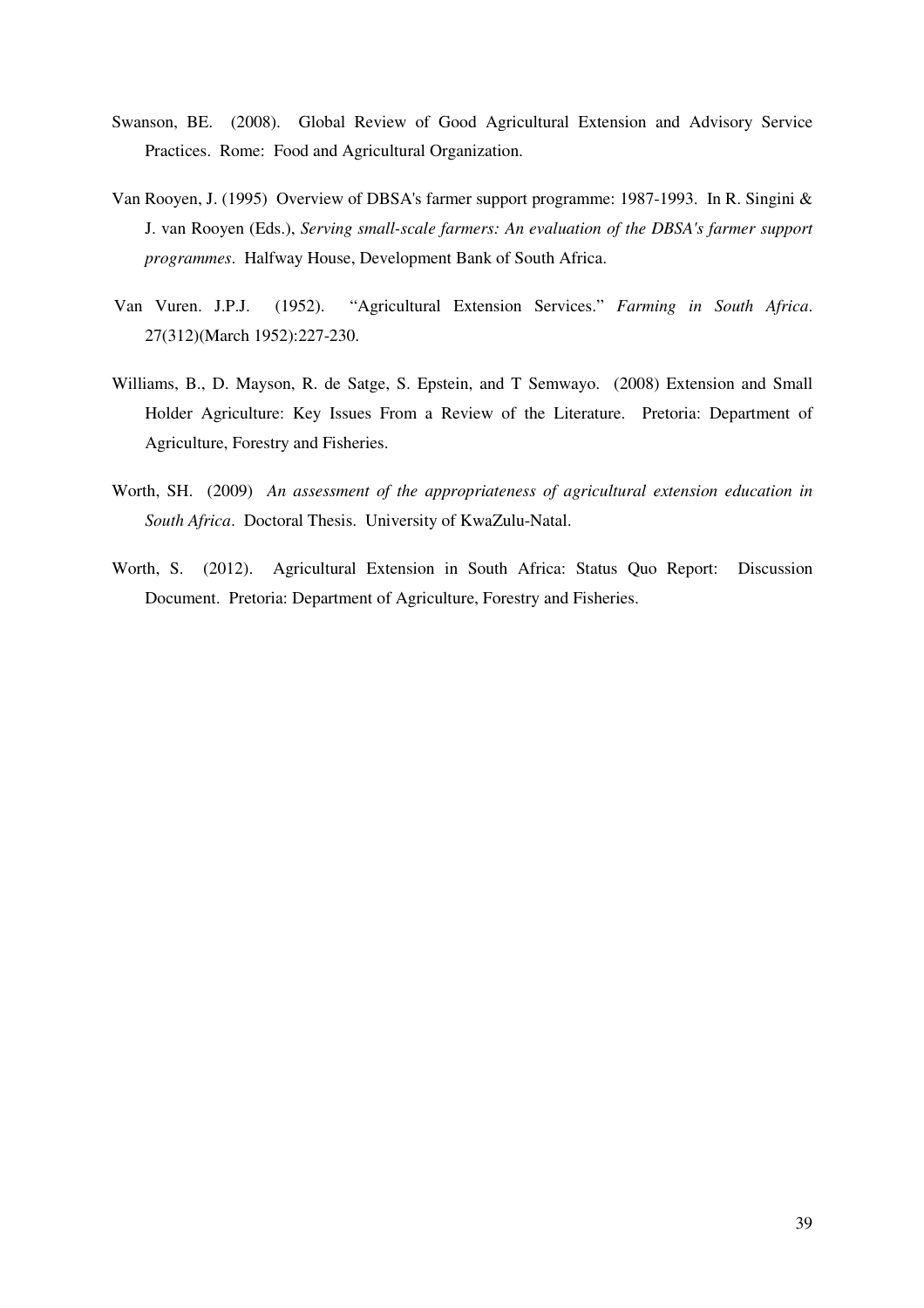# **11 Annexure A: Agricultural Technical Services Providers**

This inventory is adapted from Worth (2012)

|                   |                    |                        |                            | <b>Qualifications Offered</b>     |                              |                |                |            |
|-------------------|--------------------|------------------------|----------------------------|-----------------------------------|------------------------------|----------------|----------------|------------|
| University        | <b>Diplo</b><br>ma | <b>BSc</b><br>$(3-yr)$ | <b>B</b> Agric<br>$(3-yr)$ | <b>Extension</b><br><b>Degree</b> | <b>BSc.Agric</b><br>$(4-yr)$ | <b>Honours</b> | <b>Masters</b> | <b>PhD</b> |
| Fort Hare         |                    |                        | X                          |                                   | X                            | X              | X              | X          |
| <b>Free State</b> |                    |                        | X                          |                                   | X                            | X              | X              | X          |
| KwaZulu-Natal*    |                    |                        | X                          | X                                 | X                            | X              | X              | X          |
| $Limpopo*(1)$     |                    |                        |                            |                                   | X                            | X              | X              | X          |
| North West        |                    |                        |                            |                                   | X                            | X              | X              | X          |
| Pretoria*         |                    |                        |                            | X                                 | X                            | X              | X              | X          |
| Stellenbosch      |                    |                        | X                          |                                   | X                            | X              | X              | X          |
| <b>UNISA</b>      | X                  | X                      |                            |                                   |                              |                |                |            |
| Venda             |                    |                        |                            |                                   | X                            | X              | X              | X          |
| Zululand          |                    |                        |                            |                                   | X                            | X              | X              | X          |

*Universities and their respective agricultural qualifications* 

## *Universities of Technology*

- 1) Cape Peninsula University of Technology<br>2) Central University of Technology
- 2) Central University of Technology
- 3) Mangosuthu University of Technology
- 4) Nelson Mandela Metropolitan University
- 5) Tshwane University of Technology

#### *Colleges of Agriculture*

| College                                                                                                                                                                                                                                                                                                      | <b>Programmes offered</b>                                    |
|--------------------------------------------------------------------------------------------------------------------------------------------------------------------------------------------------------------------------------------------------------------------------------------------------------------|--------------------------------------------------------------|
|                                                                                                                                                                                                                                                                                                              | Diploma                                                      |
|                                                                                                                                                                                                                                                                                                              | B Agric in association with UKZN In-house Extension Training |
|                                                                                                                                                                                                                                                                                                              | Diploma                                                      |
| 2) Cape Institute for Agricultural Training (Elsenburg)                                                                                                                                                                                                                                                      | B Agric in association with Stellenbosch In-house Extension  |
|                                                                                                                                                                                                                                                                                                              | Training                                                     |
|                                                                                                                                                                                                                                                                                                              | <b>Farmer Training</b>                                       |
| 1) Cedara (Kwazulu-Natal)<br>3) Fort Cox (Eastern Cape)<br>4) Glen (Free State)<br>5) Grootfontein (Eastern Cape) -1<br>6) Lowveld (Mpumalanga); part of Mpumalanga<br>University<br>7) Madzivhandila (Limpopo)<br>8) Owen Sitole (Kwazulu-Natal)<br>9) Potchefstroom (North West)<br>10) Taung (North West) | In-house Extension Training                                  |
|                                                                                                                                                                                                                                                                                                              | Diploma                                                      |
|                                                                                                                                                                                                                                                                                                              | In-house Extension Training                                  |
|                                                                                                                                                                                                                                                                                                              | Diploma                                                      |
|                                                                                                                                                                                                                                                                                                              | In-house Extension Training                                  |
|                                                                                                                                                                                                                                                                                                              | Diploma                                                      |
|                                                                                                                                                                                                                                                                                                              | In-house Extension Training                                  |
|                                                                                                                                                                                                                                                                                                              | Farmer Training                                              |
|                                                                                                                                                                                                                                                                                                              | In-house Extension Training                                  |
|                                                                                                                                                                                                                                                                                                              | Diploma                                                      |
|                                                                                                                                                                                                                                                                                                              | In-house Extension Training                                  |
|                                                                                                                                                                                                                                                                                                              | Diploma                                                      |
|                                                                                                                                                                                                                                                                                                              | In-house Extension Training                                  |
|                                                                                                                                                                                                                                                                                                              | Diploma                                                      |
|                                                                                                                                                                                                                                                                                                              | In-house Extension Training                                  |
| 11) Tompi Seleka (Limpopo)                                                                                                                                                                                                                                                                                   | Farmer Training                                              |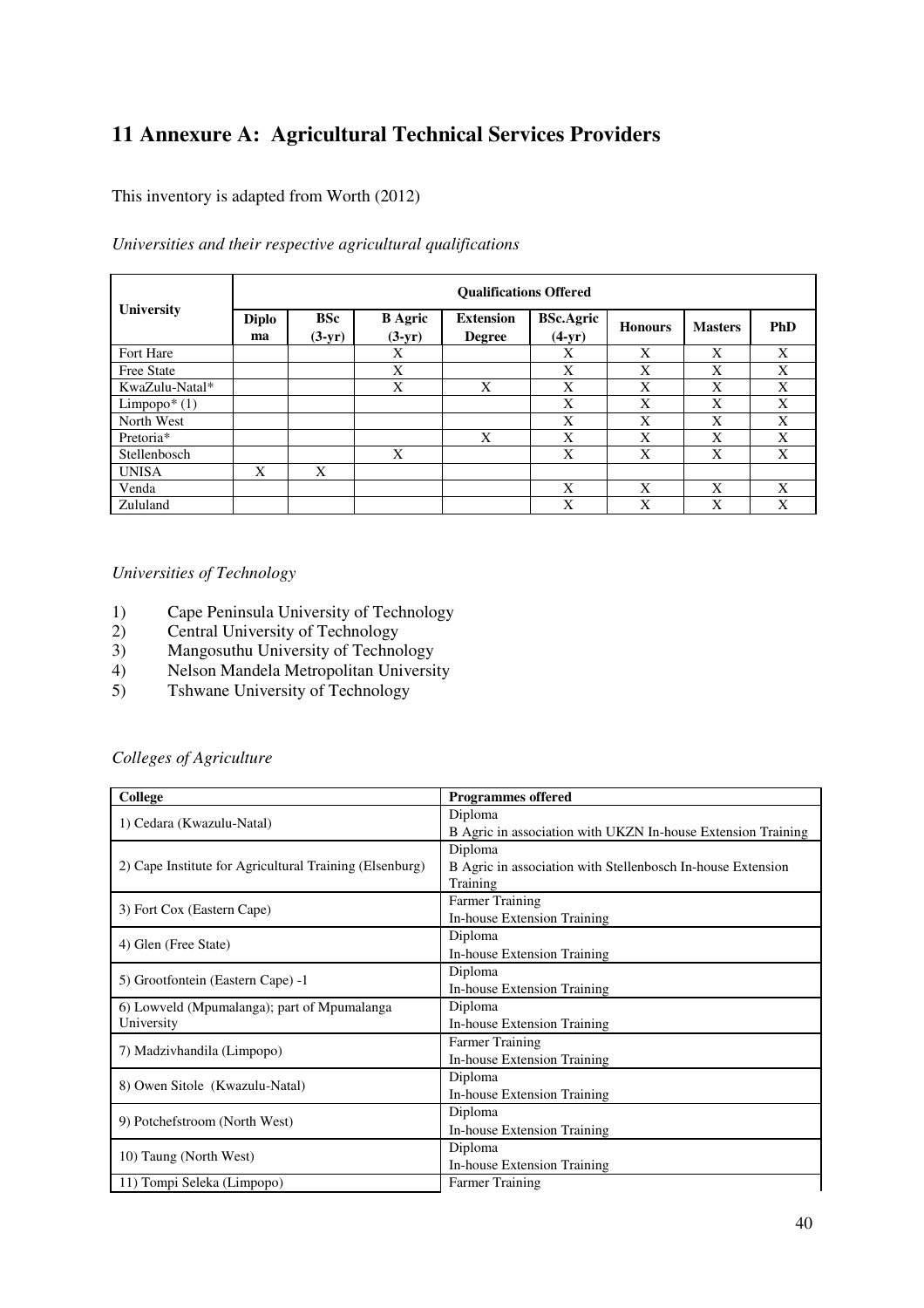| College                  | <b>Programmes offered</b>   |
|--------------------------|-----------------------------|
|                          | In-house Extension Training |
|                          | <b>Farmer Training</b>      |
| 12) Tsolo (Eastern Cape) | In-house Extension Training |

## *State-funded Agricultural Agencies*

| Service                             | Description                                                                      |  |
|-------------------------------------|----------------------------------------------------------------------------------|--|
| AgriTV                              | TV programme adding value to the business of Agriculture; SABC 2                 |  |
|                                     | Agricultural Research through 11 research institutes                             |  |
|                                     | Training to address the information gap between R&D and end-users                |  |
| Agricultural Research Council (ARC) | Technology transfer: facilitate partnerships and coordinate and integrate        |  |
|                                     | technology transfer processes to deliver tangible products and services into the |  |
|                                     | market place for the benefit of the society                                      |  |
|                                     | Coordinates services provided by government and the private sector including:    |  |
|                                     | Capacity building, training, mentoring $&$ skills development among black        |  |
|                                     | commercial farmers                                                               |  |
| Agri-Business Development Agency    | Technical support to black commercial farmers for business, technical,<br>٠      |  |
| (KZN)                               | production, and marketing support                                                |  |
|                                     | Providing and developing infrastructure for commercial production<br>٠           |  |
|                                     | Providing access to funding and resources                                        |  |
|                                     | Facilitating access to opportunities in the agribusiness value chain             |  |

## *A selection of commodity – based organisations in South Africa*

| Agency                                                   | <b>Description</b>                                                                                                                                                                                                                                                                                                                                                                                                                                                      |
|----------------------------------------------------------|-------------------------------------------------------------------------------------------------------------------------------------------------------------------------------------------------------------------------------------------------------------------------------------------------------------------------------------------------------------------------------------------------------------------------------------------------------------------------|
| 1) Banana Growers'<br><b>Association of South Africa</b> | No information available                                                                                                                                                                                                                                                                                                                                                                                                                                                |
| 2) Canned Fruit Producers'<br>Association                | No information available                                                                                                                                                                                                                                                                                                                                                                                                                                                |
| Citrus Growers Association<br>3)                         | Gain, retain and optimize market access<br>$\bullet$<br>Fund, control and implement research and development<br>٠<br>Provide product and quality assurance<br>$\bullet$<br>Engage with government and other stakeholders<br>٠<br>Assist grower profitability and sustainability<br>$\bullet$<br>Drive industry transformation<br>$\bullet$<br>Facilitate efficient logistics<br>٠                                                                                       |
| Citrus Research<br>4)<br>International (Pty) Ltd (CRI)§  | Maximise the long-term global competitiveness of the southern African citrus<br>$\bullet$<br>growers through the development, support, co- ordination and provision of research<br>and technical services<br>Transferring research outputs to the intended users<br>٠<br>Co-ordinating transfer of knowledge to the southern African citrus growers and<br>$\bullet$<br>their service agents                                                                            |
| Cotton SA<br>5)                                          | Information services<br>$\bullet$<br>Stimulating production and use of cotton<br>$\bullet$<br>Research, quality standards and norms as well as training<br>٠<br>Act as industry forum<br>Advisory body to various Government Departments<br>Overseeing Cotton Sector Strategy Plan<br>$\bullet$<br>Small-scale cotton farmer development<br>$\bullet$<br>Training emerging and small-scale farmers<br>Improving research and extension services and technology transfer |
| 6) Deciduous Fruit Producers'<br>Trust (DFPT)            | See FruitGro                                                                                                                                                                                                                                                                                                                                                                                                                                                            |
| 7) Dry Bean Producers'<br>Organisation (DPO)             | No information available                                                                                                                                                                                                                                                                                                                                                                                                                                                |
| 8) Forestry South Africa                                 | Represent growers of timber in South Africa<br>$\bullet$                                                                                                                                                                                                                                                                                                                                                                                                                |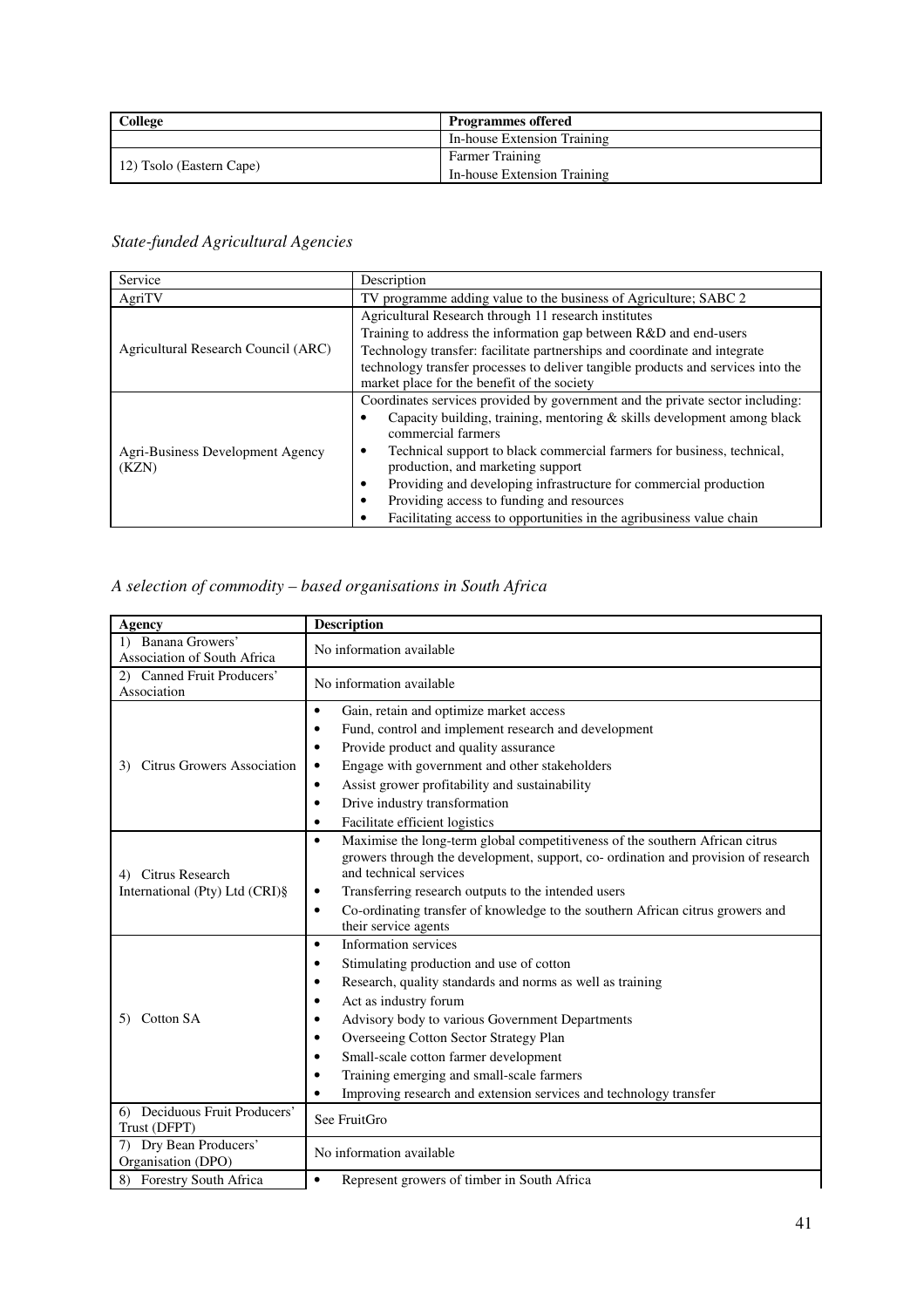| <b>Agency</b>                   | <b>Description</b>                                                                                                                              |
|---------------------------------|-------------------------------------------------------------------------------------------------------------------------------------------------|
| (FSA)                           | Promote the interests of all growers of all commercial tree species and to create<br>$\bullet$                                                  |
|                                 | unity of purpose amongst members                                                                                                                |
|                                 | Promote the sustainable commercial production and utilisation of timber and forest<br>٠                                                         |
|                                 | Promote the growth, development and well-being of the South African Forestry<br>$\bullet$                                                       |
|                                 | Industry                                                                                                                                        |
|                                 | Promote policies and practices which support free competition and foster and<br>٠                                                               |
|                                 | encourage entrepreneurship and innovation                                                                                                       |
|                                 | Promote, support and encourage education and training, research and development<br>$\bullet$                                                    |
|                                 | and technology transfer in the interests of members                                                                                             |
|                                 | Collect, analyse, exchange and disseminate information, literature and statistics<br>$\bullet$                                                  |
|                                 | relevant to the need of its members                                                                                                             |
|                                 | Manage the research process for the fresh deciduous fruit industry<br>$\bullet$                                                                 |
|                                 | Direct and guide research to address industry needs<br>$\bullet$                                                                                |
| 9) FruitGro                     | Facilitate capacity development<br>$\bullet$                                                                                                    |
|                                 | Transfer information and research results to growers<br>$\bullet$                                                                               |
|                                 | Provides strategic support to grain producers in South Africa to promote sustainable<br>$\bullet$                                               |
|                                 | production and profitability                                                                                                                    |
|                                 | Extension related services:<br>٠                                                                                                                |
|                                 |                                                                                                                                                 |
|                                 | Production information<br>$\bullet$                                                                                                             |
| 10) Grain SA                    | Production environment information<br>$\bullet$                                                                                                 |
|                                 | <b>External</b> information<br>٠                                                                                                                |
|                                 | Input product information<br>$\bullet$                                                                                                          |
|                                 | Marketing information<br>$\bullet$                                                                                                              |
|                                 | Macro environment information<br>$\bullet$                                                                                                      |
|                                 | Farmer Development Programme to develop black commercial farmers<br>$\bullet$                                                                   |
|                                 | Market and promote pineapples produced by members<br>$\bullet$                                                                                  |
| 11) Hluhluwe Pineapple          | Mouth-piece for/represent the members<br>$\bullet$                                                                                              |
| Marketing Association           | Conduct pineapple research.<br>$\bullet$                                                                                                        |
|                                 | No mention of formal extension function<br>$\bullet$                                                                                            |
|                                 | $\bullet$<br>Represents and empowers milk producers                                                                                             |
|                                 | Extension activities:<br>$\bullet$                                                                                                              |
|                                 | Dairy information days<br>٠                                                                                                                     |
| 12) Milk Producers'             | Mentorship programmes<br>٠                                                                                                                      |
| Organisation (MPO)              | Training and technology transfer for farm managers, emerging farmers and farm<br>$\bullet$                                                      |
|                                 | workers                                                                                                                                         |
|                                 | Conference and expos<br>٠                                                                                                                       |
|                                 |                                                                                                                                                 |
|                                 | Advice and assistance to developing/aspiring milk producers<br>Facilitate the empowerment of members to improve their social and economic well- |
|                                 | being and to enable them to sustainably utilise market opportunities                                                                            |
|                                 | Build institutional capacity<br>$\bullet$                                                                                                       |
| 13) National Emergent Red       |                                                                                                                                                 |
| Meat Producers' Organisation    | Commercialisation of the emerging sector by facilitating access to technical<br>$\bullet$                                                       |
| (Nerpo)                         | support, credit facilities and markets                                                                                                          |
|                                 | Economic empowerment of members, youth and women through the creation of<br>$\bullet$<br>business opportunities within the supply chain         |
|                                 | Promote the interests of the ostrich processing industry<br>$\bullet$                                                                           |
|                                 |                                                                                                                                                 |
| 14) National Ostrich Processors | Coordinate matters affecting the ostrich processing industry<br>$\bullet$                                                                       |
| of South Africa (NOPSA)         | Forum for dialogue amongst members and to promote dialogue between processors<br>$\bullet$<br>and producers                                     |
|                                 |                                                                                                                                                 |
|                                 | No mention of any formal extension<br>$\bullet$                                                                                                 |
|                                 | Increase the profitability of wool sheep farming<br>$\bullet$                                                                                   |
|                                 | Producer-driven research into marketing with a section dedicated to new farmer<br>$\bullet$                                                     |
| 15) National Woolgrowers        | development                                                                                                                                     |
| Association                     | Providing information to woolgrowers<br>$\bullet$                                                                                               |
|                                 | Promotion of sustainable and profitable wool sheep farming<br>$\bullet$                                                                         |
|                                 | Focus on commercial farmers, communal farmers, and shearing<br>$\bullet$                                                                        |
|                                 | Determine industry policy, decides on strategy, guides and monitors progress of<br>$\bullet$                                                    |
| 16) Red Meat Forum              | strategy                                                                                                                                        |
|                                 | Liaise with all industry and state structures                                                                                                   |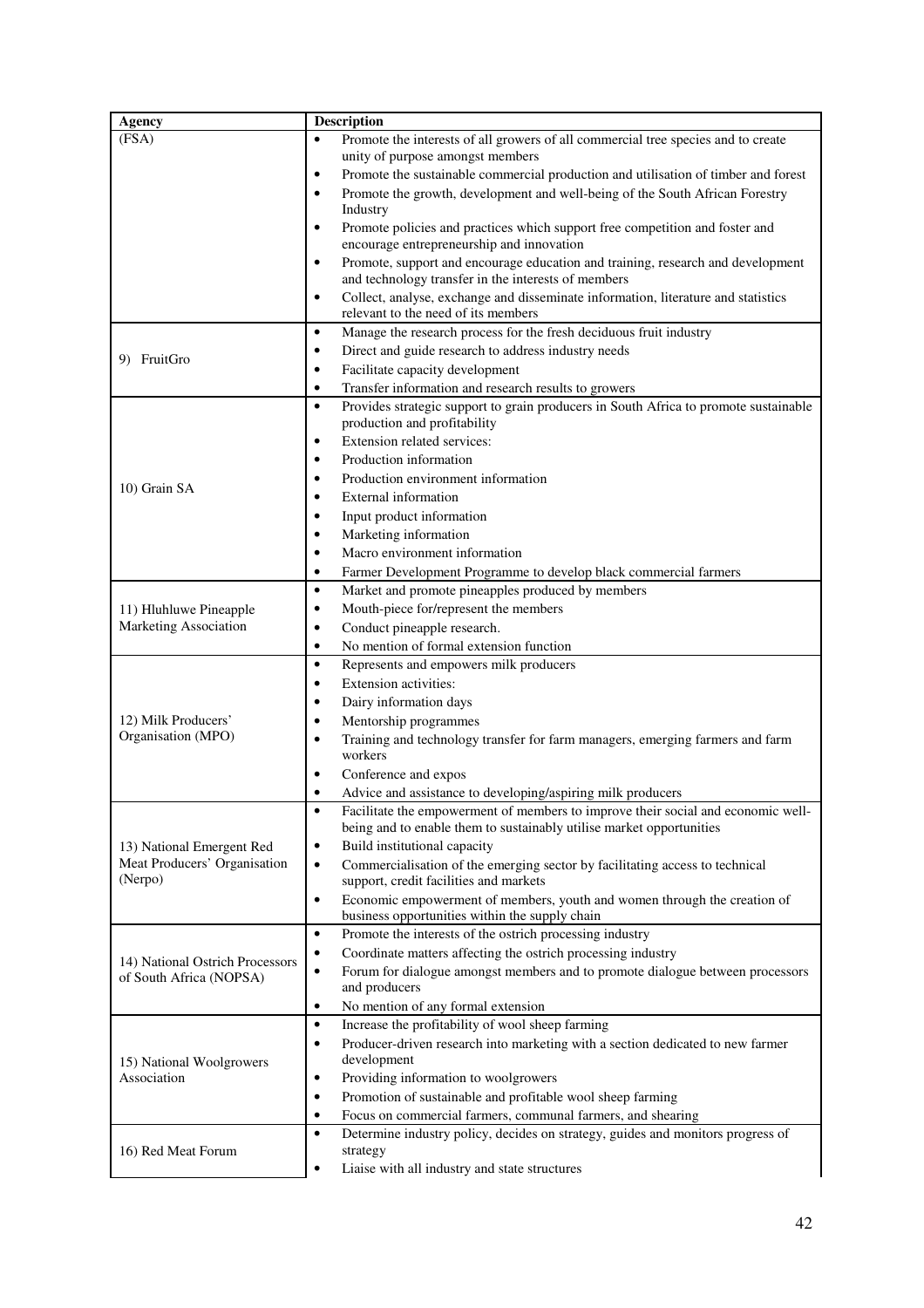| Agency                               | Description                                                                                       |
|--------------------------------------|---------------------------------------------------------------------------------------------------|
|                                      | Key focus areas:                                                                                  |
|                                      | Animal Health and Bio Security<br>a.                                                              |
|                                      | Information gathering and dissemination<br>b.                                                     |
|                                      | Commercialising the Emergent Sector.<br>c.                                                        |
|                                      | Production improvement.<br>d.                                                                     |
|                                      | Good Management Practices.<br>e.                                                                  |
|                                      | f.<br>Training                                                                                    |
|                                      | Represent 47000 private cane growers<br>$\bullet$                                                 |
|                                      | Look after the interests of all private cane growers<br>$\bullet$                                 |
| 17) SA Canegrowers                   | Responsible for grower development and empowerment programmes<br>$\bullet$                        |
| Association                          | Collaborate with the South African Sugarcane Research Institute on extension and<br>$\bullet$     |
|                                      | research and development issues                                                                   |
|                                      | Provide economic and technical advice and support to the grower organisation<br>$\bullet$         |
|                                      | structures as well as farm business advisory services to individual growers                       |
| 18) SA Mango Growers                 | Solve producer problems through research and facilitate communication between<br>$\bullet$        |
| Association                          | researchers and producers                                                                         |
|                                      | Does not seem to have a formal extension function<br>$\bullet$                                    |
|                                      | Collect and distribute information about avocado production and marketing<br>$\bullet$            |
| 19) South Africa Avocado             | Research into avocado production and marketing<br>$\bullet$                                       |
| Growers Association                  | Recommend quality requirements and the application thereof<br>$\bullet$                           |
|                                      | <b>Extension to farmers</b><br>$\bullet$                                                          |
|                                      | Provide a discussion forum<br>$\bullet$                                                           |
| 20) South African Cotton             |                                                                                                   |
| Producers' Organisation              | See Cotton SA<br>$\bullet$                                                                        |
| (SACPO)                              |                                                                                                   |
|                                      | Ensure always 100% integrity beef, lamb and pork (refers to issues of fraud and<br>$\bullet$      |
|                                      | collusion)                                                                                        |
|                                      | Independent 'Brand' auditing on Trademarks at farms, feedlots, abattoirs, and<br>$\bullet$        |
|                                      | deboning plants and outlets                                                                       |
|                                      | Independent hides and skins audits on behalf of the National Department of<br>$\bullet$           |
| 21) South African Meat               | Agriculture for export purposes at Abattoirs, Intermediate stores as well as at the<br>harbours   |
| Industry Company (SAMIC)             | Assessment of qualified meat classifiers                                                          |
|                                      | Independent inspections at all abattoirs, meat traders, imported meat and hide and<br>$\bullet$   |
|                                      | skins plants                                                                                      |
|                                      | Hold and judge carcass competitions related to market requirements and consumer                   |
|                                      | demands are                                                                                       |
|                                      | No mention of formal extension function                                                           |
| 22) South African Mohair             | Promote mohair production and general farming of Angora Goats                                     |
| Growers' Association                 | Have farmer study groups<br>$\bullet$                                                             |
|                                      | Provide a professional national communication among Nursery businesses<br>$\bullet$               |
| 23) South African Nursery            | Training in in displays and merchandising No mention of formal extension<br>$\bullet$             |
| Association (SANA)                   | programme                                                                                         |
| 24) South African Ostrich            |                                                                                                   |
| Producers Organization               | No information available<br>$\bullet$                                                             |
| 25) South African Pork               | Coordinate and manage emerging pig farming projects countrywide towards<br>$\bullet$              |
| Producers Organisation               | becoming commercially successful"                                                                 |
| (SAPPO)                              | Training, mentorship, advice and veterinary support for new producers<br>$\bullet$                |
|                                      | Promote and advance improvement of the poultry and all poultry-related industries<br>$\bullet$    |
| 26) South African Poultry            | Publish/Provide advice to producers<br>$\bullet$                                                  |
| Association                          | Training programmes (target is not stated)<br>$\bullet$                                           |
|                                      | Advocacy and research, food safety, certification, and conservation agencies for the<br>$\bullet$ |
| 27) South African Rooibos<br>Council | collective benefit of the industry                                                                |
|                                      | No reference to formal extension function<br>$\bullet$                                            |
|                                      | Technical support and advisory services to its growers<br>$\bullet$                               |
|                                      | Funding of appropriate technical and market research<br>$\bullet$                                 |
| 28) South African Subtropical        | Provision of relevant market information<br>$\bullet$                                             |
| Fruits Growing Association           | Local and export market development through generic promotion<br>$\bullet$                        |
|                                      |                                                                                                   |
|                                      | Liaison with government and other bodies                                                          |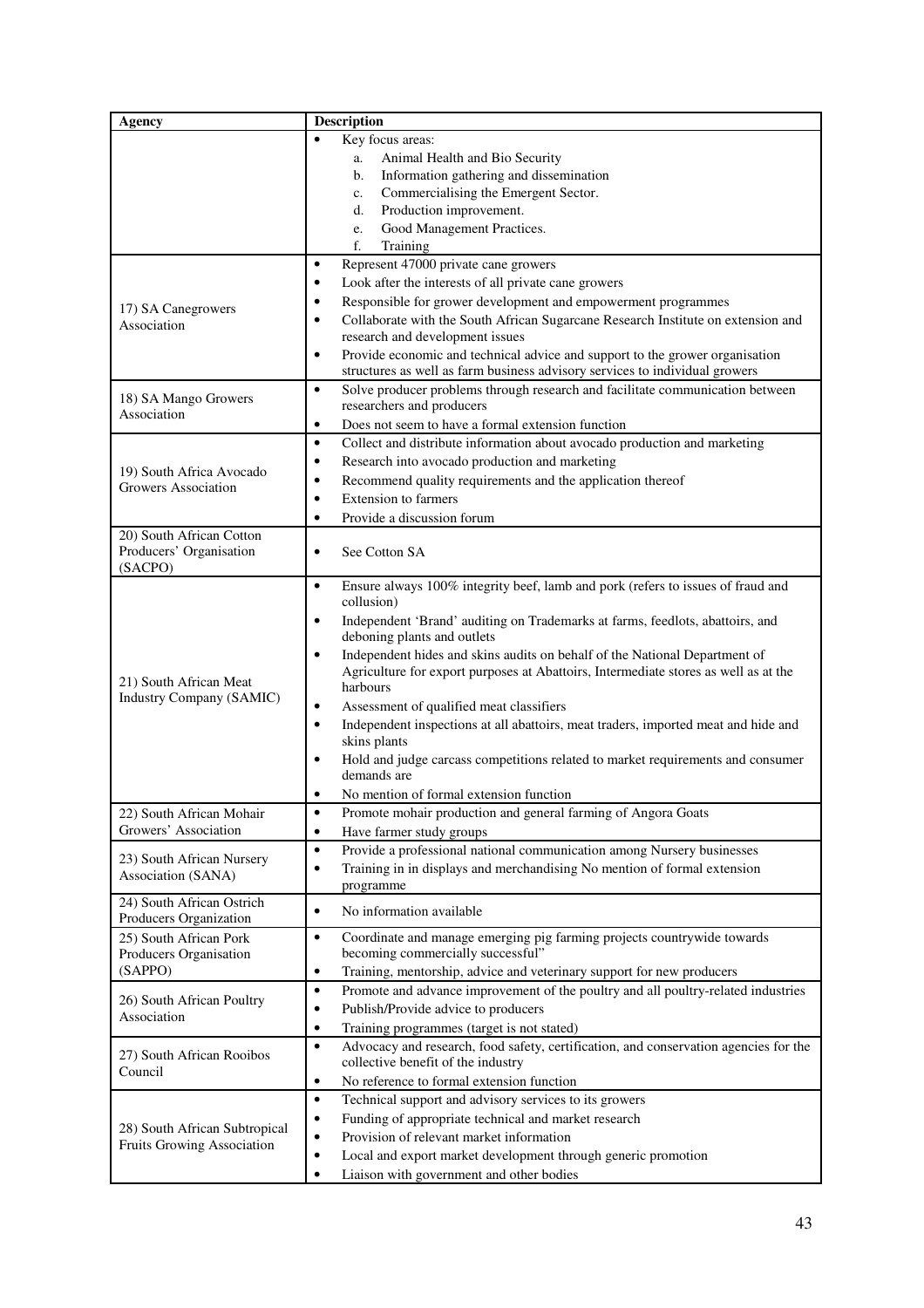| Agency                                        | <b>Description</b>                                                                                                                                                                                                                                            |
|-----------------------------------------------|---------------------------------------------------------------------------------------------------------------------------------------------------------------------------------------------------------------------------------------------------------------|
| 29) South African Sugar<br>Association (SASA) | Promote the global competitiveness, profitability and sustainability of the South<br>African sugar industry<br>Associated South African Cane Growers' Association and the sugar milling<br>companies undertake development projects and are involved in BBBEE |
|                                               | Provides link between researchers and sugarcane farmers<br>٠                                                                                                                                                                                                  |
| 30) SASRI Extension                           | Offers a range of services including fertiliser advice, disease diagnoses and<br>education courses                                                                                                                                                            |
|                                               | Research on variety improvement, crop protection, crop performance $\&$<br>management, systems design & optimization                                                                                                                                          |
| 31) Tomato Producers'<br>Organisation (TPO)   | No information available                                                                                                                                                                                                                                      |
| 32) VinPro                                    | Consultation services in viticulture, oenology, soil science, agro-economy and<br>general management                                                                                                                                                          |
|                                               | BEE Advisory Service assists producers with strategic land reform, specialised<br>project evaluation and                                                                                                                                                      |
| 33) Wild life ranching SA                     | Research and information sharing                                                                                                                                                                                                                              |
|                                               | No mention of extension                                                                                                                                                                                                                                       |

## *Organised agriculture*

| Agency                                                 | <b>Description</b>                                                                                                                                                                                                                                                                                                                                                                                                                                                                                                                                                                                                          |
|--------------------------------------------------------|-----------------------------------------------------------------------------------------------------------------------------------------------------------------------------------------------------------------------------------------------------------------------------------------------------------------------------------------------------------------------------------------------------------------------------------------------------------------------------------------------------------------------------------------------------------------------------------------------------------------------------|
| Agri-SA & Transvaal<br>Agricultural Union of SA        | Mouthpiece for all farmers (of all races) at national level, with the purpose of ensuring<br>the best possible financial and social position for the farmer within the national<br>economy                                                                                                                                                                                                                                                                                                                                                                                                                                  |
|                                                        |                                                                                                                                                                                                                                                                                                                                                                                                                                                                                                                                                                                                                             |
| National Agricultural<br>Farmers Union<br>And<br>AFASA | Mouthpiece of predominantly black small-holder farmers in South Africa.<br>NAFU strives to actively promote the interests primarily of black farmers who are<br>largely a disproportionately disadvantaged farming community<br>Lobbies for policy reforms to level playing field; key areas: land acquisition,<br>agricultural funding, market access and public policy<br>Lobby for the provision of appropriate services e.g. extension, marketing and credit to<br>members<br>Facilitate the provision of training<br>Empower women and young people so as to enable them to participate fully in farming<br>activities |

# *NGOs focussing on agriculture*

| Organisation                                 | Profile                                                                                                                                                                                                                                                                                                                                                                                                                                                                                                                                                                                                                 |
|----------------------------------------------|-------------------------------------------------------------------------------------------------------------------------------------------------------------------------------------------------------------------------------------------------------------------------------------------------------------------------------------------------------------------------------------------------------------------------------------------------------------------------------------------------------------------------------------------------------------------------------------------------------------------------|
| Abalimi<br>Bezekhaya                         | Active in: Agriculture and Food Security, Environment, Rural Development, Skills<br>٠<br>Development, Monitoring and Evaluation<br>Empower the disadvantaged through urban agriculture and environmental programmes and<br>projects. We support our target groups' ability to replicate their success and transform their<br>lives in their urban and rural environments. ABALIMI assists by providing the following<br>support services: Project implementation, Agricultural and horticultural commodities,<br>Training, Organisation building, Facilitation of partnerships, Research, monitoring and<br>evaluation. |
| African Centre for<br>2)<br><b>Biosafety</b> | Active in: Advocacy and Awareness, Agriculture and Food Security, Environment, Skills<br>Development<br>Increase the capacity of civil society on the continent in order to contribute towards the<br>٠<br>protection of biodiversity, biosafety, food sovereignty, sustainable agriculture; and To<br>contribute to the creation and implementation of comprehensive and stringent biosafety<br>policies, legislation and procedures on the African continent and in so doing, oppose<br>commercialisation of GM crops in Africa specifically, and the application of transgenic<br>technologies, generally.           |
| AgriAids                                     | Active in: Advocacy and Awareness, Agriculture and Food Security, HIV/AIDS, Skills<br>٠                                                                                                                                                                                                                                                                                                                                                                                                                                                                                                                                 |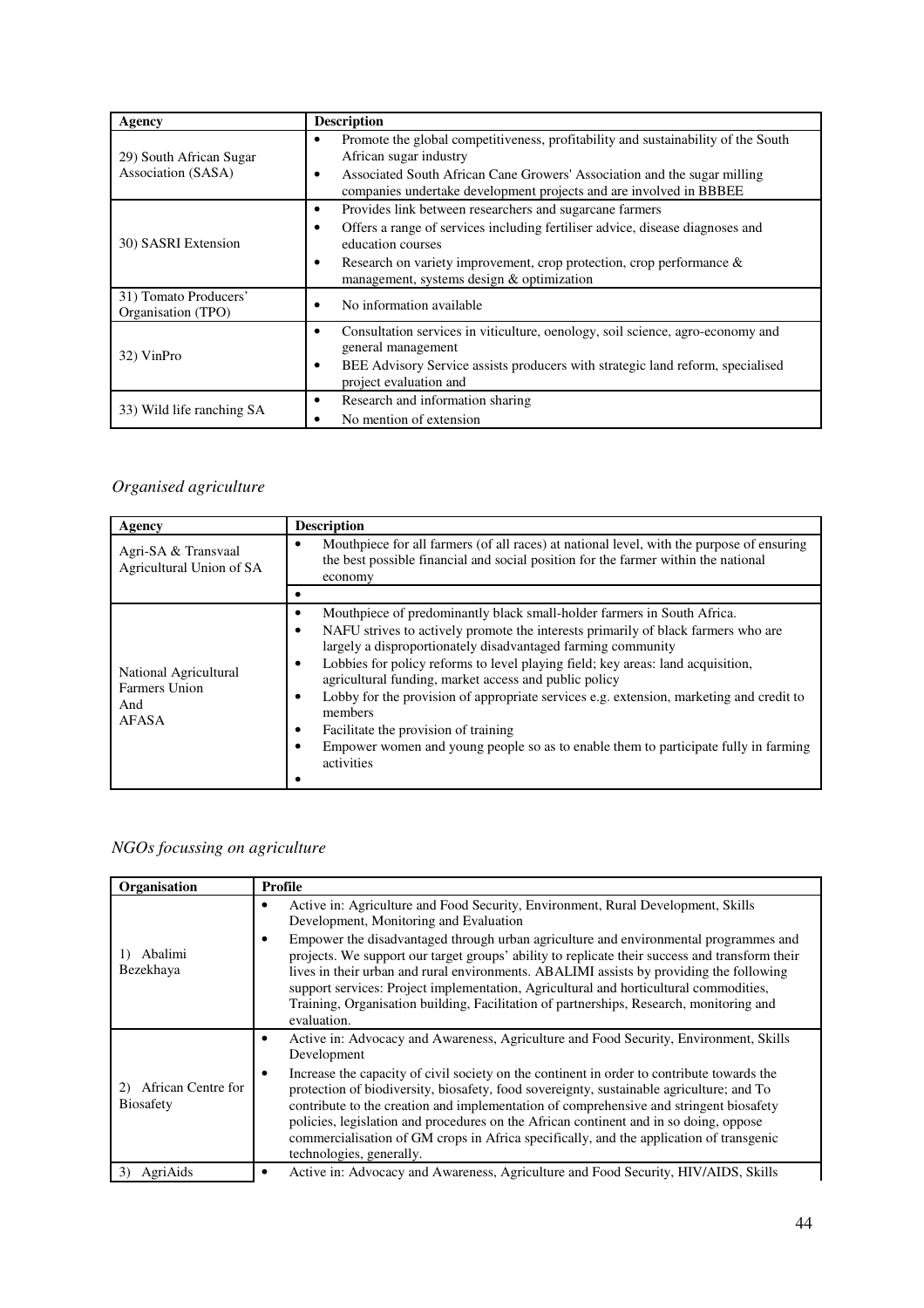| Organisation                                   | Profile                                                                                                                                                                                                                                                                                                                                                                                                                            |
|------------------------------------------------|------------------------------------------------------------------------------------------------------------------------------------------------------------------------------------------------------------------------------------------------------------------------------------------------------------------------------------------------------------------------------------------------------------------------------------|
|                                                | Development<br>Contribute to a more healthy and productive agricultural workforce and an increased<br>$\bullet$<br>corporate social responsibility (CSR) within the agricultural sector of South Africa, by                                                                                                                                                                                                                        |
|                                                | implementing HIV/Aids programmes within the agricultural sector<br>Empower farm workers to be responsible for their own wellness, through implementing HIV<br>$\bullet$                                                                                                                                                                                                                                                            |
|                                                | and other life improving programmes on farms and farming communities                                                                                                                                                                                                                                                                                                                                                               |
| 4) Agricultural and                            | Active in: Agriculture and Food Security, Economic Development, Education, Research,<br>$\bullet$<br>Monitoring and Evaluation                                                                                                                                                                                                                                                                                                     |
| Rural Development<br><b>Research Institute</b> | Promote sustainable community development through specialized research and collaboration<br>٠<br>with other stakeholders                                                                                                                                                                                                                                                                                                           |
|                                                | Active in: Agriculture and Food Security, Land, Legal Services, Rural Development<br>$\bullet$                                                                                                                                                                                                                                                                                                                                     |
| 5) Association for<br>Rural Advancement        | Work with black rural people in KwaZulu-Natal whose land and development rights have<br>$\bullet$<br>been undermined, whose tenure is insecure and who do not have sufficient access to land and<br>resources to fulfil their developmental aspirations or basic needs                                                                                                                                                             |
|                                                | $\bullet$<br>Active in: Agriculture and Food Security, Economic Development, Skills Development                                                                                                                                                                                                                                                                                                                                    |
| 6) Buhle Farmers'<br>Academy                   | Equip new farmers to establish profitable farming businesses by enhancing skills and<br>$\bullet$<br>facilitating support resulting in economic growth and sustainable development and resource<br>use in Africa                                                                                                                                                                                                                   |
|                                                | Enable new and emerging farmers to establish themselves in viable farming businesses<br>$\bullet$<br>through effective skills training and support                                                                                                                                                                                                                                                                                 |
|                                                | Active in: Agriculture and Food Security, Arts and Culture, Children, Environment,<br>$\bullet$<br>HIV/AIDS, Poverty                                                                                                                                                                                                                                                                                                               |
| 7) Enviro Solutions                            | Support the development of environmental solutions that are financially viable, sustainable<br>$\bullet$<br>and accessible to everyone                                                                                                                                                                                                                                                                                             |
| Centre                                         | Environmental awareness; income generation strategies for no- and low- income households;<br>$\bullet$<br>promoting alternative systems (especially food gardens, alternative energy production, waste<br>management and water saving systems), working towards a minimization of the use of<br>resources                                                                                                                          |
|                                                | Active in: Advocacy and Awareness, Agriculture and Food Security, Rural Development,<br>$\bullet$                                                                                                                                                                                                                                                                                                                                  |
| 8) Fairtrade Label<br>South Africa             | Labour<br>Alleviate rural poverty and to empower small-scale farmers as well as disadvantaged workers<br>$\bullet$<br>primarily in Africa by creating market opportunities for and increasing sales of Fairtrade<br>labelled products in South Africa                                                                                                                                                                              |
|                                                | Active in: Advocacy and Awareness, Agriculture and Food Security, Environment, Poverty<br>$\bullet$                                                                                                                                                                                                                                                                                                                                |
| 9) Food and Trees<br>for Africa                | Work in partnership with government, the private and public sectors and civil society to<br>$\bullet$<br>improve the quality of life and environments for all communities of the country                                                                                                                                                                                                                                           |
|                                                | Greening, environmental awareness and education towards happier people on a healthier<br>$\bullet$<br>planet                                                                                                                                                                                                                                                                                                                       |
| 10) Foodbank -<br>Johannesburg                 | Active in: Agriculture and Food Security, Poverty, Welfare and Social Development<br>$\bullet$<br>Food Rescue, Food Procurement Food Distribution, Community Development to promote<br>٠<br>development and not dependency                                                                                                                                                                                                         |
|                                                | School feeding programme<br>$\bullet$<br>Active in: Agriculture and Food Security, Education, Environment, Research<br>$\bullet$                                                                                                                                                                                                                                                                                                   |
| 11) Grassland Society<br>of Southern Africa    | Advancing ecology and management of African rangelands and pastures in a changing<br>$\bullet$<br>world by publishing research, annual congress, facilitating the translation of science into<br>policy and practice, developing human capacity to study and manage rangelands and<br>pastures, assisting decision makers to understand the links between ecosystem services,<br>global change, sustainability and human wellbeing |
|                                                | Active in: Agriculture and Food Security, Democracy and<br>$\bullet$                                                                                                                                                                                                                                                                                                                                                               |
|                                                | Governance, Economic Development, Infrastructure, Networking, Poverty<br>٠                                                                                                                                                                                                                                                                                                                                                         |
| 12) NEPAD Business<br>Foundation               | Deliver on the NEPAD ideals which are to alleviate poverty, to halt the marginalisation of<br>$\bullet$<br>Africa in the globalisation process and to fully integrate Africa into the global economy. This<br>will be done through the delivery of sustainable projects for the benefit of the African people<br>and the prosperity of the African continent                                                                       |
|                                                | Active in: Agriculture and Food Security, Children, Early Childhood Development, Welfare<br>$\bullet$                                                                                                                                                                                                                                                                                                                              |
| 13) Noah Community                             | and Social Development<br>$\bullet$<br>Empower communities with the knowledge, skills, strategies, and self-confidence to do<br>successfully run their own community-based organisations supporting the well-being of<br>vulnerable children                                                                                                                                                                                       |
| 14) RULIV (Rural<br>and Urban Living)          | Active in: Agriculture and Food Security, Strengthening, Democracy and Governance, Rural<br>$\bullet$<br>Development                                                                                                                                                                                                                                                                                                               |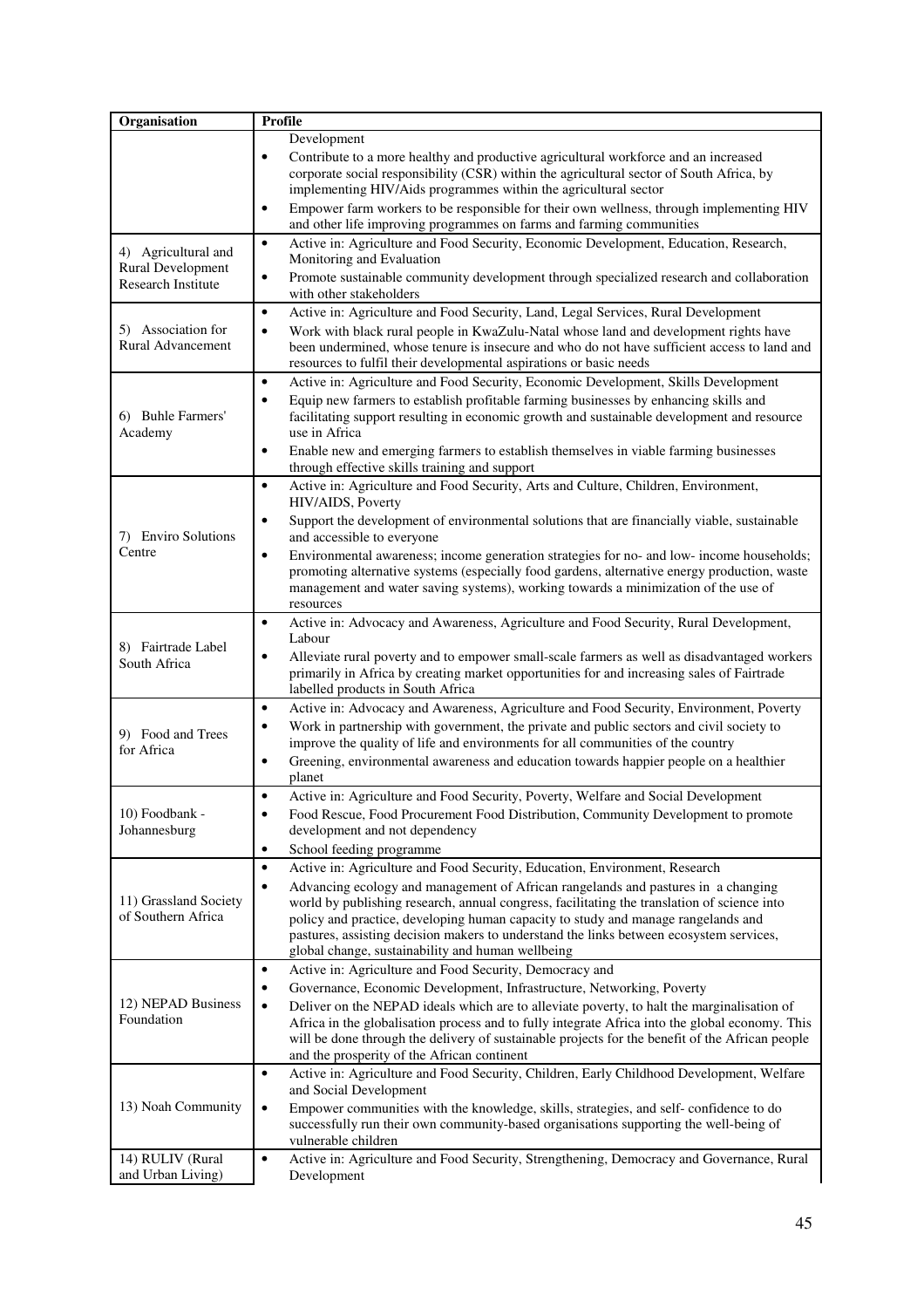| Organisation                            | Profile                                                                                                                                                                                                                                                                                                                                      |
|-----------------------------------------|----------------------------------------------------------------------------------------------------------------------------------------------------------------------------------------------------------------------------------------------------------------------------------------------------------------------------------------------|
|                                         | Build expertise in the development and management of participatory agricultural and socio-<br>economic development projects, including managing natural resources, providing strategic<br>skills to assist municipalities and local development agencies to better implement and<br>manage their community and economic development projects |
| 15) Umthathi<br><b>Training Project</b> | Active in Agriculture and Food Security, Arts and Culture, Children, Policy, Rural<br>٠<br>Development, Skills Development                                                                                                                                                                                                                   |
|                                         | Enable sustainable health by providing an integrated programme of capacity-building<br>training and developmental education, in sustainable organic food production methods,<br>health & nutrition education, income generation and to contribute to conservation by<br>enhancing biodiversity                                               |
| 16) Valley Trust<br>(The)               | Active in: Agriculture and Food Security, Development, Education, Health, HIVAids,<br>Human Rights, Land, Research, Skills Development                                                                                                                                                                                                       |
|                                         | HIV and AIDS Integrated School Community Development (ISCD) Umndeni Care<br>Programme (UCP) Economic Security Programme Izingane Zethu Intervention (IZI) Land<br>and Plant Use Programme Leadership and Management Capacity Development Programme                                                                                           |

## *NGOs focussing on rural development*

| Organisation                                                    | <b>Profile</b>                                                                                                                                                                                                                                                                                                                                                                                                                                                                                                                                                                                                                                                                                                                                                                                                                                                                                                                                                                                                                |
|-----------------------------------------------------------------|-------------------------------------------------------------------------------------------------------------------------------------------------------------------------------------------------------------------------------------------------------------------------------------------------------------------------------------------------------------------------------------------------------------------------------------------------------------------------------------------------------------------------------------------------------------------------------------------------------------------------------------------------------------------------------------------------------------------------------------------------------------------------------------------------------------------------------------------------------------------------------------------------------------------------------------------------------------------------------------------------------------------------------|
| 1) Africa Co-<br>operative Action Trust                         | Advocacy and Awareness, Entrepreneurship, Environment, Rural Development, Women<br>Design and implement training and mentoring programmes aimed at equipping people to be<br>$\bullet$<br>sustainable in every aspect of their lives and to influence, motivate and assist others to<br>achieve the same                                                                                                                                                                                                                                                                                                                                                                                                                                                                                                                                                                                                                                                                                                                      |
|                                                                 | Sustainable Agriculture Entrepreneurial Development Mainstreaming: HIV and AIDS<br>$\bullet$<br>Partnership Programme ABET and training modules development                                                                                                                                                                                                                                                                                                                                                                                                                                                                                                                                                                                                                                                                                                                                                                                                                                                                   |
| 2) Association for<br>Water and Rural<br>Development<br>(AWARD) | Develop and test new and appropriate ways of managing water to address issues of water<br>$\bullet$<br>security in the catchment, both through wise resource management and equitable allocation<br>Award coordinated guidelines for the development of catchment management strategies in<br>$\bullet$<br>South Africa; Understanding And Monitoring Changes In Wetland Health. (AWARD's<br>Work In The Craigieburn Wetland Recognises The Integral Links Between Wetland Health<br>And Peoples' Livelihoods); Public Participation through Catchment Management Forums<br>And Anthol Rainwater Harvesting Project which is completed. PUBLIC AWARENESS<br>CAMPAIGN (PACAM) – (AWARD is developing an awareness raising and support<br>programme that prepares different user groups for participation in catchment management<br>processes); LoGo WIP (Local Government - Water Information Project). (AWARD<br>encourages integration amongst institutions and planning frameworks, as well as community<br>involvement).  |
| 3) Bergzicht Training<br>Centre                                 | Early Childhood Development, Rural Development, Skills Development, Urban<br>$\bullet$<br>Development<br>Empower unemployed and/or semi-skilled people with accredited, innovative and<br>$\bullet$<br>affordable learning opportunities, to empower them to start their own business, or to secure<br>living-wage employment for them through an in-house employment bureau"                                                                                                                                                                                                                                                                                                                                                                                                                                                                                                                                                                                                                                                 |
| 4) Biowatch South<br>Africa                                     | Advocacy and Awareness, Economic Development, Environment, International<br>$\bullet$<br>Relations, Poverty, Research, Rural Development<br>$\bullet$<br>Prevent biological diversity from being privatised for corporate gain. We aspire to an<br>$\bullet$<br>environment where people control their food supply systems, where the benefits from<br>commercial use of biological resources are fairly shared and where ordinary citizens are<br>encouraged to help make policy choices about new technologies, such as, genetic<br>modification. We are working towards a future where there is no hunger, where there is<br>social justice and where our land, water and air is protected.<br>Seed saving and food security with emerging farmers Sustainable agriculture and access to<br>$\bullet$<br>markets with emerging farmers Research in policy, seed security and Genetic Engineering<br>Media and Information Policy, Lobbying and Advocacy and Awareness, Economic<br>Development, Rural Development Advocacy |
| 5) Border Rural<br>Committee                                    | Advocate for enhanced resource flows into the former homelands. Manage and facilitate<br>$\bullet$<br>processes of pro-poor development. Achieve policy impact to extend and replicate the<br>benefits of project successes.<br>The organisation will deliver this work through a value-driven and balanced institutional<br>$\bullet$<br>approach that seeks to: Maximise accountability to communities. Ensure a high level of<br>service through utilising various mechanisms for delivery (staff, partnerships and                                                                                                                                                                                                                                                                                                                                                                                                                                                                                                        |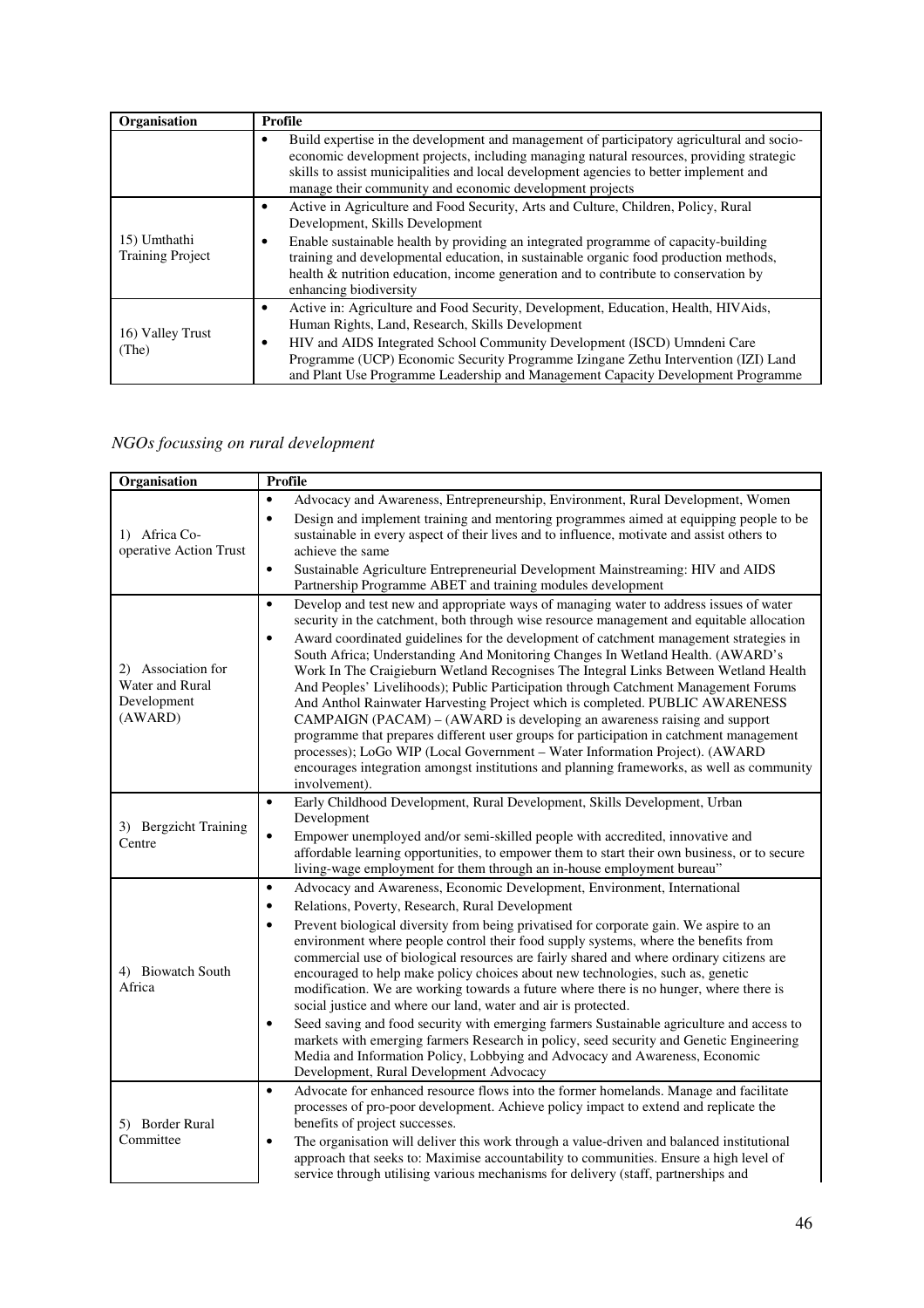| Organisation                    | <b>Profile</b>                                                                                                                                                                                 |
|---------------------------------|------------------------------------------------------------------------------------------------------------------------------------------------------------------------------------------------|
|                                 | outsourcing). Harness the capacities of civil society.                                                                                                                                         |
|                                 | Realise a critical partnership with government.<br>$\bullet$                                                                                                                                   |
|                                 | Advocacy and Awareness, Economic Development, Environment, Housing, Rural<br>$\bullet$<br>Development, Urban Development                                                                       |
| 6) Built Environment            | Support the poor and vulnerable to access resources and increasingly gain control over their<br>$\bullet$                                                                                      |
| <b>Support Group</b>            | lives and destines, through the promotion of sustainable livelihoods and habitable                                                                                                             |
|                                 | environments, achieving basic socio-economic rights and capacitating local government,                                                                                                         |
|                                 | with added emphasis on small rural towns                                                                                                                                                       |
|                                 | Education, Entrepreneurship, Health, Rural Development, Skills Development<br>$\bullet$                                                                                                        |
| 7) Bulungula                    | Agent in the creation of vibrant, sustainable, rural communities. We aim to achieve this<br>$\bullet$<br>through partnering with the Nqileni Community, other NGO's and innovative thinkers to |
| Incubator (The)                 | find synergies between the traditional rural African lifestyle and culture, and external                                                                                                       |
|                                 | technologies and innovations.                                                                                                                                                                  |
|                                 | Education, Gender, Human Rights, Rural Development, Women<br>$\bullet$                                                                                                                         |
| 8) CALEB                        | See that women and young women on farms enjoy their rights as enshrined in our<br>$\bullet$                                                                                                    |
|                                 | constitution and are respected and treated with dignity. Young people on farms who are                                                                                                         |
|                                 | empowered, healthy, goal directed, valued and engaged in their communities                                                                                                                     |
| 9) Centre for Rural             | Advocacy and Awareness, Land, Rural Development<br>$\bullet$<br>Independent policy development body dedicated to the equitable distribution of power and<br>$\bullet$                          |
| <b>Legal Studies</b>            | resources in the rural areas of South Africa                                                                                                                                                   |
|                                 | Advocacy and Awareness, Justice, Legal Services, Rural Development<br>$\bullet$                                                                                                                |
| 10) Community Law               | Create self-sufficient communities through enhancing rural communities' capacity to<br>$\bullet$                                                                                               |
| and Rural                       | understand and pursue human rights, access to justice and democratic values as enshrined in                                                                                                    |
| Development Centre              | the Constitution of the Republic of South Africa to advance their socio-economic and justice                                                                                                   |
|                                 | aspirations for improved quality of life<br>Economic Development, Entrepreneurship, Information Communication Technology (ICT),<br>$\bullet$                                                   |
|                                 | Networking, Rural Development                                                                                                                                                                  |
| 11) Connect Africa              | Make ICT available to rural Africa and use it to facilitate the efficient and effective delivery<br>$\bullet$                                                                                  |
|                                 | of public and private sector services that all people have a right to                                                                                                                          |
| 12) Environmental               | $\bullet$<br>Advocacy and Awareness, Environment, Research, Rural Development                                                                                                                  |
| Monitoring Group                | Climate Change Fair Trade Rural Development Water and Climate Change<br>$\bullet$                                                                                                              |
|                                 | Poverty, Rural Development, Skills Development, Urban Development, Welfare and Social<br>$\bullet$<br>Development                                                                              |
| 13) Hand in Hand                | Reduce poverty amongst the underprivileged with the focus of income generation through<br>$\bullet$                                                                                            |
| South Africa                    | capacity building and empowerment of mainly women and youth in rural and peri-urban                                                                                                            |
|                                 | areas                                                                                                                                                                                          |
|                                 | Arts and Culture, Children, Education, Poverty, Rural Development, Sport and Recreation,<br>$\bullet$                                                                                          |
|                                 | Youth                                                                                                                                                                                          |
|                                 | Alleviate poverty in the rural areas by providing educational material, numeracy skills as<br>well as constructive support to teachers who have limited excess to available material           |
|                                 | Improve poverty, health and social development<br>$\bullet$                                                                                                                                    |
| 14) Ithuteng Dipuo              | Support sport development by cultivating awareness towards sport among the youth to<br>$\bullet$                                                                                               |
| Foundation                      | become active in sport                                                                                                                                                                         |
|                                 | Enhance community development<br>٠                                                                                                                                                             |
|                                 | Establish a solid foundation for sport awareness and sufficient coaches within the previously<br>٠                                                                                             |
|                                 | disadvantaged communities in order to track down potential talent which was overlooked                                                                                                         |
|                                 | until now<br>Advocacy and Awareness, HIV/AIDS, Human Rights, Land, Networking, Policy, Research,<br>$\bullet$                                                                                  |
| 15) Nkuzi                       | Rural Development, Skills Development                                                                                                                                                          |
| Development                     | Enable and support marginalised rural and peri-urban communities in exercising their land<br>٠                                                                                                 |
| Association -<br>Polokwane      | and related rights                                                                                                                                                                             |
|                                 | Facilitate the acquisition of land and its productive and sustainable use<br>$\bullet$                                                                                                         |
| 16) Phakamani<br>Foundation     | Entrepreneurship, Poverty, Rural Development, Women<br>$\bullet$                                                                                                                               |
|                                 | Empower poor women entrepreneurs to succeed at micro-enterprise, so they can create<br>$\bullet$                                                                                               |
|                                 | income, savings, and hope for the next generation. We provide an integrated programme of<br>training, micro-loans (no collateral required), and on-going support.                              |
|                                 | Human Rights, Land, Rural Development<br>$\bullet$                                                                                                                                             |
| 17) Rural Action<br>Committee - | Works with disadvantaged rural and peri-urban communities to promote human rights,<br>$\bullet$                                                                                                |
|                                 | tenure rights and sustainable development in Mpumalanga                                                                                                                                        |
| Mpumalanga (The)                | Farm Dweller Support Programme: providing para-legal and legal support to farm dwellers<br>$\bullet$                                                                                           |
|                                 | threatened with evictions Human Rights Awareness and Intervention Programme provides                                                                                                           |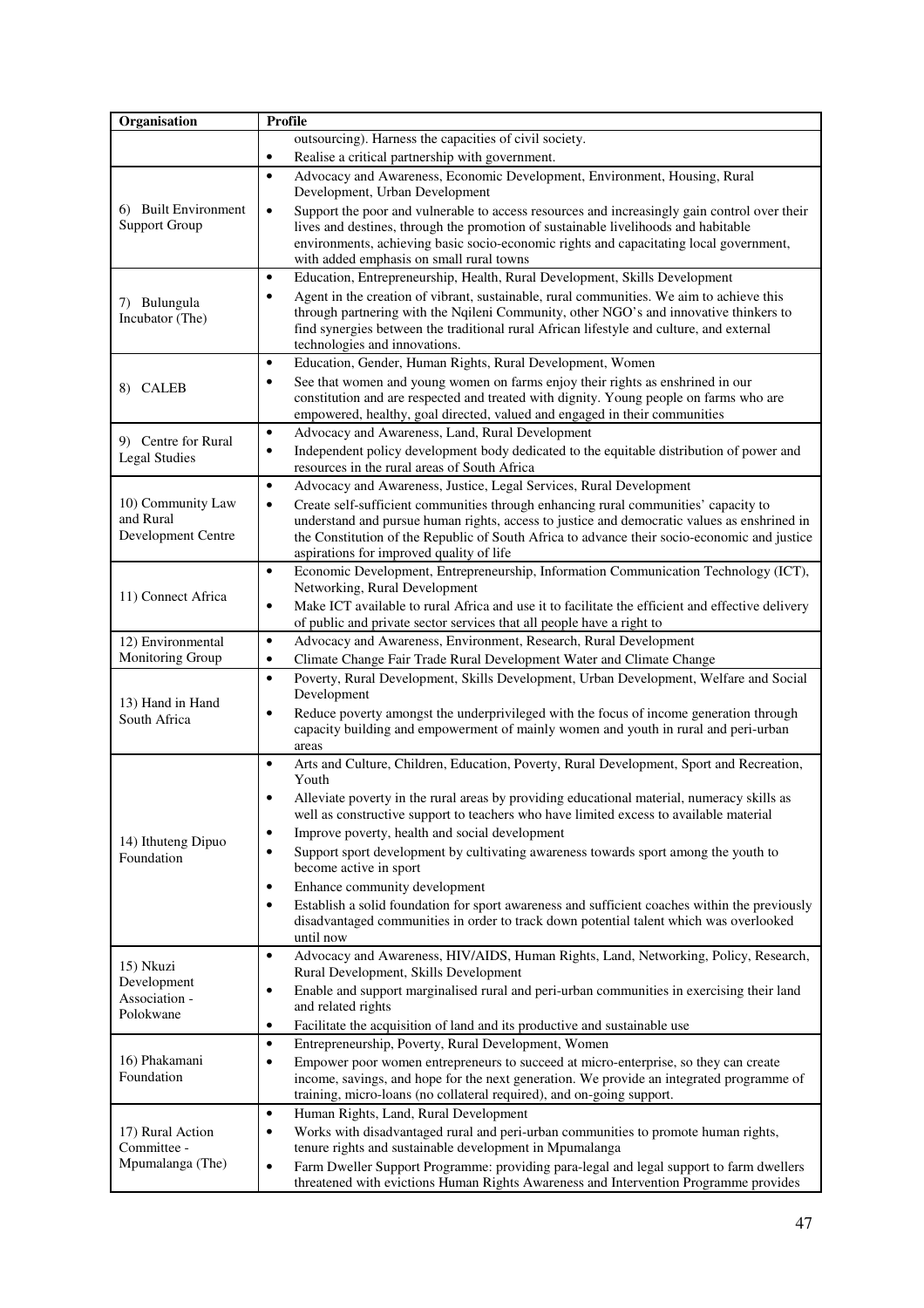| Organisation                              | <b>Profile</b>                                                                                                                                                                                                                                                                                                                                                                                                                                                                                                                                                                                                                                                                                                                                                     |
|-------------------------------------------|--------------------------------------------------------------------------------------------------------------------------------------------------------------------------------------------------------------------------------------------------------------------------------------------------------------------------------------------------------------------------------------------------------------------------------------------------------------------------------------------------------------------------------------------------------------------------------------------------------------------------------------------------------------------------------------------------------------------------------------------------------------------|
|                                           | information, networking and direct support in cases of human rights abuse Sustainable<br>Livelihoods Programme provides project planning, capacity building and project<br>management support to select rural communities As a sub-programme TRAC-MP provides<br>project planning, capacity building and project management support to selected rural<br>communities The Mpumalanga Mentorship Lead Programme provides post transfer support<br>to land reform beneficiaries.                                                                                                                                                                                                                                                                                      |
| 18) Rural Legal Trust                     | Advocacy and Awareness, Human Rights, Land, Legal Services, Rural Development<br>$\bullet$<br>People From Farms Fora/ Forums (PF3s): Establishment, development and supporting<br>$\bullet$<br>provincial and local organising of Farm workers, farm dwellers, labour tenants and the<br>evicted to advance their security of tenure<br>Provision of Legal Services for People From Farms<br>$\bullet$<br>Monitoring of Public Service provision<br>$\bullet$<br>Lobbying<br>$\bullet$                                                                                                                                                                                                                                                                             |
| 19) SaveAct                               | Advocacy and Awareness, Health, HIV/AIDS, Rural Development, Skills Development,<br>$\bullet$<br>Women<br>Promoting Savings and Credit Groups as effective instruments for accessing financial<br>services, building sustainable livelihoods, and empowering women and other vulnerable<br>groups                                                                                                                                                                                                                                                                                                                                                                                                                                                                  |
| 20) Sinamandla                            | Children, Economic Development, Rural Development, Women<br>$\bullet$<br>Self-help Group (SHG) Programme: Sinamandla assists, capacitates and supports local<br>$\bullet$<br>South African non-profit and community-based organisations to promote self-reliance as a<br>central concept within development networks and practices in local communities                                                                                                                                                                                                                                                                                                                                                                                                            |
| 21) Siyakhula Trust                       | Education, Rural Development, Skills Development<br>$\bullet$<br>Assist community leaders, CBOs, NPOs and government officials develop skills so that they<br>$\bullet$<br>can efficiently initiate and manage development and job creation projects to the benefit of<br>the communities they serve                                                                                                                                                                                                                                                                                                                                                                                                                                                               |
| 22) Transkei Land<br>Service Organisation | Advocacy and Awareness, Agriculture and Food Security, Gender, Land, Rural<br>$\bullet$<br>Development<br>Knowledge based contribution to land reform, support equitable access to land by rural<br>$\bullet$<br>communities, support the development of institutional capacity of rural communities, render<br>effective, efficient and accountable service delivery in land and agrarian reform, facilitate<br>sustainable productive use of land to improve livelihoods of communities, develop<br>innovative and sustainable models of land use practices<br>Land agrarian reform programmes Land use planning comprises rural livelihoods and land<br>$\bullet$<br>care Gender (women on land, policy advocacy, HIV/AIDS OVC's) Local economic<br>development |
| 23) Umthathi Training<br>Project          | Agriculture and Food Security, Arts and Culture, Children, Policy, Rural Development,<br>$\bullet$<br>Skills Development<br>Enable sustainable health by providing an integrated programme of capacity-building<br>$\bullet$<br>training and developmental education, in sustainable organic food production methods,<br>health & nutrition education, income generation and to contribute to conservation by<br>enhancing biodiversity<br>Agriculture Programme Community Development Programme Schools Garden Programme                                                                                                                                                                                                                                          |

*NGOs Focusing on land issues* 

| Organisation                            | Profile                                                                                                                                                                                                                                                                    |  |
|-----------------------------------------|----------------------------------------------------------------------------------------------------------------------------------------------------------------------------------------------------------------------------------------------------------------------------|--|
| 1) Association for<br>Rural Advancement | See Agricultural NGOs                                                                                                                                                                                                                                                      |  |
| 2) Centre for Rural<br>Legal Studies    | See Rural Development NGOs                                                                                                                                                                                                                                                 |  |
| Development<br>3)<br>Action Group       | Housing, Land, Research, Urban Development<br>٠<br>Create, implement and support opportunities for community-centred settlement development<br>٠<br>and to advocate for and foster a pro-poor policy environment which addresses economic,<br>social and spatial imbalance |  |
| Inkezo Land<br>4)<br>Company            | Economic Development, Entrepreneurship, Land<br>٠<br>Sustainable sugar industry in South Africa ensured through diverse ownership of agricultural<br>٠<br>land under sugarcane by competent farmers                                                                        |  |
| Nkuzi                                   | Advocacy and Awareness, HIV/AIDS, Human Rights, Land, Networking, Policy, Research,<br>٠                                                                                                                                                                                   |  |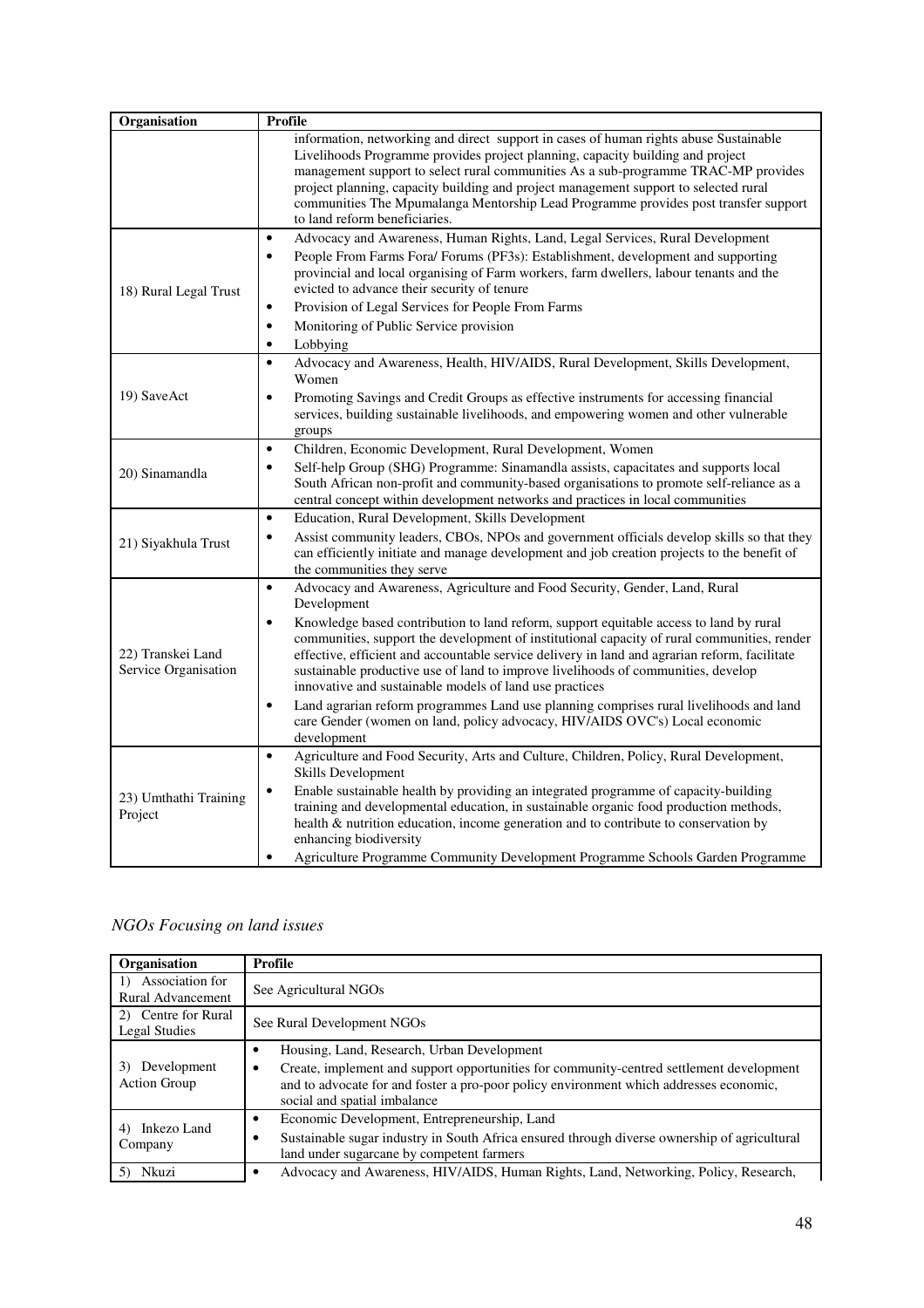| Organisation                        | <b>Profile</b>                                                                                                                                                                                                                                                                                                                                                                                                                                                                                                                                                                                                                                                                                                                                                                                                                             |  |
|-------------------------------------|--------------------------------------------------------------------------------------------------------------------------------------------------------------------------------------------------------------------------------------------------------------------------------------------------------------------------------------------------------------------------------------------------------------------------------------------------------------------------------------------------------------------------------------------------------------------------------------------------------------------------------------------------------------------------------------------------------------------------------------------------------------------------------------------------------------------------------------------|--|
| Development                         | Rural Development, Skills Development                                                                                                                                                                                                                                                                                                                                                                                                                                                                                                                                                                                                                                                                                                                                                                                                      |  |
| Association -                       | Enable and support marginalised rural and peri-urban communities in exercising their land and<br>$\bullet$                                                                                                                                                                                                                                                                                                                                                                                                                                                                                                                                                                                                                                                                                                                                 |  |
| Polokwane                           | related rights                                                                                                                                                                                                                                                                                                                                                                                                                                                                                                                                                                                                                                                                                                                                                                                                                             |  |
|                                     | Facilitate the acquisition of land and its productive and sustainable use<br>$\bullet$                                                                                                                                                                                                                                                                                                                                                                                                                                                                                                                                                                                                                                                                                                                                                     |  |
|                                     | Advocacy and Farm dweller support Programme: to assist farm-workers to access their land<br>$\bullet$<br>and other human rights Land reform implementation: communities are assisted to acquire land<br>and also assisted with funds and training to use the land productively HIV/AIDS Awareness:<br>farm-workers and dwellers are educated about the HIV/AIDS pandemic Policy and Research<br>Programme: A variety of land related phenomena are researched for the benefit of our client<br>communities                                                                                                                                                                                                                                                                                                                                 |  |
| 6) Rural Legal<br>Trust             | See Rural Development NGOs                                                                                                                                                                                                                                                                                                                                                                                                                                                                                                                                                                                                                                                                                                                                                                                                                 |  |
| 7) Transkei Land                    |                                                                                                                                                                                                                                                                                                                                                                                                                                                                                                                                                                                                                                                                                                                                                                                                                                            |  |
| Service                             | See Rural Development NGOs                                                                                                                                                                                                                                                                                                                                                                                                                                                                                                                                                                                                                                                                                                                                                                                                                 |  |
| Organisation                        |                                                                                                                                                                                                                                                                                                                                                                                                                                                                                                                                                                                                                                                                                                                                                                                                                                            |  |
| 8) Valley Trust<br>(The)            | See Agricultural NGOs                                                                                                                                                                                                                                                                                                                                                                                                                                                                                                                                                                                                                                                                                                                                                                                                                      |  |
|                                     | Funding and Grant-Making, Land<br>$\bullet$                                                                                                                                                                                                                                                                                                                                                                                                                                                                                                                                                                                                                                                                                                                                                                                                |  |
| 9) Vumelana<br><b>Advisory Fund</b> | Foster a successful land reform process in which newly enfranchised land owners are able to<br>$\bullet$<br>put their property to effective economic use and thereby: provide income and employment for<br>their members; contribute to the development of their local economies; and ultimately enable<br>more rural people to become more effective participants in more inclusive markets.<br>Procure the technical skills required to structure viable partnerships between local landowners<br>$\bullet$<br>and private investors in a manner that builds the long-term wealth of the communal property<br>institutions supported.<br>Enable communal landowners and beneficiaries of the land reform process to conclude<br>$\bullet$<br>commercially viable transactions with private investors that have the financial capital and |  |
|                                     | skills needed to make their land productive. Applications received are reviewed on a<br>competitive basis to identify those with the best mix of need, potential commercial viability<br>and capacity to honour their commitments.                                                                                                                                                                                                                                                                                                                                                                                                                                                                                                                                                                                                         |  |
| 10) Western Cape                    | Environment, Housing, Land, Welfare and Social Development<br>$\bullet$                                                                                                                                                                                                                                                                                                                                                                                                                                                                                                                                                                                                                                                                                                                                                                    |  |
| Anti-Eviction<br>Campaign           | No additional information available<br>$\bullet$                                                                                                                                                                                                                                                                                                                                                                                                                                                                                                                                                                                                                                                                                                                                                                                           |  |

## *Private agricultural (and related) consultants*

| Company                                              | <b>Description</b>                                                                                                                                                             |
|------------------------------------------------------|--------------------------------------------------------------------------------------------------------------------------------------------------------------------------------|
| ABSi<br>$\left  \right $                             | AgriBusiness Systems international<br>٠                                                                                                                                        |
| Advance Seed Euro Africa<br>2)                       | A South African based agricultural farming, processing and trading organisation<br>$\bullet$                                                                                   |
| 3) AFMA                                              | Animal Feed Manufacturers Association<br>٠                                                                                                                                     |
| Afri-Africa<br>4)                                    | A South African based group of agricultural consultants. Amongst other our<br>$\bullet$<br>fields of expertise include agricultural development                                |
| <b>AGFACTS</b><br>5)                                 | Information about agriculture and the agricultural machinery industry in South<br>$\bullet$<br>Africa                                                                          |
| AGIS<br>6)                                           | The Southern African Agricultural Geo-referenced Information System (AGIS)<br>٠                                                                                                |
| AGRA<br>7)                                           | An agricultural Co-operative and one of the main forces in the farming and<br>$\bullet$<br>agricultural sectors in Namibia                                                     |
| 8)<br>Agri-IQ                                        | Agricultural consulting, facilitation and management of farms<br>٠                                                                                                             |
|                                                      | Agricultural capacity building<br>٠                                                                                                                                            |
| 9)<br>Agri-spot                                      | Agricultural consultants<br>$\bullet$                                                                                                                                          |
| 10) Agribrand                                        | Agricultural Consultants, Agricultural Management Consultants, Agricultural<br>$\bullet$<br>Planning                                                                           |
| 11) AgriBSA - Breedplan and<br>Genestar South Africa | Provides Genestar and Breedplan solutions to the agricultural industry<br>$\bullet$                                                                                            |
| 12) AgriBudget                                       | A farm management and planning tool towards success<br>٠                                                                                                                       |
| 13) Agricol Seeds                                    | A seed company involved in various divisions in this field. With an extended<br>٠<br>network of branches and agents all over South Africa.                                     |
| 14) Agricon Africa                                   | For independent professional agribusiness consulting, project feasibility, land<br>$\bullet$<br>and enterprise development and farm supervision in Central and Southern Africa |